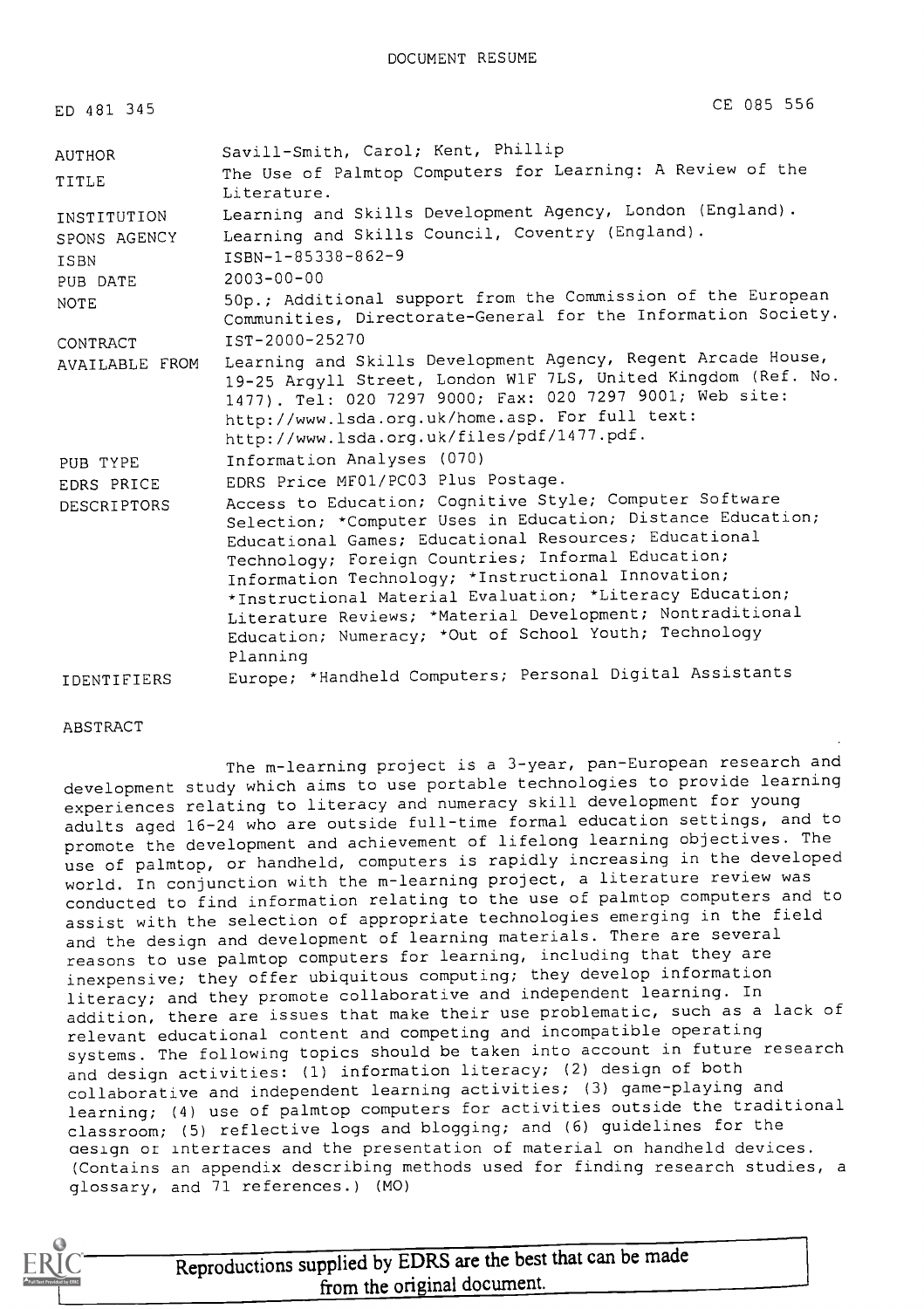



**learnin** and skill developmen agenc

# The use of palmtop computers for learning

PERMISSION TO REPRODUCE AND DISSEMINATE THIS MATERIAL HAS BEEN GRANTED BY

M. J. Nowocci

1 TO THE EDUCATIONAL RESOURCES INFORMATION CENTER (ERIC)

A review of the literature

Carol Savill-Smith and Phillip Kent

U.S. DEPARTMENT OF EDUCATION<br>Office of Educational Research and Improvement<br>EDUCATIONAL RESOURCES INFORMATION CENTER (ERIC)

- **Pound that incomposite the mean of the State of Assistance of Assistance Construction**<br>received from the person or organization originating it.
- 0 Minor changes have been made to improve reproduction quality.
- Points of view or opinions stated in this document do not necessarily represent official OERI position or policy.

# research rep ort **BEST COPY AVAILABLE**  $\tilde{\mathcal{L}}$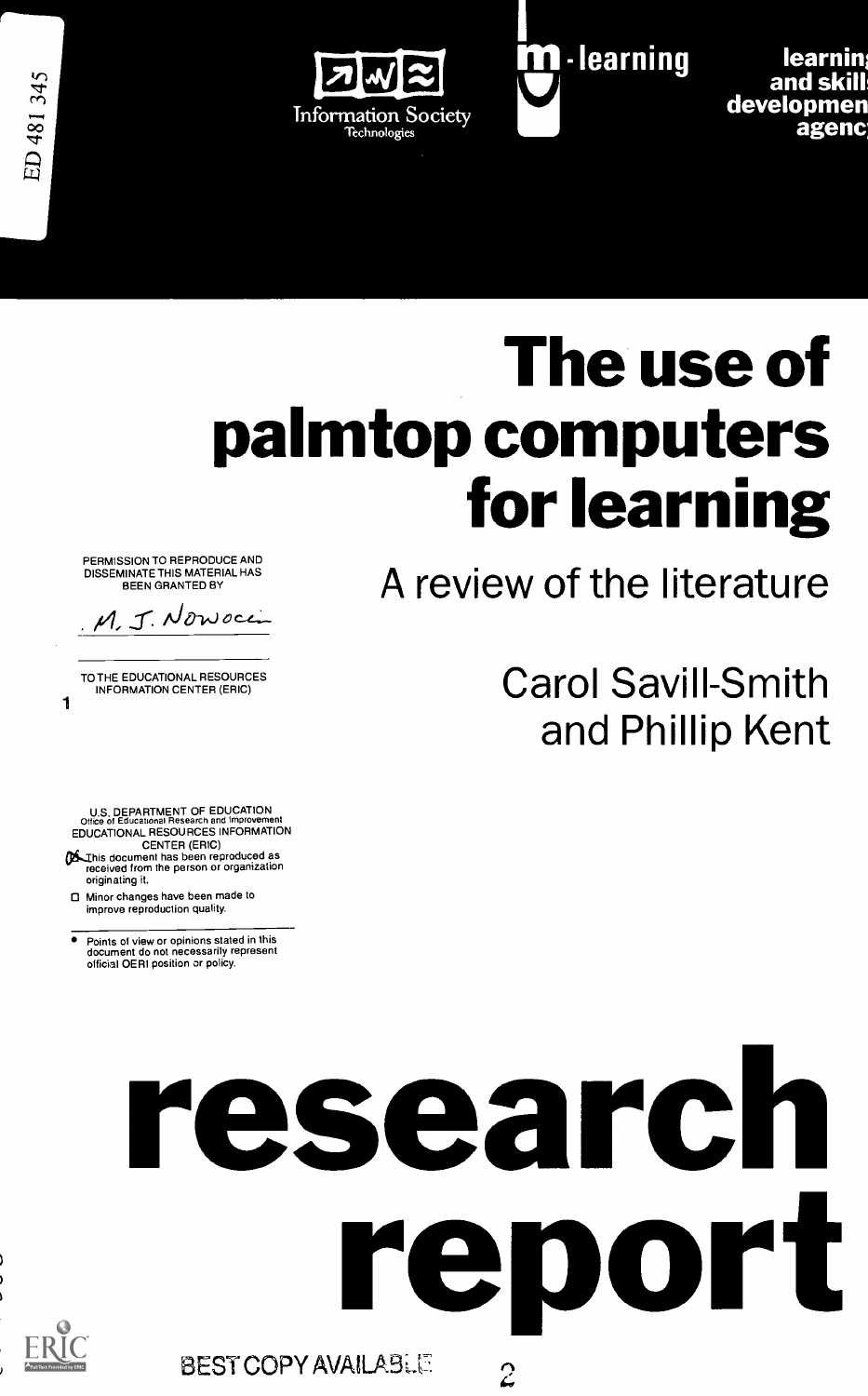



# The use of palmtop computers for learning

<u>i</u><br>Isol

A review of the literature

Carol Savill-Smith and Phillip Kent

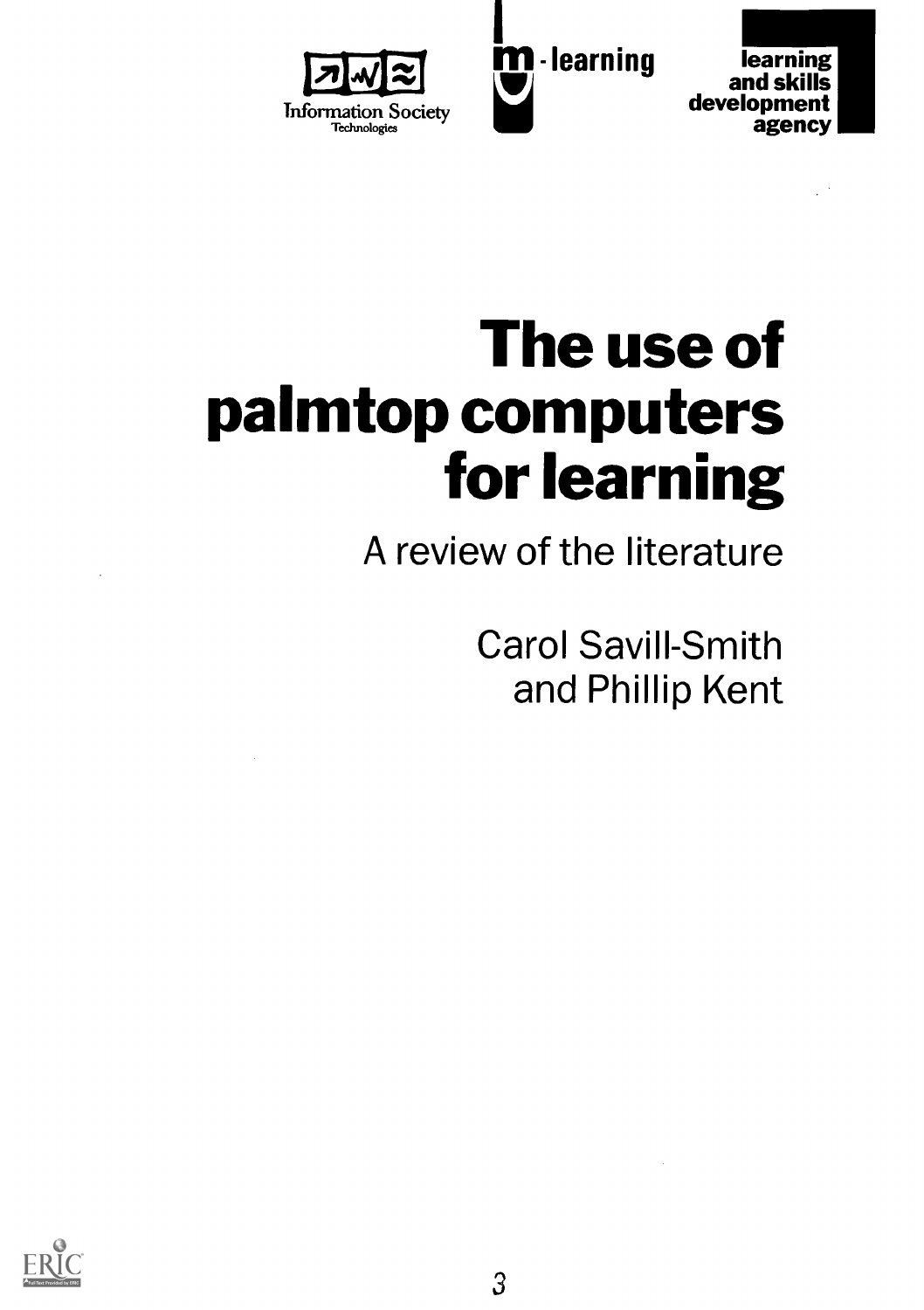#### Acknowledgements

We would like to thank Jill Attewell, the Learning and Skills Development Agency rn-learning programme manager, for her support, advice and contribution to the editing process, and Helen Rendell for assisting with the identification of research material for this review.

Published by the Learning and Skills Development Agency

www.LSDA.org.uk

Feedback should be sent to: Information Services Learning and Skills Development Agency Regent Arcade House 19-25 Argyll Street London W1F 7LS. Tel +44 (0) 20 7297 9144 Fax +44 (0) 20 7297 9242 enquiries@LSDA.org.uk

Registered with the Charity Commissioners

Printed in the UK

1477/08/03/2400

ISBN 1 85338 862 9

© Learning and Skills Development Agency 2003

You are welcome to copy this publication for internal use within your organisation. Otherwise, no part of this publication may be reproduced, stored in a retrieval system, or transmitted in any form or by any means, electronic, electrical, chemical, optical, photocopying, recording or otherwise, without prior written permission of the copyright owner.

#### Further information

For further information about the issues discussed in this publication please contact: Jill Attewell m-learning Programme Manager Learning and Skills Development Agency. Tel +44 (0) 20 7297 9100 jattewell@LSDA.org.uk



This publication was supported by the Learning and Skills Council as part of a grant to the Learning and Skills Development Agency for a programme of research and development. The m-learning project is also supported by the European Commission Directorate-General Information Society (IST-2000-25270).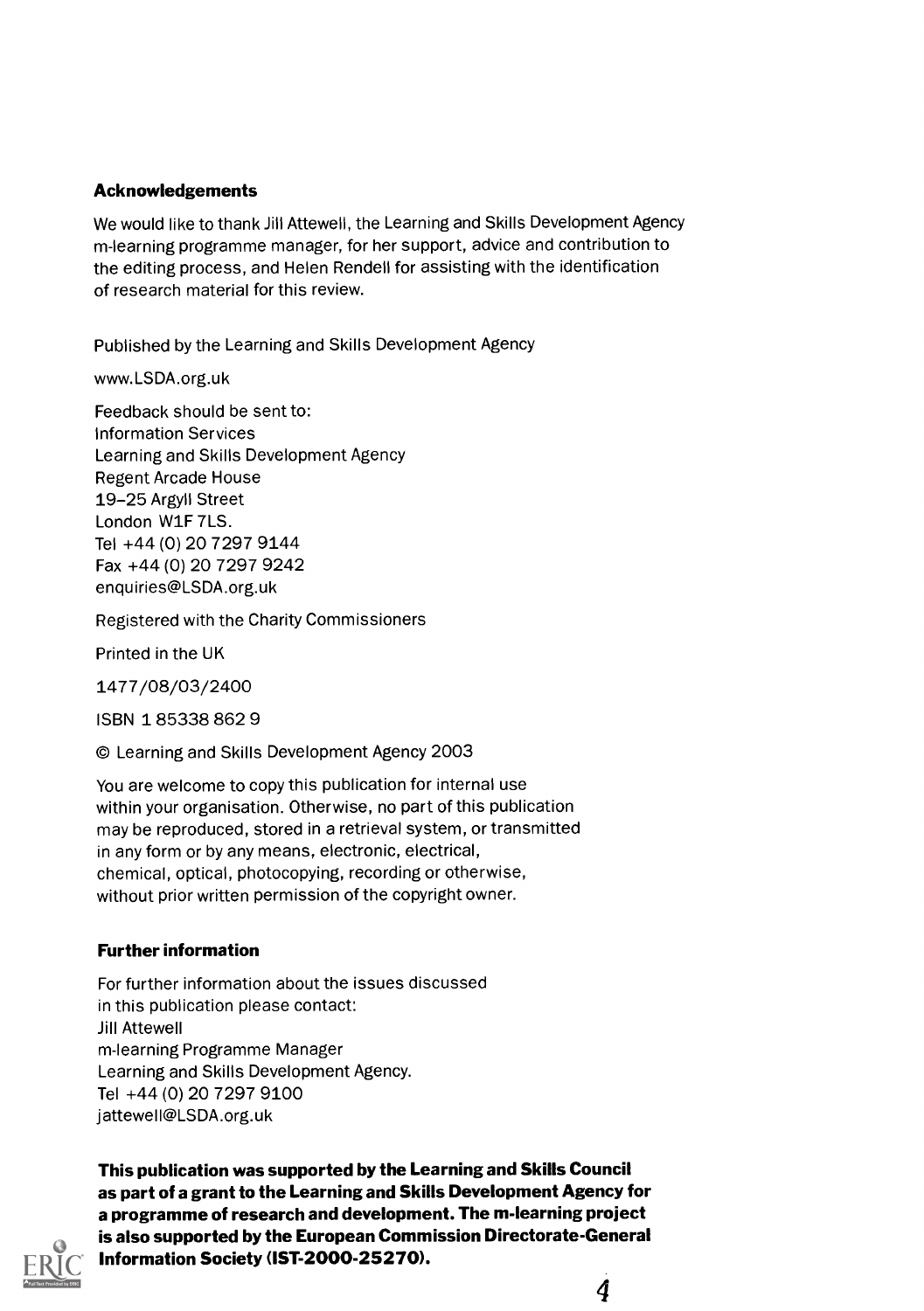# **CONTENTS**

| <b>Preface</b>                                     | 1                                                               |              |  |  |
|----------------------------------------------------|-----------------------------------------------------------------|--------------|--|--|
| 1                                                  | Introduction and overview of the literature                     | $\mathbf{2}$ |  |  |
| $\mathbf 2$                                        | Using palmtops in learning                                      | 4            |  |  |
|                                                    | Why use palmtops for learning?<br>2.1                           | 4            |  |  |
|                                                    | 2.2<br>Young adults' experiences of using palmtops for learning | 8            |  |  |
|                                                    | Game playing and learning<br>2.3                                | 9            |  |  |
|                                                    | 2.4<br>Palmtops and literacy skills                             | 9            |  |  |
|                                                    | 2.5<br>Palmtops and numeracy skills                             | 11           |  |  |
|                                                    | 2.6<br>Palmtops and social issues                               | 11           |  |  |
|                                                    | 2.7<br>Palmtops and special needs                               | 12           |  |  |
|                                                    | 2.8<br>Educational software for palmtops                        | 13           |  |  |
|                                                    | 2.9<br>Electronic books (e-books)                               | 13           |  |  |
|                                                    | The ownership of technology: benefits and pitfalls<br>$2.10 -$  | 14           |  |  |
|                                                    | Problems with palmtop computers<br>2.11                         | 15           |  |  |
| 3                                                  | <b>Examples of using palmtops for learning</b>                  | 17           |  |  |
|                                                    | 3.1<br>The Cooties game                                         | 17           |  |  |
|                                                    | 3.2<br>Geney™                                                   | 18           |  |  |
|                                                    | 3.3<br>The Docklands Learning Acceleration Project              | 19           |  |  |
|                                                    | Science fieldwork<br>3.4                                        | 20           |  |  |
|                                                    | 3.5<br>Palmtops in physical and sports education                | 21           |  |  |
|                                                    | Reflective logs<br>3.6                                          | 22           |  |  |
| 4                                                  | Planning and design issues related to learning                  |              |  |  |
|                                                    | with palmtop computers                                          | 23           |  |  |
|                                                    | Selecting palmtop technologies<br>4.1                           | 23           |  |  |
|                                                    | The design and development of products<br>4.2                   | 24           |  |  |
|                                                    | 4.3<br>Other approaches to data gathering with palmtops         | 28           |  |  |
| 5                                                  | <b>Conclusions</b>                                              | 30           |  |  |
| Appendix: Method used for finding research studies |                                                                 |              |  |  |
|                                                    | about learning with palmtop computers                           | 31           |  |  |
| Glossary                                           | 38                                                              |              |  |  |
| <b>References</b>                                  | 40                                                              |              |  |  |

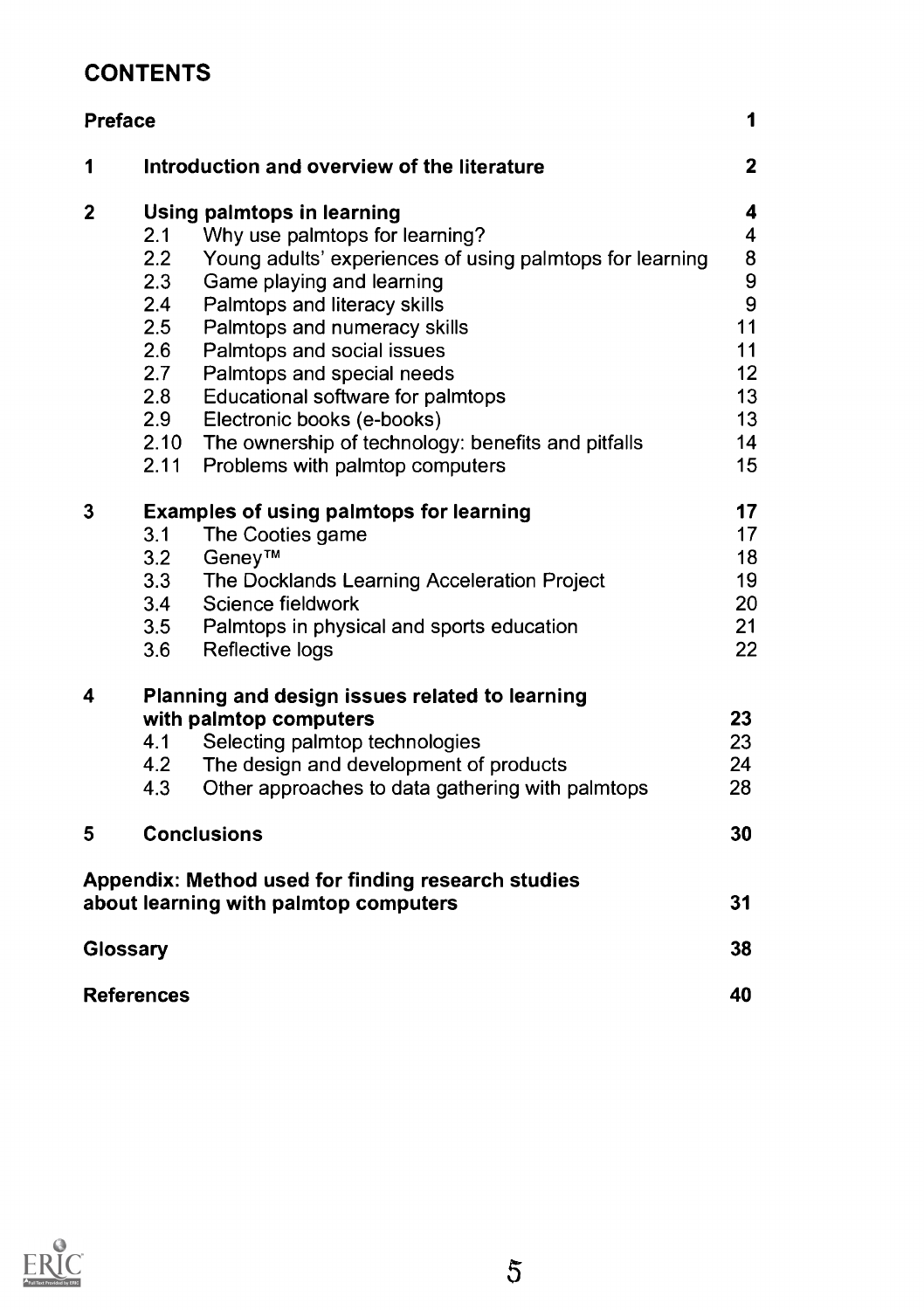# PREFACE

The use of palmtop, or handheld, computers is rapidly increasing in the developed world. In the past many of these devices have been simply standalone small computers, running relatively simple programs but with the added feature of mobility. Now many palmtop computers have more sophisticated uses, usually running compact editions of the main office applications, such as word processing and spreadsheets, with larger memory capacities, a variety of data input devices and the ability to link into wireless networks. Palmtops can also act as communication devices, by incorporating a mobile phone (cellphone) card, and entertainment devices by including computer games.

This research report is the result of a literature review conducted by the Learning and Skills Development Agency during the m-learning project. The focus is on research involving the use of palmtop computers for learning. The motivation for this review is to inform the design and development of mobile learning materials and systems and to inform the project's research activities. This report highlights many interesting pedagogic and technical issues, which makes it a useful reference for teachers, trainers, developers, researchers and others with an interest in mobile learning.

The m-learning project is a 3-year, pan-European research and development study with partners in Italy, Sweden and the UK. Its aim is to use portable technologies to provide learning experiences relating to literacy and numeracy skill development for young adults aged 16-24 who are outside full-time formal education settings, and to promote the development and achievement of lifelong learning objectives. The m-learning project is coordinated by the Learning and Skills Development Agency and its project partners include two commercial companies and two universities based in three European countries:

- Cambridge Training and Development Limited, United Kingdom  $\bullet$
- Centro di Ricerca in Matematica Pura ed Applicata the Centre for  $\bullet$ Research in Pure and Applied Mathematics at the University of Salerno, Italy
- Learning and Skills Development Agency, United Kingdom  $\bullet$
- $\bullet$ Lecando AB, Sweden
- Ultralab, Anglia Polytechnic University, United Kingdom.  $\bullet$

Further information about the m-learning project can be found at www.m-learning.org

Harels

Jill Attewell rn-learning Programme Manager Learning and Skills Development Agency

BEST COPY AVAILABLE



1

6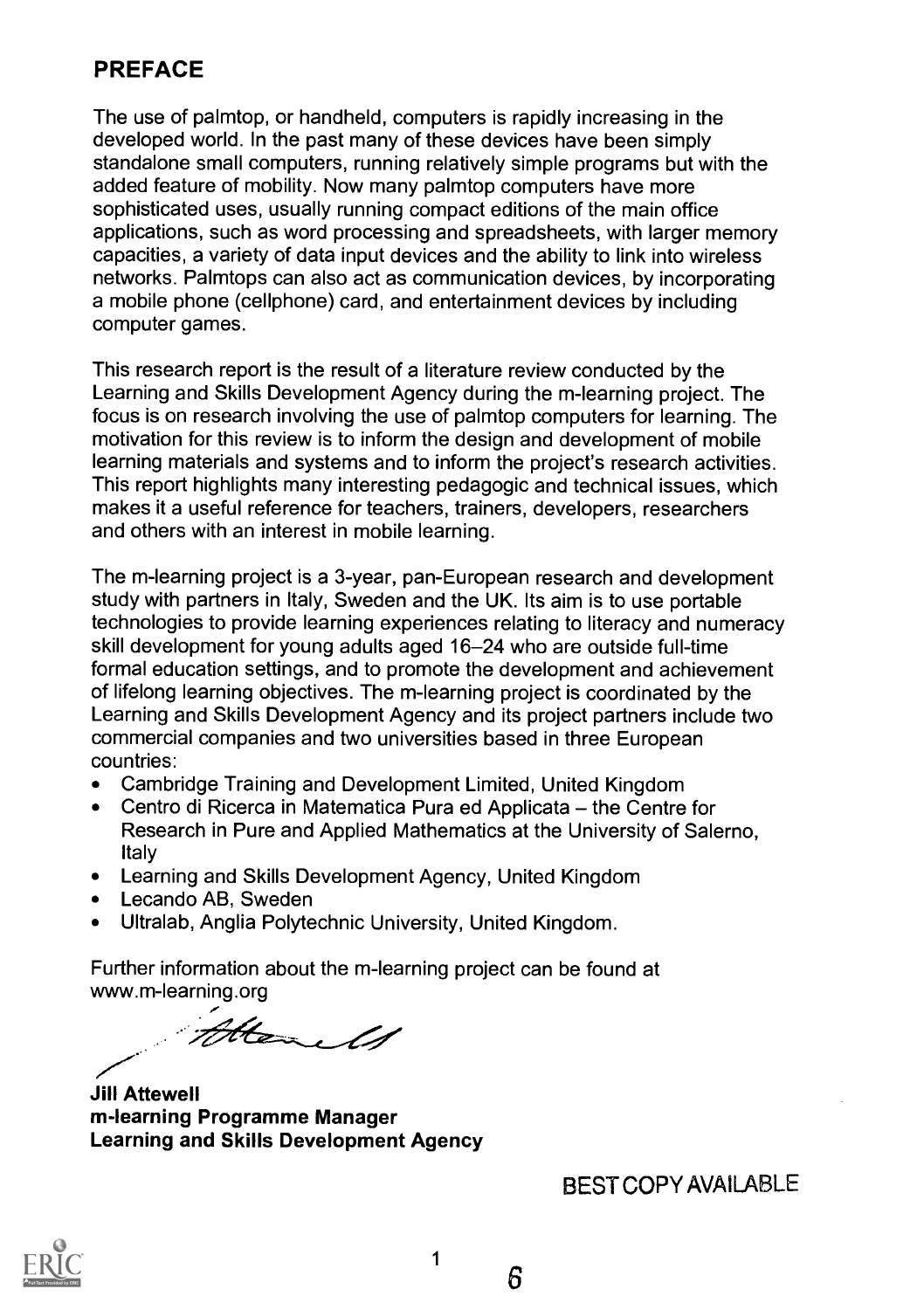# 1 INTRODUCTION AND OVERVIEW OF THE LITERATURE

A review of the published literature relating to the use of palmtop computers for learning was required by the m-learning project. It was needed to inform the project partners about various matters relating to their use, such as current pedagogy, and to assist with the selection of appropriate technologies in an emerging field, the design and development of learning materials, and also with the underpinning research. The following research questions guided this review.

- How have palmtop computers been used for learning?
- What are young adults' experiences of using palmtop computers?

Because the aim of the m-learning project is to use mobile technologies to try to re-engage young adults (aged 16-24) in learning and to start to change their attitudes to learning and improve their life chances, the m-learning partners also wished to find out if studies had been conducted using palrntop computers with young adults who have:

- literacy, numeracy and other basic skill needs
- social and behavioural issues relating to youth education.

This research review synthesises the key messages from the current literature base of about 140 items, mostly written between 1999 and 2003. The main categories of information sourced have been found to be general overviews of the potential of palmtops for education, surveys of available technologies and software, and brief descriptions of largely school- or university-based research trials.

There was a notable lack of detailed, or comparative, research studies of projects and trials using handheld technologies. Some information appears to be more easily available on project websites and so has been included but, of course, such items will not have been academically reviewed. The largest area reporting research was medicine, with medical students becoming major users of palmtops because their learning involves placements in hospitals and community surgeries where they need to access clinical information and record their experiences for later reflection and assessment. Physicians also use palmtops as clinical organisers to make evidence-based decisions.

None of the items reviewed examined the use of handheld computers by the target audience of the m-learning project, ie disengaged young adults aged 16-24, but many items are still informative and may be useful to those considering implementing mobile learning with young people. Quotations from teachers and students using handheld computers have been included to illuminate the quality of people's experiences.



7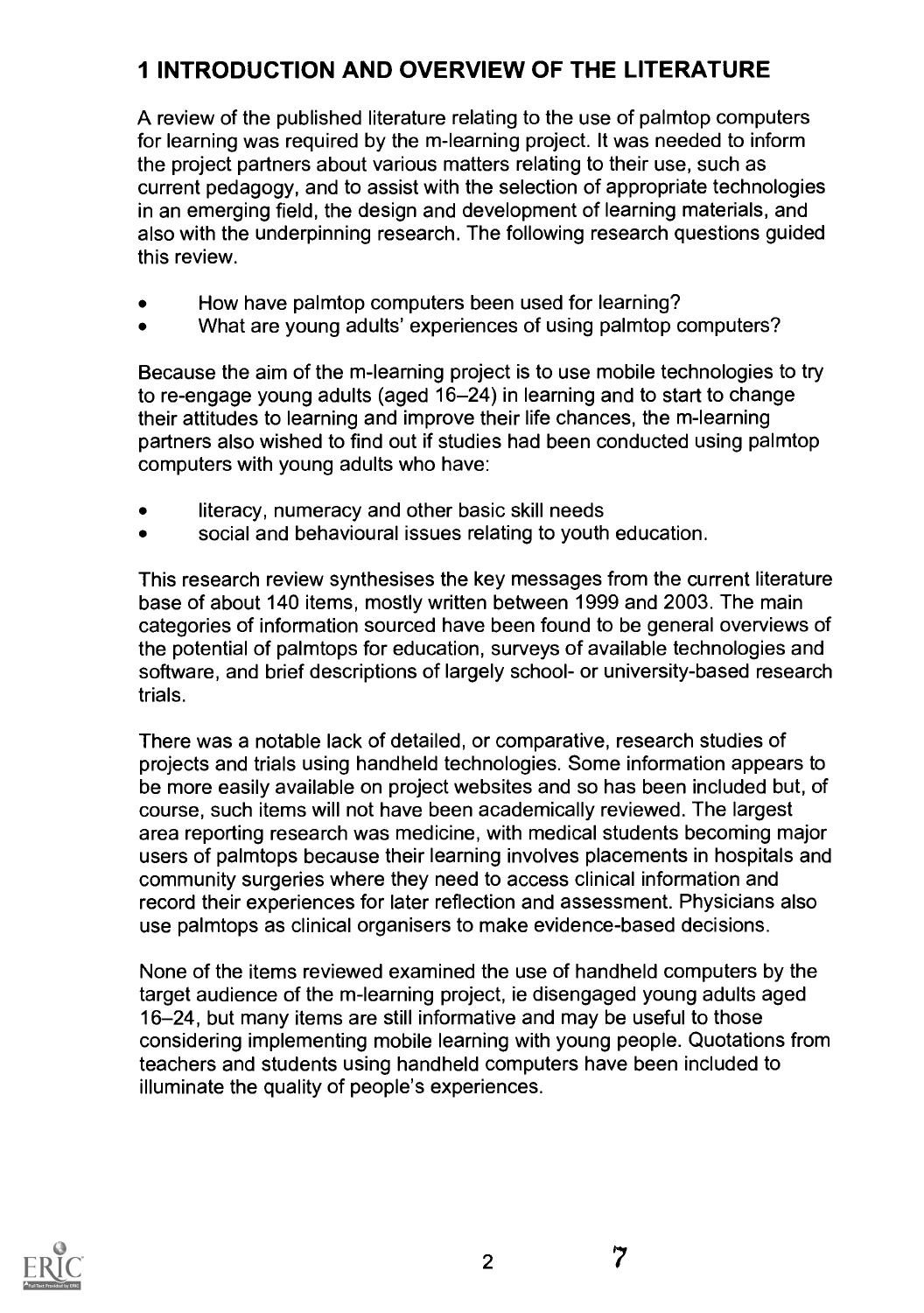The generic term 'palmtop computers' encompasses the following types of computer technology (a glossary of specialist terms can be found at the back of this report):

- palmtop computers (eg the Psion palmtop computer)
- personal digital assistants, or PDAs (eg the PalmOS<sup>®</sup>)  $\bullet$
- PocketPC-based handheld computers
- some specialised handheld devices: e-book readers, dictionaries and spell-checkers, graphical calculators.

This review takes place during a period of rapid change in the palmtop computer and mobile phone market. On the one hand, mobile phones are increasingly being designed with extra PDA-type facilities and other facilities such as a camera and picture messaging. These are often referred to as 'smart phones'. On the other hand, palmtop computers are becoming hybrid devices with mobile phone functionality. Although it is difficult to predict the future, Smith (2003) suggests that in the next 3 years mobile phone use by younger students will migrate to smart phones, whereas PDAs or phoneenabled PDAs will not be popular except where they support specialist courses. Smith also suggests that the newly released Tablet PCs will remain a niche market. It does seem possible, therefore, that this review will have relevance for people working with both types of technology (PDA and mobile phones) in the near future.

I wonder why we missed an opportunity to increase the learning potential of mobile phones. We would not have any problem convincing the students to use them. The PDA could go the same way. The potential for it to be a multi-functional device that students can take total ownership of and which has endless 'communication' applications is surely something we want?

Ron Hinshaw, Hermitage School, quoted in Perry 2003

This research report has not reviewed in depth the associated areas of mobile phones and computer games, as these are the subject of separate LSDA publications.

## BEST COPY AVAILABLE

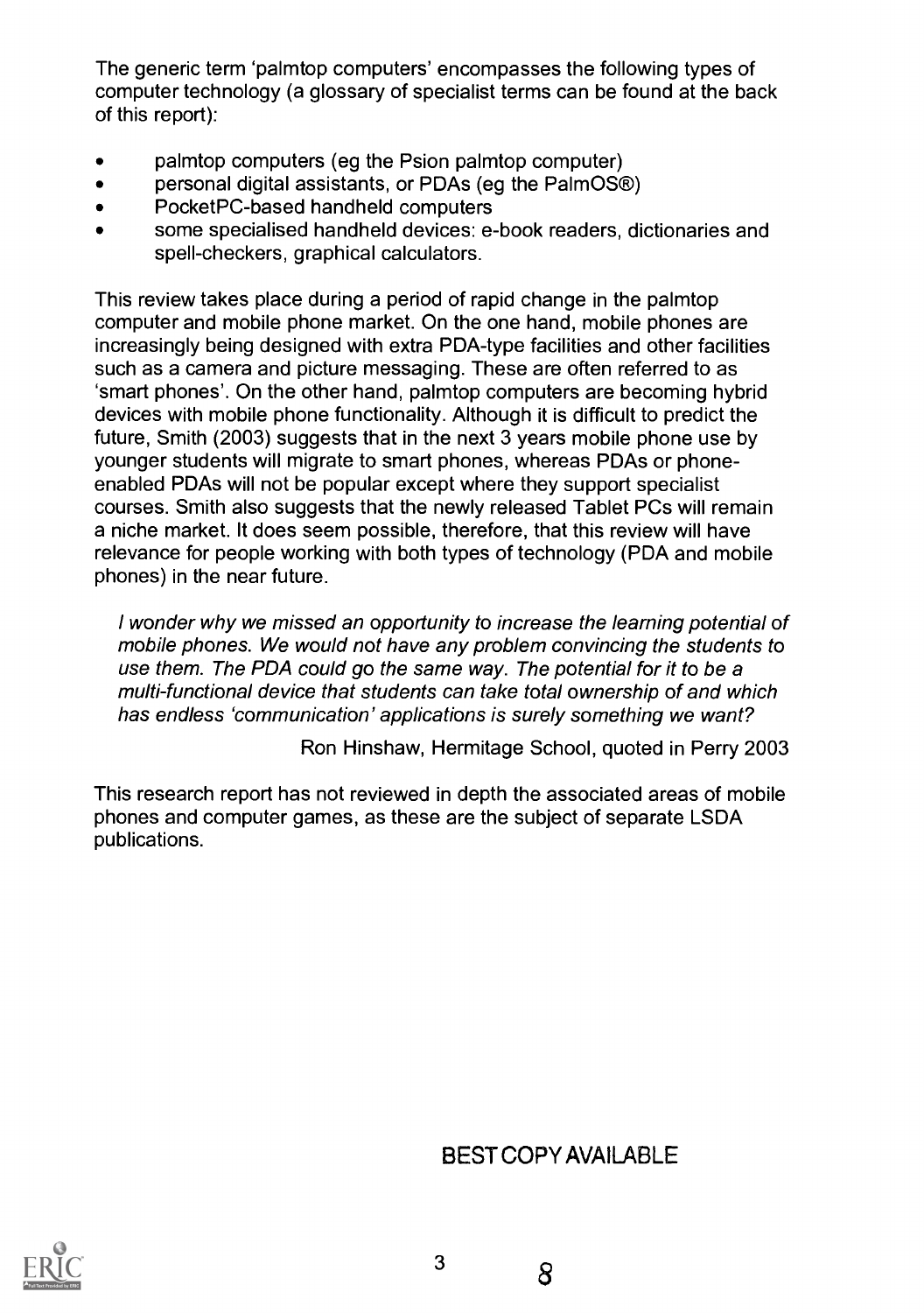## 2 USING PALMTOPS IN LEARNING

#### 2.1 Why use palmtop computers for learning?

It is claimed that handheld computers are at the forefront of the fourth wave in the evolution of technology (Pownell and Bailey 2001). In the first wave computers were large, expensive mainframes, which were used in education to make administration and managerial tasks easier. The second wave started with the advent of desktop computers in the 1970s, where computers became 'personal' and schools introduced computer literacy courses for students to learn about the technology and how to use it. The third wave in the 1990s was characterised by the development of the internet and worldwide web, which highlighted electronic communication and collaboration. The fourth wave was said to be just beginning in 2001 and involves very small computers and wireless connectivity delivering 'anyone, any time, anywhere learning'.

The main reasons given for using palmtop computers for learning are that they assist students' motivation, help organisational skills, encourage a sense of responsibility, help both independent and collaborative learning, act as reference tools, and can be used to help track students' progress and for assessment. The following synopsis of the studies elaborates on these reasons.

#### 2.1.1 Palmtops are relatively inexpensive, compared with full-sized desktop and laptop computers

The relatively low cost of palmtop computers makes it feasible to provide every student with a personal machine, thus offering 'ownership' of the computer and continuous access in and out of the formal setting of the school or college. A disadvantage of using palmtops is that they have less functionality than desktop computers. However, it is argued that without oneto-one and continuous access to computers for both teachers and students, the long-standing problems of the integration of computers into education will continue (Robertson et al. 1997). According to Soloway et al. (2001), personal computers have changed how professionals conduct their 'knowledge work', making them more productive and effective, but they have singularly failed to revolutionise schools (particularly at grade level K-12, which is defined by them as for students aged 6-18). They suggest that a fundamental problem is that students (and often teachers) have not, up to now, had anything like 'personal' access to networked desktop computers. The potential for ubiquitous 'ready-at-hand' palmtops to change this situation is great; there is mounting evidence that daily, pervasive use of computing leads to increased learning (Soloway et al. 2001). Palmtops support flexible 'cycles of doing and reflecting' (not tied to infrequent, timetabled access to a computer laboratory) and collaboration and sharing (especially via infra-red 'beaming' between palmtops). However, both these aspects pose the challenge of revising the curriculum to exploit them.



9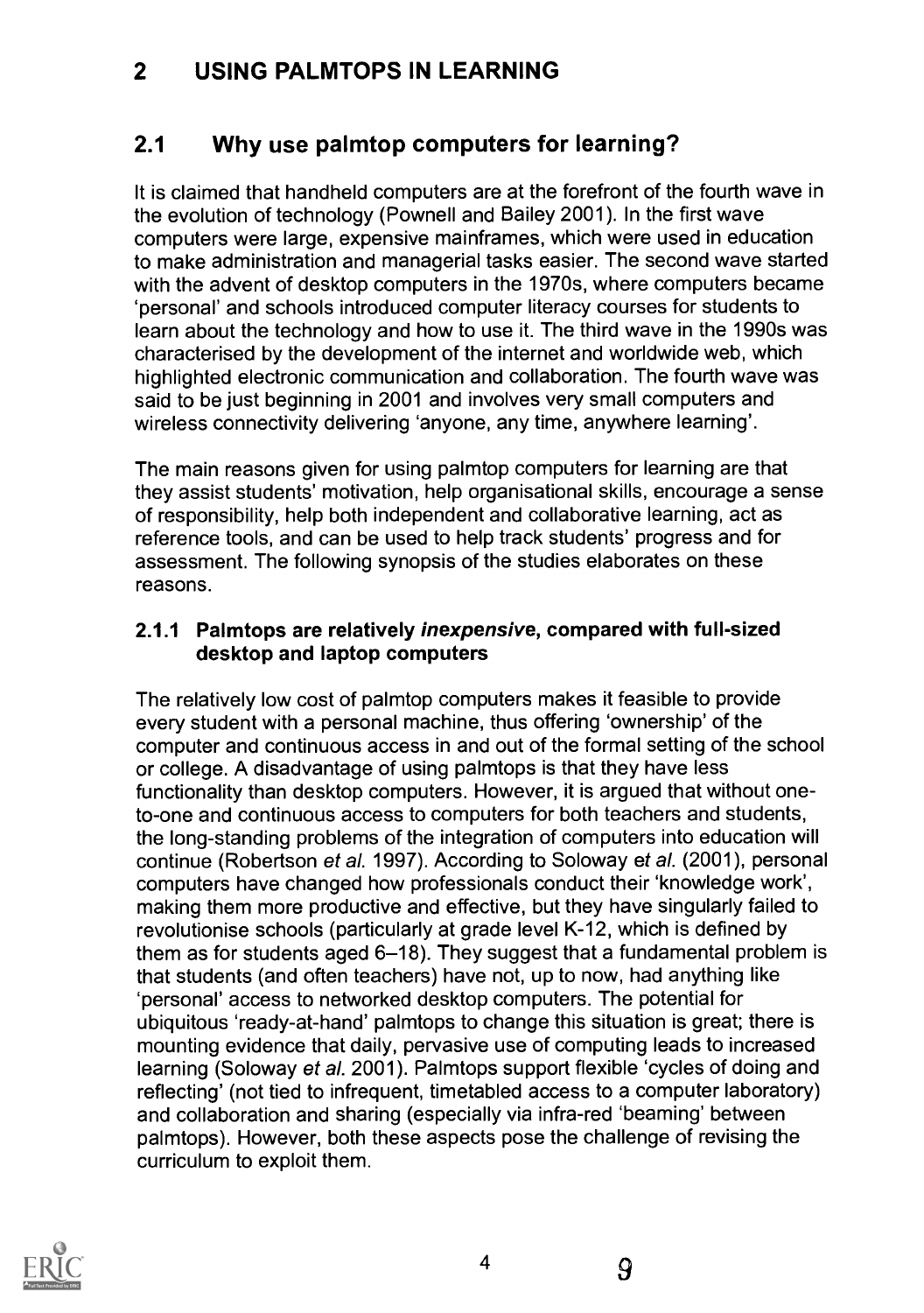There is also some evidence that palmtops are easier to use than desktops:

[T]he majority of pupils had mastered the basics within 10 minutes ... pupils seem to remember the procedures for using the applications far more easily than those on a PC. Possibly their size and comparative simplicity makes them less daunting – more like a Gameboy TM [a portable handheld games console] perhaps?

Graham 1997

The results of a recent UK schools trial (Perry 2003) also suggest that students adapt quickly and enthusiastically to palmtops.

#### 2.1.2 Palmtops offer the possibility of ubiquitous computing

Ubiquitous computing is an approach to human-computer interaction, generally attributed to Mark Weiser (1991) at Xerox PARC in the 1980s. It is often used to describe the situation where technology becomes virtually invisible in our lives, eg instead of having to use a fixed desktop computer, or a laptop computer, we will use technology embedded in the environment. The generally recognised goal of ubiquitous computing is thus to bring the user into central focus in a computing environment.

Palmtops can be used anywhere inside an educational institution, or outside, for example on field trips (this is particularly important for science learning). lnkpen (1999) points out that handheld technologies can provide access to computing at the places where children's activities and learning occur, unlike desktop computers which are often segregated from other learning activities in the classroom. Flexible access means opportunities to integrate learning technology into children's daily activities (eg the success of handheld toys like Gameboy™ and Tamagotchi<sup>™</sup>), where the products themselves become part of the children's culture.

One vision of ubiquitous computing is that of *augmented reality*, in which for example buildings on a campus, or objects in a museum, will be able to 'talk' and offer information about themselves to the pocket computers of passers-by and museum visitors. Such information can be tailored to the native language of the user and reading level or learning style from the information programmed into the handheld device. Dede (2002) suggests a world where: 1The students] wondered what learning was like before augmented reality and ubiquitous computing, when objects and locations were mute and inert. How lifeless the world must have been!'

Less romantic, but compelling as an example of ubiquitous computing, is the now quite common use of palmtops by medical students who need to spend substantial periods away from the university campus gaining practical experience in hospitals and general practice surgeries. Two problems that the palmtops appear to address in this context are:

the need for students to consult reference information (on diseases, drugs,  $etc$ ) – bulky, printed books can be replaced by e-books stored on the palmtop (Sommers et al. 2001)



1 0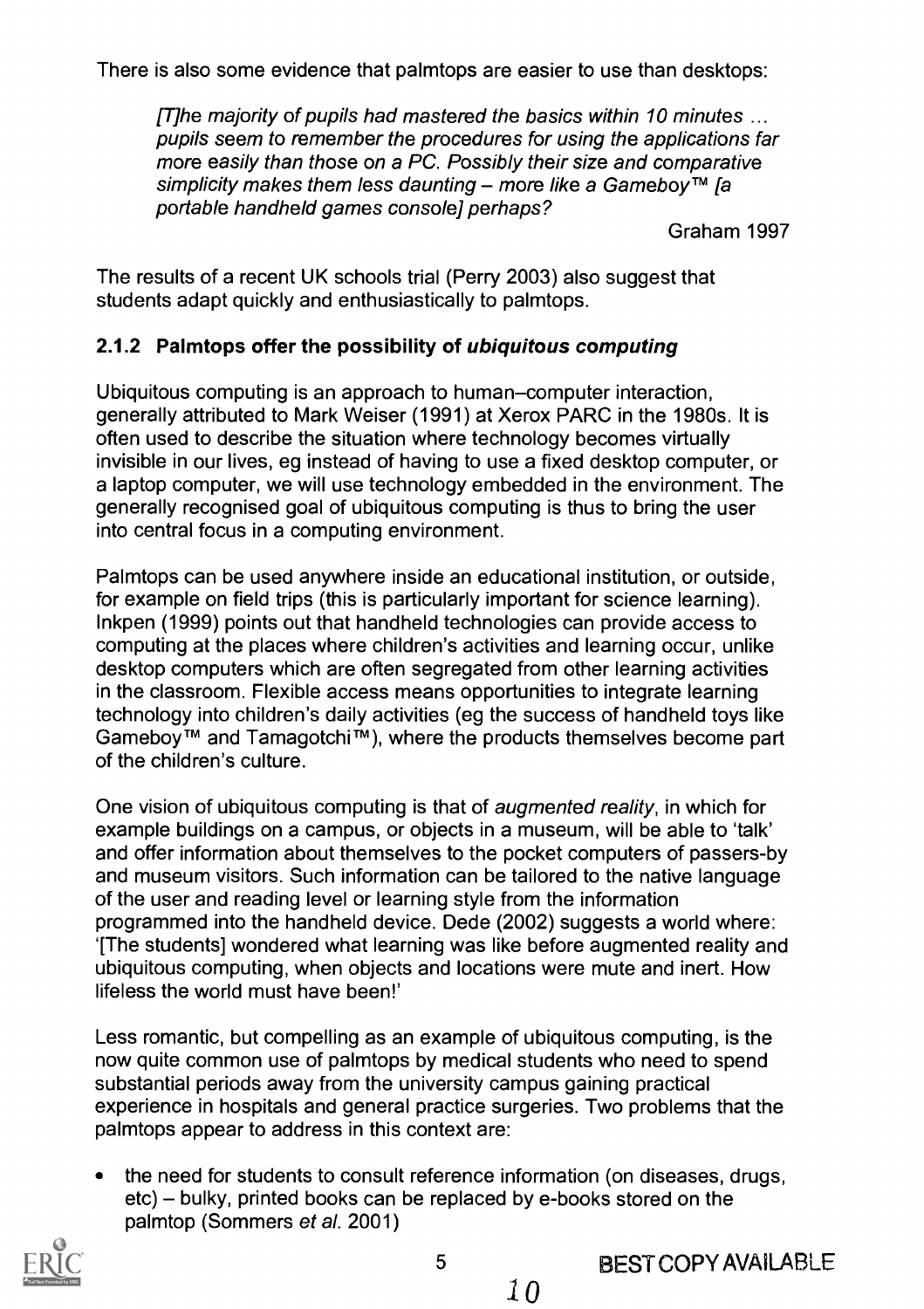the need for students to record their experiences, both to report back information to their tutors (to be assessed about their performance in practice) and to encourage students to be reflective about their learning experiences (Alderson and Oswald 1999; Sommers et al. 2001). It also appears to encourage the students to work collaboratively in a clinical environment taking notes (Ubaydli and Dean 2001).

In a similar vein, some articles report on the use of palmtops for note-taking in the classroom – for example on teachers' use of palmtops to make real-time assessment notes about students (Matthew 1997), and other uses such as tracking class schedules, looking up telephone numbers and reading newsclips offline (Loh 2001).

#### 2.1.3 Palmtops offer access to information and promote the development of information literacy

This aspect is common to the use of all computers in educational settings. However, it is argued that this feature can be particularly important when a student has personal ownership of a (palmtop) computer, which can be used anywhere and any time. Pownell and Bailey (2000) describe the concept of 'information literacy as an information-age problem-solving process resulting in [the] productive use of information', which they consider to be at the heart of lifelong learning. Furthermore, referring to the work of Bailey and Lumley (1999), they state: 'In the coming century, the ability to identify, access, apply and create information will be the equivalent of literacy.'

This concept seems relevant to research focusing on basic skills, as it puts the basic notion of literacy (reading and writing) into the context of using IT/ICT tools for 'real life' or 'real world' purposes.

Electronic books (e-books) are a much-discussed issue in palmtop computing (Harrison 2000; Poftak 2001) as a form of information access  $-$  see also Section 2.9. An e-book is an electronic version of the content of a book, which can be viewed using a specialised e-book reader device, or on a palmtop using (usually free) reader software. Electronic books have great educational potential but their take-up and availability remain slow.

## 2.1.4 Palmtops offer the possibility of collaborative learning

lnkpen (1999) considers that a weakness of desktop technology is that it has limited ability to support simultaneous interactions between many people. She cites several programmes which have been initiated to give pupils better access to computers through the use of portable computers. The results of some of these studies are mixed, for example the Pupils' Learning and Access to Information Technology (PLAIT) study (Gardner et al. 1994) found different results depending on the groups of learners involved and use across the subject area of the curriculum. Other studies involving laptop computers, for example the Microsoft® Anywhere Anytime Learning scheme, have shown that such experience offers the possibility of the students producing a better quality of written work. It also promotes better thinking skills and problemsolving in learners, and more collaboration between students with the laptops

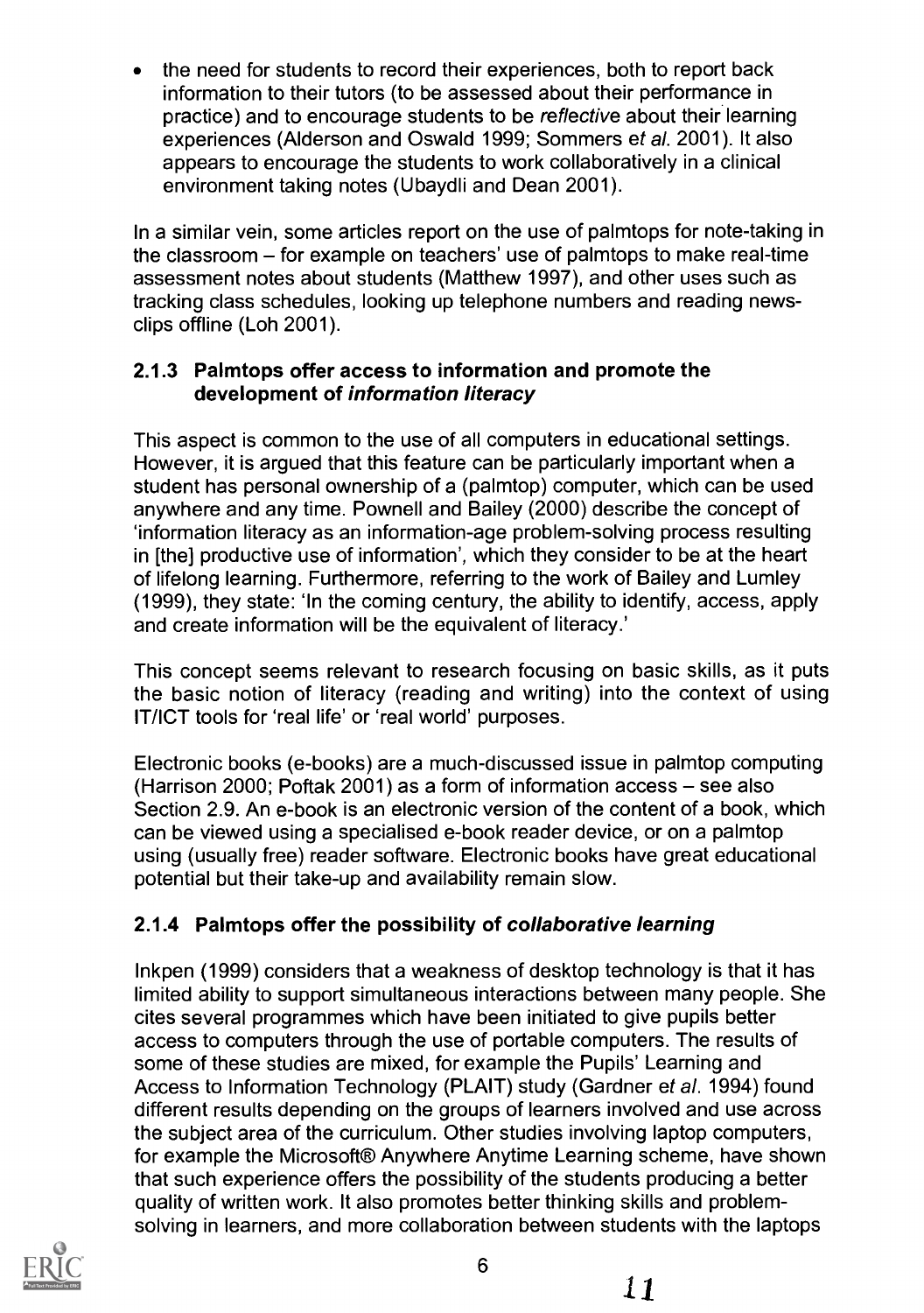supporting group working and online communication outside school, and teachers acting more as facilitators than lecturers. Inkpen maintains that learning is most successful when collaboration is used, and that handhelds, in the adult model, are individualistic machines (personal organisers).

Gay et al. (2002) support this view in their categorisation of the objectives which motivate the use of mobile computers in education. They place communication and collaboration at the highest level of use (see Figure 1).

| $\tilde{\phantom{a}}$ |                           |                   |                         |  |
|-----------------------|---------------------------|-------------------|-------------------------|--|
| Level 1               | Level <sub>2</sub>        | Level 3           | Level 4                 |  |
| Productivity          | Flexible physical         | Capturing and     | Communication           |  |
|                       | access                    | integrating data  | and collaboration       |  |
| Sample applications   |                           |                   |                         |  |
| Calendars             | Local database            | • Network         | • Real-time chat        |  |
| <b>Schedule</b>       | Interactive               | database          | • Annotations           |  |
| Contact               | prompting                 | • Data collection | • Data sharing          |  |
| Grading               | Just-in-time<br>$\bullet$ | • Data synthesis  | • Wireless e-mail       |  |
|                       | instruction               | • Mobile library  |                         |  |
| Content-intensive     |                           |                   | Communication-intensive |  |
| Users: Individual     |                           |                   | <b>Users: Group</b>     |  |
| Mostly asynchronous   |                           |                   | Mostly synchronous      |  |
| Information storage   |                           |                   | Knowledge construction  |  |
| Hardware-centred      |                           |                   | Network-centred         |  |
| <b>Isolation</b>      |                           |                   | Interconnection         |  |
|                       |                           |                   |                         |  |
|                       |                           |                   |                         |  |
|                       |                           |                   |                         |  |
|                       |                           |                   | Gay et al. 2002         |  |

|  | Figure 1 Levels of objectives: mobile computers in education |  |
|--|--------------------------------------------------------------|--|
|--|--------------------------------------------------------------|--|

The simplest applications in Figure 1 provide tools to achieve the objectives of level one productivity, and the most complex applications provide tools to achieve multiple objectives so that an application that enables collaborative work will also enable the collecting and analysing of data. Thus it would seem that the features offered by the use of palmtop computers for the collaborative learning process would also offer the most opportunity for level four objectives.

Palmtops already offer wireless communication in the form of infra-red beaming between two palmtops, or between a palmtop and an accessory device (such as a printer). Radio-based wireless (eg Bluetooth™) is now available on some palmtops. One trial of this technology at school level by Pfeifer and Robb (2001) notes the extended possibilities for collaboration using portable keyboards. Infra-red beaming can also be used by students to exchange concept maps for peer critique. Concept mapping is a graphical technique for representing interrelated ideas, similar to flowcharts, where students can demonstrate understanding of a topic, eg the weather in the MaLTS project using the PiCoMap program (Luchini et al. 2002). However, it has been noted that software designers face a challenge in designing support for concept mapping tasks, due to their lack of understanding about how to build in scaffolding to help the students' learning in relation to the content and process underlying the use of palm-sized tools (Soloway et al. 2001).



7

12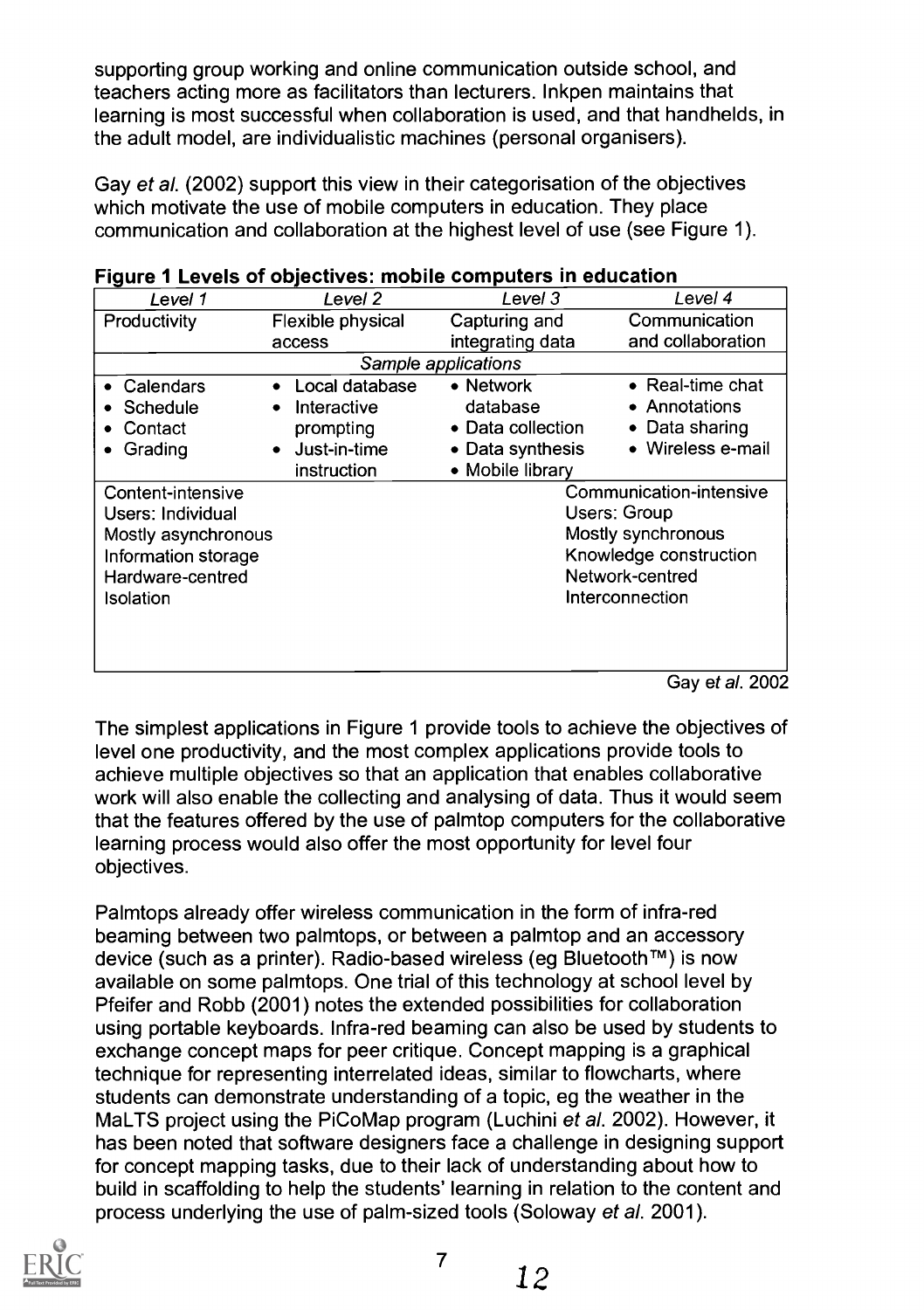Another benefit is the ability for palmtops with limited memory capacity to use wireless technology to access large information sources on local web servers (Ray and McFadden 2001). However, not all schools or further education (FE) colleges have invested in this technology at present.

#### 2.1.5 Palmtops offer the possibility of independent learning

A handheld computer can be considered a true personal computer in that it can provide a sense of ownership, where other computers have to be shared (Pownell and Bailey 2001). Thus, people who prefer to learn on their own, for whom collaboration is not an option or a desire, can be helped by the use of handheld devices. In terms of the objectives outlined above by Gay et al. (2002), this would be at level one of the objectives for mobile computing in education.

#### 2.2 Young adults' experiences of using palmtops for learning

There have been very few studies that have included young adults' experiences of using palmtop computers for learning. One exception is the study by Fung et al. (1998), which recorded the attitudes of pupils aged 15-16 before and after their use of palmtops for the preparation of Records of Achievements (records which note pupils' achievements and help prospective employers gain a more complete picture of the individual). Small increases were noted in their attitudes to ease of use and usefulness, and decreases in the perception that they are hard to use. The pupils were offered the opportunity to comment on the advantages of pocketbook computing, which were summarised as:

- provided a motivational stimulus  $\bullet$
- $\bullet$ offered ease of storage and portability
- contributed to improved written work  $\bullet$
- made it easier to produce written work  $\bullet$
- increased knowledge of computers
- readily available at all times
- offered a range of useful functions.

In a study conducted for Palm™ by Crawford et al. (2002), some student opinion was sought from 170 Grade 7-12 students (aged approximately 12-17) about their use of handheld computers. Although students were not asked about the impact of using handheld computers on their learning, it was reported that 88% agreed or strongly agreed that 'using a Palm made learning more fun', and in a free response section 64% noted that game playing was their favourite activity.

However, Alford and Ruocco (2001) note in their pilot study with military academy cadets taking a computer science course, that 'there is little middle ground. Students either totally embrace the use of PDAs, or they ignore them entirely'.



<sup>8</sup> 13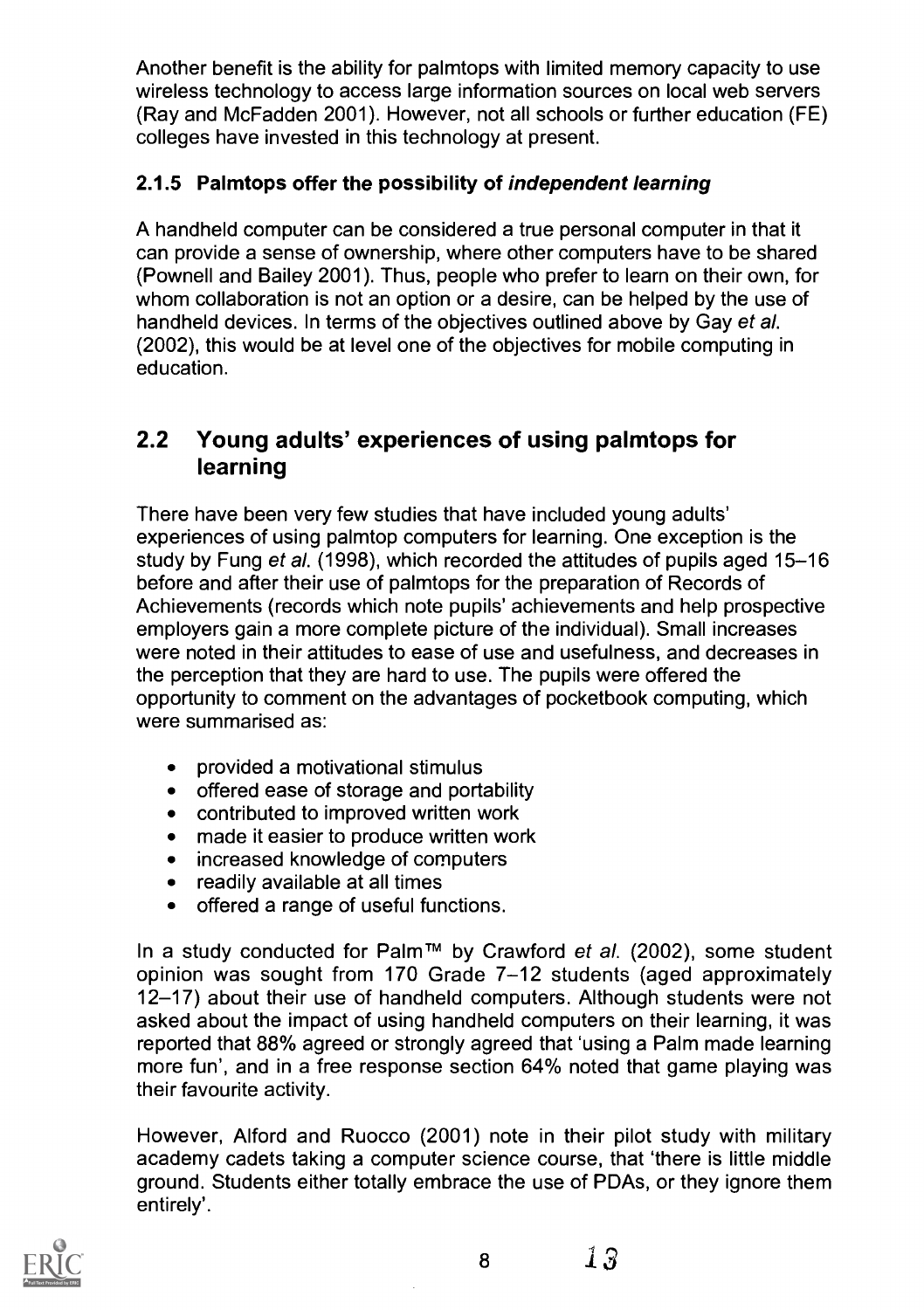# 2.3 Game playing and learning

Palmtop computers have a resemblance to handheld game machines like GameboysTM, and it is perhaps partly because of this that students in school trials quickly develop a working relationship with them (Graham 1997). Where students have personal use of a palmtop outside school they are also likely to install games on it, downloaded from the internet or beamed from friends (gaming was also found to be important in Crawford et al. 2002). Some people may regard this as undesirable, but is there an educational role for games?

Rodriguez et al. (2001) point out the importance of play for learning, as shown by numerous educational psychology studies. Play is a primary learning activity for young children and it remains important for older learners in that it gives the opportunity to rehearse new activities and reflect on ideas without the pressure that frequently accompanies more formal learning. Rodriguez et al. have designed collaborative learning games using palmtops (based on previous experience working with Gameboys™) for 7-year-old pupils in the areas of mathematics (eg geometry, identification of mathematical symbols, etc) and the Spanish language. High levels of pupil motivation, attention and concentration were reported. When used at a different school, these games helped the attendance of pupils who had social problems and were involved with drugs.

Horton and Wiegert (2002) have designed a billiards game for a palmtop computer, a traditional game often played by adolescents, to teach geometry to secondary school age pupils. The students need to set up the table and balls and play the game (five turns per player), after which the authors suggested the students write a short paper or conduct a presentation. (Unfortunately no further research details are provided, but more information about Carom billiards can be found at www.thebilliardstour.com/carom.html)

Prensky (2001) considers that handheld computers are an important platform for digital game-based learning, eg for language learning and the management of medical conditions.

As noted earlier, the possible links between game playing and learning are not detailed further in this report, as they will be covered in a separate LSDA publication.

# 2.4 Palmtops and literacy skills

A number of projects on handheld technology in the UK have investigated the development of literacy skills. These started in the mid-1990s with several trials of the Acorn Pocketbook handheld computer (an educational adaptation of the now-discontinued Psion machines) working with secondary students. Further research has followed (Robertson et al. 1997; Fung et al. 1998; Hennessy 1998), and has been extended to primary-age students (McTaggart 1997; Pyke 1997; TTA 2001; O'Grady 2003).

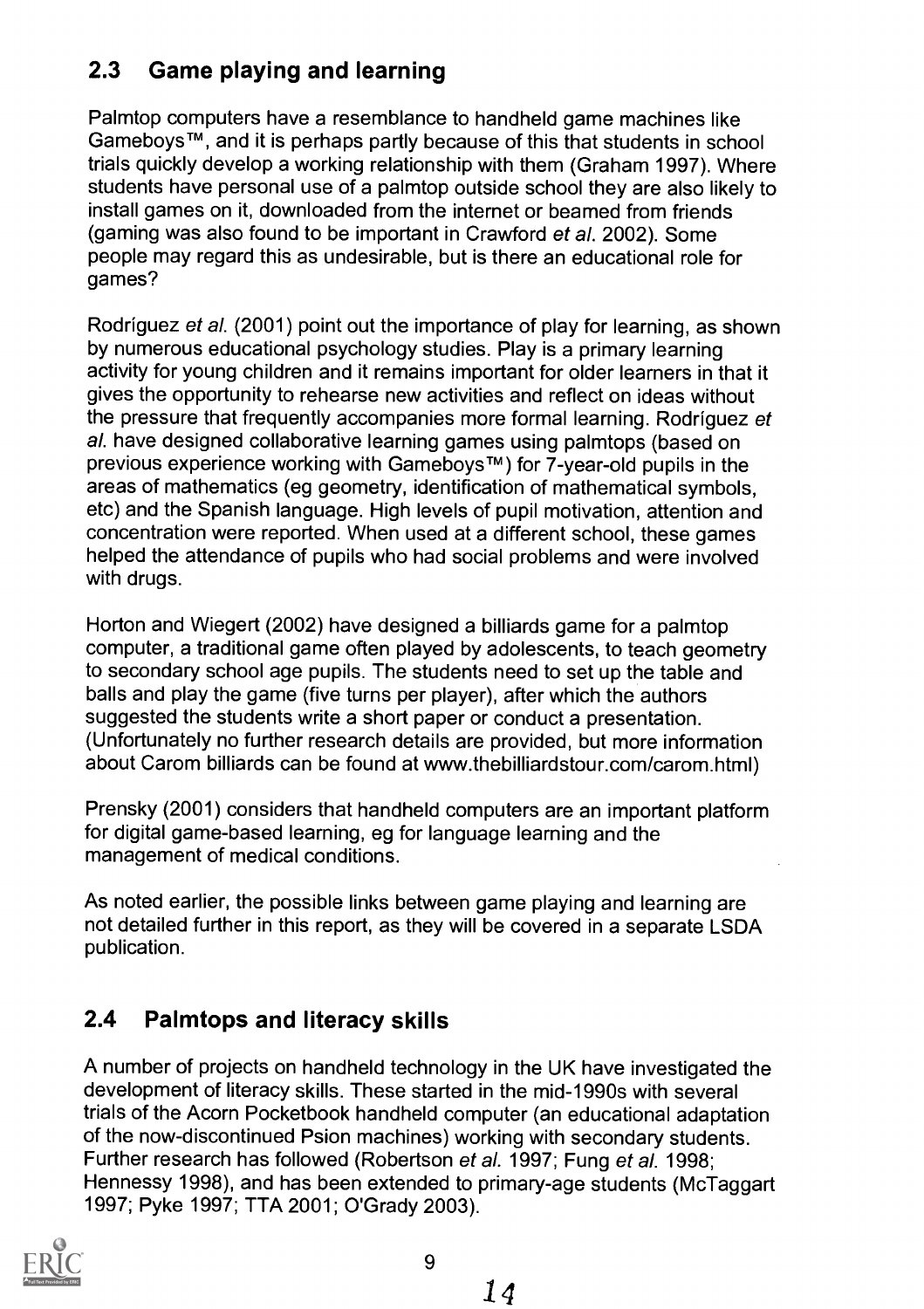School trials with palmtops generally suggest strong benefits for the written work of students, such as the speed with which students can enter text, enhanced presentation, and use of the spellchecker to correct elementary mistakes. In one Australian study (Schibeci and Kissane 1995) although such benefits were found, there was little change in students' writing expertise over the project but on the other hand there was no evidence of an overall decline in writing that some people feared to be a consequence of such use (this study involved Year 5 pupils).

Palmtops can be motivational simply because of their novelty value. For example, according to a primary school teacher, quoted in O'Grady (2003): 'Boys are now much less reluctant to engage in reading and writing activities. Using handhelds motivates and engages them. It doesn't seem to deter girls either.'

They have also been found to assist the writing process of high-achieving students, when written material created on a palmtop computer is compared with handwritten texts (Callan 1994). In this study the opinions of the 14-yearold students relating to the advantages of using handheld computers if they were extended to use by every student were reported as follows:

- better organised notes  $\bullet$
- less paper used by schools
- all work is typed and therefore neater, easier to read for student and  $\bullet$ teacher
- would teach generic computer skills, including programming
- data is entered in a universal language that can be transferred to any other computer without recopying
- improved essay writing with spell-check and grammar-check features  $\bullet$ easily used on imported text
- offers the same advantages as a full computer only in a more portable  $\bullet$ device
- takes the power of a computer anywhere
- homework can be completed on a school bus converting travel time to work time
- gives a professional look to all the student's work.

The word-processing tools of palmtops provide assistance to students through the use of wireless technology. Here enhanced effects can be claimed where students work collaboratively, beaming documents to each other to share and criticise each other's writing. This is claimed to support the learning cycles of doing and reflecting by encouraging students to revisit written work frequently and to share and comment on each others' drafts as a reflective discourse which increases the quality of the finished product (Soloway et al. 2001; Becta 2003; Perry 2003).

A useful reference is the website of the National Literacy Association, who are undertaking some work with palmtop computers, at www.nla.org.uk



 $10 \t 15$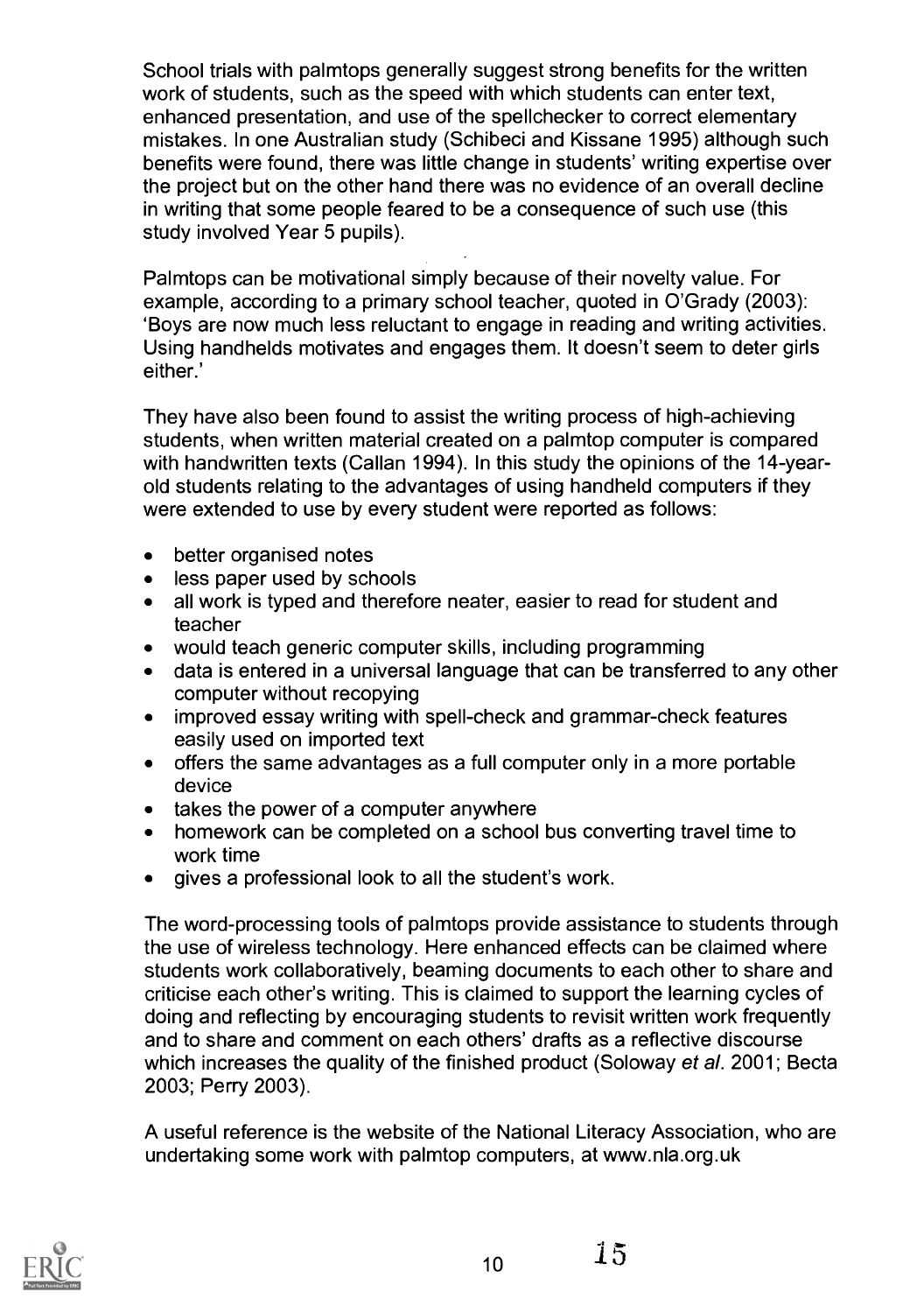# 2.5 Palmtops and numeracy skills

The earliest electronic handheld device for assisting with numeracy was the calculator. A review of the use of the calculator to assist learning is not included here and a brief search of the literature yielded no studies specifically related to the area of learning basic skills in mathematics.

One study using palmtop computers in relation to students' graphing skills is notable because it reports the benefits that students rated as important when using portable technology (Hennessy 2000). This study was conducted with students who had some knowledge of spreadsheets and graphing, and included some disaffected students, as well as some with special needs and learning difficulties. They used palmtops to collect weather temperature data over time. The students' ratings of portable technologies were combined into the following themes (so although this is one of the few studies which gives student views, it is indirect feedback):

- flexibility and use outside the classroom  $\bullet$
- personal ownership  $\bullet$
- prefer typing to handwriting  $\bullet$
- no domination of machines  $\bullet$
- independent working  $\bullet$
- greater computer access  $\bullet$
- more interesting than desktop machine  $\bullet$
- makes maths more interesting.

Positive gains were also reported in their motivation and improved attitudes to the use of new technology.

# 2.6 Palmtops and social issues

It has earlier been noted (see Section 2.3) that a handheld computer game developed by Rodriguez et al. (2001) and used with young pupils, aged 6-7, helped their motivation; the pupils displayed high levels of attention and concentration. In a different study involving 12 year olds, many of whom were involved with drugs and had other social problems, their use was found to influence the pupils' voluntary attendance. Elsewhere, they have also been found to help teacher-parent communication (Strom and Strom 2002). In this study, teachers in one high school used PDAs to record students' conduct. They sent signals to pagers to contact parents quickly to correct inappropriate behaviour or reinforce good behaviour. The PDAs facilitated the keeping of accurate records and paging was an efficient way of contacting parents. The study also reported improved learning conditions for the students in relation to their awareness, peer relationships, amount of time spent on-task and selfregulation.

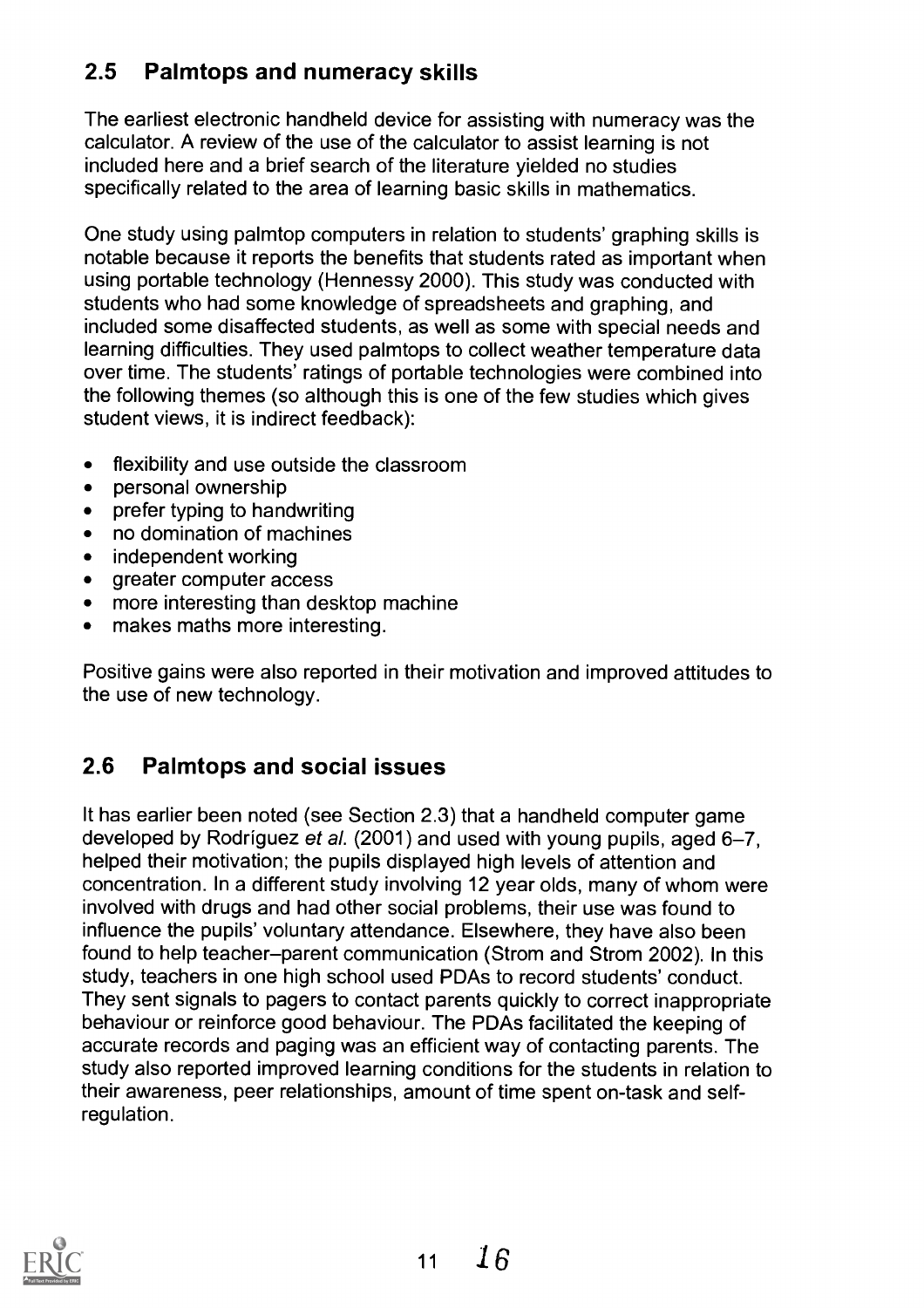# 2.7 Palmtops and special needs

There have been a number of initiatives to use palmtop computers with people who have a variety of special needs. Examples of these follow:

- deafness, where a third-generation mobile device (called WISDOM) for  $\bullet$ deaf people has been designed to visually recognise continuous sign language sentences in the German language, allowing person-to-person live communication over distance in sign language in 3D (Bauer and Kraiss date unknown)
- cognitive impairments, using a prompting system (called MAPS) to assist in shopping and bus trips (Carmien 2002)
- as an adjunct to cognitive-behaviour therapy for panic disorders, where a  $\bullet$ person uses a palmtop computer if they are having a panic attack (a series of questions appears on screen to slow down their breathing and help them reflect on their fears) (Newman et al. 1996)
- severe developmental disabilities, eg where schedule-prompting software  $\bullet$ as a visual assistant, and audio support on a palmtop PC, help people perform their vocational and daily living tasks with increased accuracy in completing tasks (such as being requested to begin labelling a floppy disk, taking a break, and then resuming the activity). This was noted as helping their independence and self-confidence (Davies et al. 2002a, 2002b). A similar program called VICAID is a palmtop-based job aid for workers with such difficulties which can be used for task scheduling, for example to assemble a valve in 26 stages, which can also be useful for those with attentional difficulties (Furniss et al. 2001)
- motor impairments such as muscular dystrophy where movement is  $\bullet$ difficult and the handheld function of word prediction is useful (Myers 2000).

The ability to convert text-to-speech and speech-to-text is not specifically a technology for use by people with special needs, rather one which can be used by many people. This is a developing field for palmtop computers including the following examples.

- There is a program in India using a handheld computer called a 'Simputer'  $\bullet$ which reads aloud web pages written in English and converts them into three Indian languages — Hindi, Kannada and Tamil (Singh 2002). This project was designed to connect people living in rural villages to the internet through the telephone kiosks that are ubiquitous even in the countryside. A pilot study has now begun to broadcast adult education and basic literacy packages by satellite for downloading to central locations accessible by the Simputer.
- Prototype systems have also been developed for learning Mandarin (Kumagai 2002), Kanji (Fukuda et al. 1995) and the pronunciation of Indonesian (Nelson 1998).

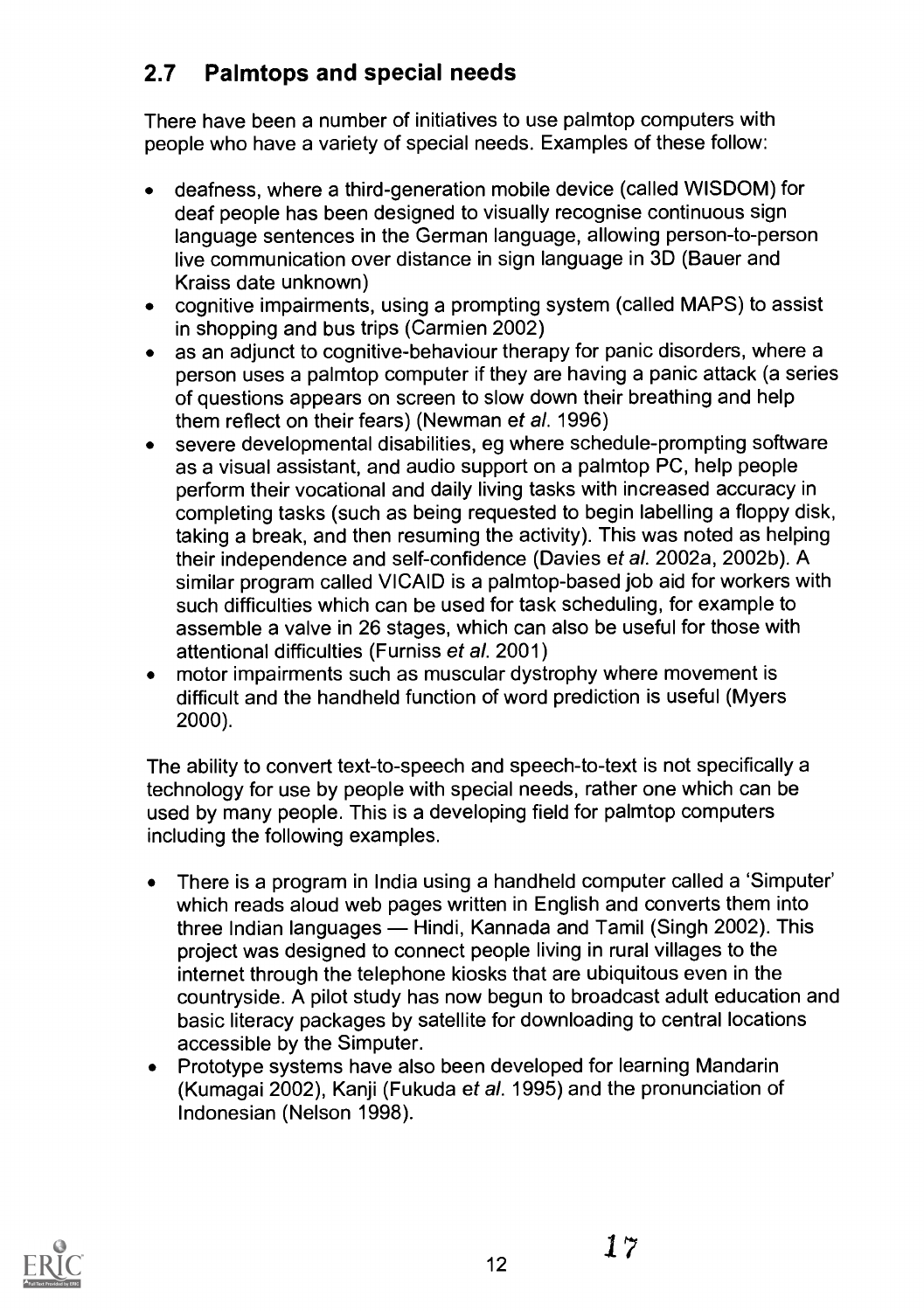# 2.8 Educational software for palmtops

A problem noted by several articles is the general lack of good educational software for palmtops. According to Loh (2001), the educational 'killer app' (a software industry phrase for the 'must have' piece of software which convinces people to invest in a certain type of technology) for palmtops has not yet emerged. Thus, educators are unsure of the technology and although palmtops are relatively cheap, compared with laptops, the trade-off of reduced functionality can be a deterrent.

Soloway (2001) writes in terms of the 'cool half-dozen' educational applications which are required to make palmtop computers routinely useful in the classroom and thus justify the cost of one per student (he suggests three candidates - one of which, Cooties, is reviewed in Section 3.1). Perry (2003) describes recent experience of palmtops in UK schools, where students are full of enthusiasm for the machines but teachers feel rather uncertain. He suggests this is not only because of their novelty, but also because of a lack of clarity about useful educational software applications.

The identification and implementation of existing applications and the development of new ones will need to be led by technically competent people in collaboration with teachers. Information on current applications should be made available to all user institutions in conjunction with advice and support to get the most out of software for educational purposes ... Many would say that the conclusion that learning applications are limited is premature and that the lack of this use is more the result of the limitations of the time so far given, teachers' skill development, and teachers' confidence and awareness of available applications, not to mention teachers' limits in being able to develop applications themselves. However, as shown by many examples in the USA in particular, there are an enormous number of small, classroom specific applications available. But it takes a great deal of time and experimentation to find and evaluate them (eg see websites such as www.palmgear.com/software). Many would also require 'localisation' to make them useful in English schools.

Perry 2003, pages 13 and 16

Nonetheless, palmtop machines do have standard built-in applications that are very useful across all learning activities: ie the word-processor, spreadsheet and graphics/drawing programs. These, combined with the infrared beaming facility, can produce some impressive results in educational settings (see Section 3).

# 2.9 Electronic books (e-books)

Electronic books (e-books) are digitised versions of books that can be read on a desktop or laptop computer, handheld device, or with a dedicated e-book reader. They have been enthusiastically recommended as educational tools for some time, but have so far failed to make a significant impression on consumers or in schools. The reader devices have suffered in the past from being bulky to carry and having low-contrast screens which are not ideal for

13

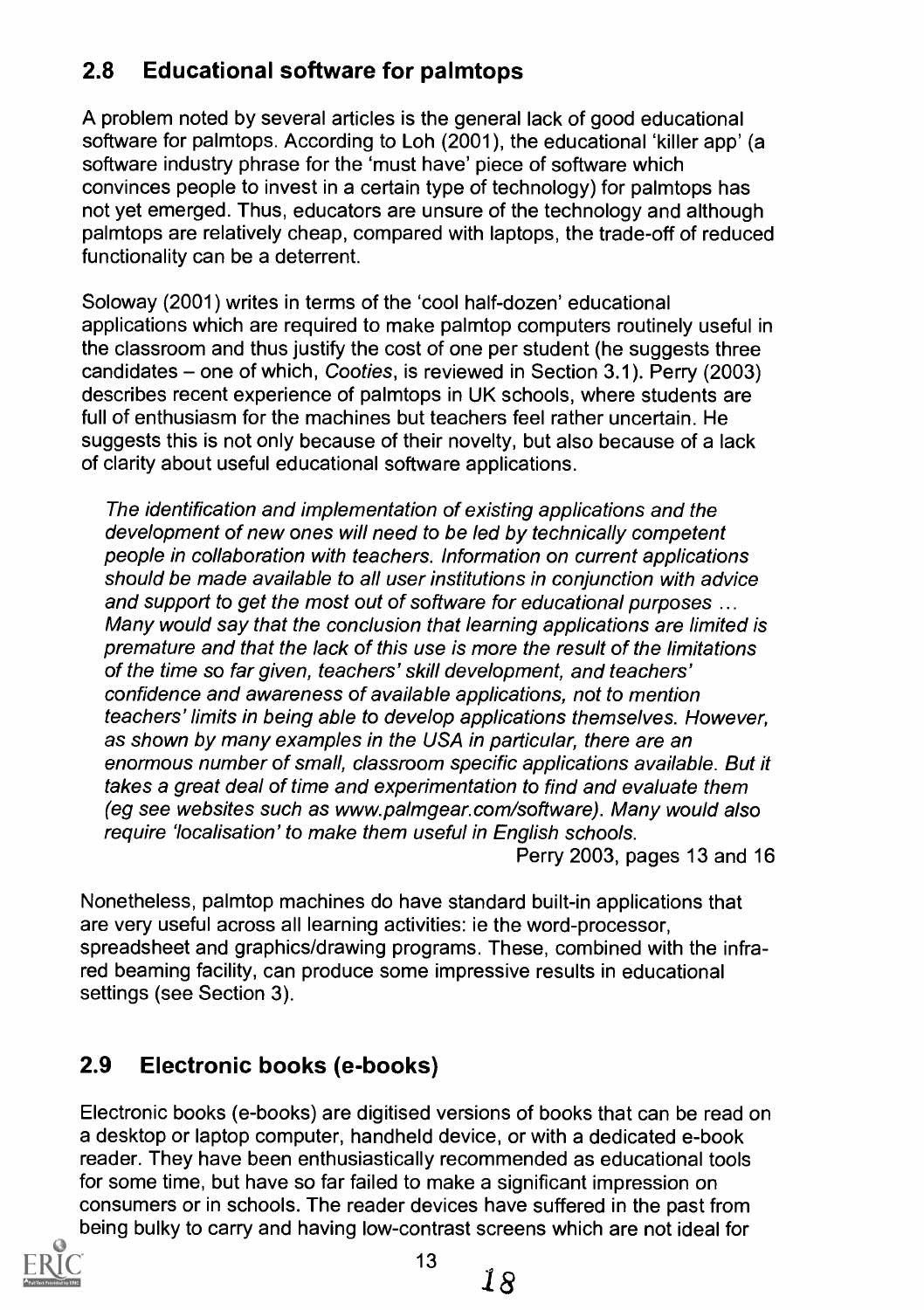reading (Poftak 2001). However, the screens have developed further in the last few years, for example colour screens are now available. Electronic books could offer more cost-effective access to text materials, because they avoid the problems of educational institutions investing in large numbers of printed books which become outmoded, and without the waiting times involved for new print-runs to correct outdated information. They also offer the possibility of an 'interactive' experience with content.

In a study by Simon (2002), 10 pocket e-books were used in a biology course to replace textbooks. It was found that the students read their e-books in more locations, but that the amount of time spent reading did not correspondingly increase. In comparisons, those who preferred e-books mentioned the backlight facility and the ease of bookmarking specific information, and those who preferred textbooks stated it was easier to turn the page of a book than to scroll and that e-book images were poor. According to the students the main advantage of the e-book was its size, weight and portability, compared with a course requiring a number of different science texts.

One issue with e-books is whether to use a general palmtop or a specialised reader. Although the specialised devices are more expensive for what they do, they have good features for reading, such as larger screens than typical palmtops, and some models are particularly intended for younger readers (with 'child friendly' built-in dictionaries, spell checkers, large buttons, and so on – see for example the machines made by Franklin Electronic Publishers at www.franklin.com/). They are also being used with pupils who have difficulty reading text because of a learning disability  $-$  for these learners electronic text is combined with a talking word processor (Poftak 2001). As with palmtop computers in general, the technology is immature, and there is still no standard e-book format (Harrison 2000), although the Open eBook Forum (see www.openebook.org/) is working towards this.

Harrison (2000) maintains that the future is promising for e-books, but the key to their success is whether users have motivation to buy one and use it. This will come with compelling content and how it feels to read that material on the e-book when compared to an ordinary book.

# 2.10 The ownership of technology: benefits and pitfalls

As already indicated, the benefits for a student of 'ownership' of a palmtop, even as a temporary loan, are generally very positive:

I love my PDA. I can't ever imagine lugging a laptop computer around with me, but I take this everywhere I go. When I baby-sit I do all my homework using my keyboard and the word processor, and I don't waste any time transcribing things later. I get so much more done in less time now. US high school student, quoted in Pfeifer and Robb 2001

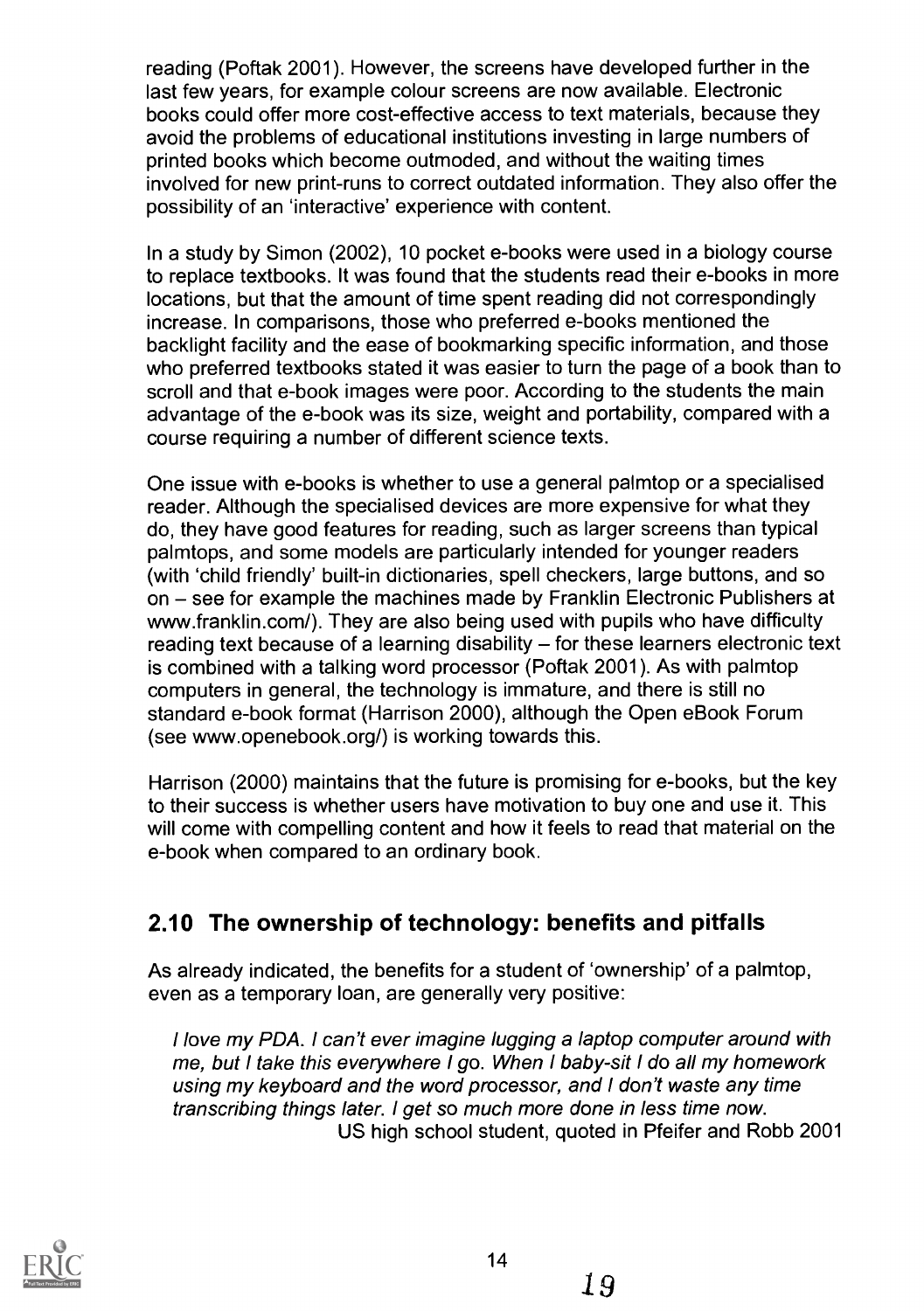[G] lying children a PDA lights up their enthusiasm, though whether this will always be the case, whether they might tire of them in time, or whether PDAs will eventually become 'yesterday's news', remains to be seen. In the meantime, there is potential here to be exploited by, for example, targeting disaffected boys.

Perry 2003

Personal ownership poses a challenge to the institutional control of technology. If students are provided with computing devices for personal use, they will want to use them for other things at home (eg using personal computers for online chatting, games-playing, web-surfing for music). To some people, such activities might not be considered educational. Cook (2002) reports on one project that offered personal laptop computers to all its 11,500 12-14-year-old students. A number of cases of abuse (50-60 students accessing internet pornography at home; two students hacking into teachers' computers) led to an institutional policy of regularly 'scrubbing' (wiping clean) all the computers' hard disks. But this can also be seen as preventing the students using the computers for the things they enjoy most, eg instant messaging and downloading music. One student complained 'I think they should be able to restrict it at school, but when we're at home it's a different environment, we should be able to do what we want to do.' It was reported by the superintendent that the one thing they would have done differently would have been to make the laptops more secure. It seems that any project involving personal technology must set out a 'fair use' policy which balances the freedoms and responsibilities of students; especially projects which operate outside the everyday situations within institutional walls.

# 2.11 Problems with palmtop computers

This literature review presents a generally positive picture of palmtops in education. However, some problems are also reported. Perhaps the greatest problem is that palmtops are a young, rapidly evolving technology and there are several incompatible technology platforms competing in the marketplace. Many research trials of palmtops in education are funded by government, or public research programmes, and are often subsidised by palmtop manufacturers themselves, so they are somewhat insulated from realistic buying decisions.

A number of articles warn about the physical fragility of palmtops in the rough environment of schools and the likelihood of theft (Jackson 2002; Perry 2003), but reports from actual trials suggest that these are not significant problems in practice. Perry (2003) notes two contrasting policies used by different schools in a current UK trial - one heavily underlines to the pupils their responsibility to avoid damage or loss, while the other reassures the pupils that they will not be penalised for damage or loss because the school's prime concern is to explore the benefits of their use (although all reasonable precautions should be taken).

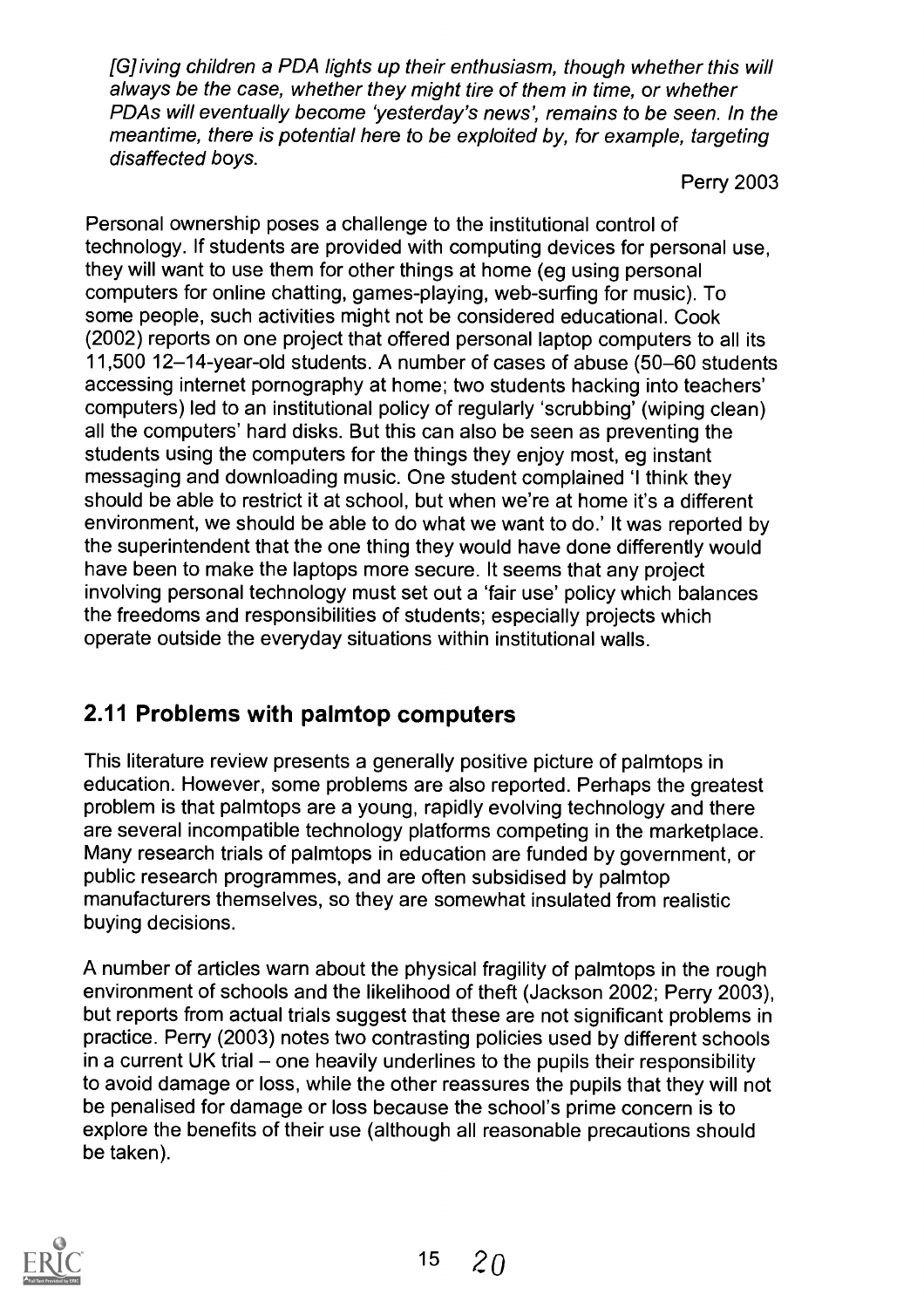Palmtops are currently designed primarily with the interests of adult individual users in mind, generally those who are business-oriented. Two issues arise directly from this.

- Palmtops are generally provided with 'hot sync' cradles to communicate with desktop computers (the device is dropped into the cradle and there is an automatic synchronisation of the contents of the palmtop memory with the palmtop folder on the PC). This usually works well for an individual user, but is much less appropriate where a large number of students need to transfer data at the same time.
- The second issue is the lack of good educational software for palmtops, which is subject to a 'Catch-22' effect (schools will not invest in palmtop technology until good educational software is available, software companies cannot find a market for educational software until schools invest in palmtops), but as the education market slowly grows, software is becoming more available (see more in Section 3).

Other general pitfalls with using palmtops in the classroom include practical tasks such as printing  $-$  ie where all 30 pupils are trying to beam documents to a printer at once (Shields and Poftak 2002). The importance of keeping batteries re-charged is also important, otherwise work could be lost (Perry 2003). In another study, after 2 months of using palmtops in their residency medical students found it difficult to carry cumbersome modem cords, use incompatible platforms (noted above), get internet access at times because of the limited capabilities of the browser, find analogue telephone lines and synchronise with home computers (Beasley 2002).

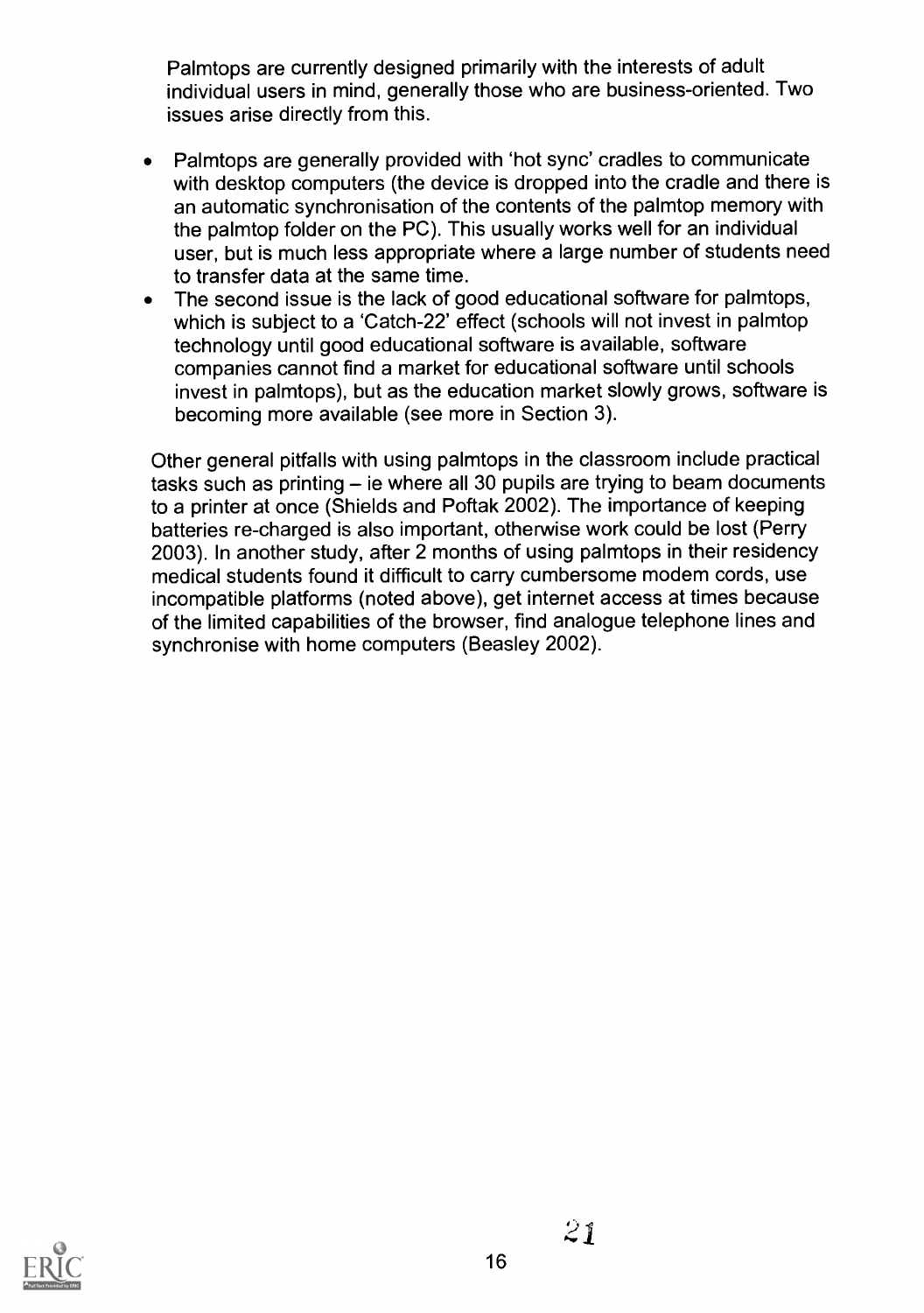#### 3 EXAMPLES OF USING PALMTOPS FOR LEARNING

#### 3.1 The Cooties game

Many projects have found that beaming between palmtops has a direct effect on learning, especially for collaborative working and group working, and increases in the amount of writing produced (eg students can beam their writing to a friend, get feedback and revise) (Shields and Poftak 2002). An interesting use of beaming is a virus simulation game in learning science, Cooties, as described below.

Traditionally, exploring the spread of communicable diseases calls for students to drop chemicals into water-filled beakers to determine the presence or absence of 'sickness' in each beaker. However, new software for the Palm developed by the University of Michigan offers a more dramatic way for kids to understand the biological and social implications of disease.

Developed with middle school students in mind, the Cooties program simulates the spread of disease through the 'infection' of students' handheld computers. First, students create a personalized 'coodle' on their Palm device (the idea is that just as they wouldn't want a pet to get sick, they wouldn't want their coodle to either). Meanwhile, the teacher secretly 'infects' one student device with a 'disease', and the remaining with varying degrees of 'immunity'. Next, students mingle together and start beaming each other, sometimes with consent and sometimes not. As the simulation progresses, the coodles get sick, and when that happens, the infected student sits down. The game proceeds in rounds, with the disease carrier reset each time. Using scientific processes, students then develop hypotheses about the spread of the disease.

For Alycia Meriweather, who teaches at the Farwell Middle School in Detroit, Michigan (USA), the Cooties unit works for several reasons. It capitalizes on the gregarious nature of middle schoolers. It teaches subtle concepts in a fun, engaging way that models true scientific thought. It also provides a powerful venue to discuss real-life issues. 'This gives us a safe way to discuss sexually transmitted diseases and the importance of knowing the history of who you interact with,' says Meriweather.

Shields and Poftak 2002

This is reported by Shields and Poftak (2002) to fit well with the constructivist models of teaching and learning, which encourage students to be inquisitive. However beaming is also controversial, eg one school in the study complained that a student downloaded an application that let him use the handheld computer as a television remote control unit in class, and that students play games and send personal e-mails in class time.

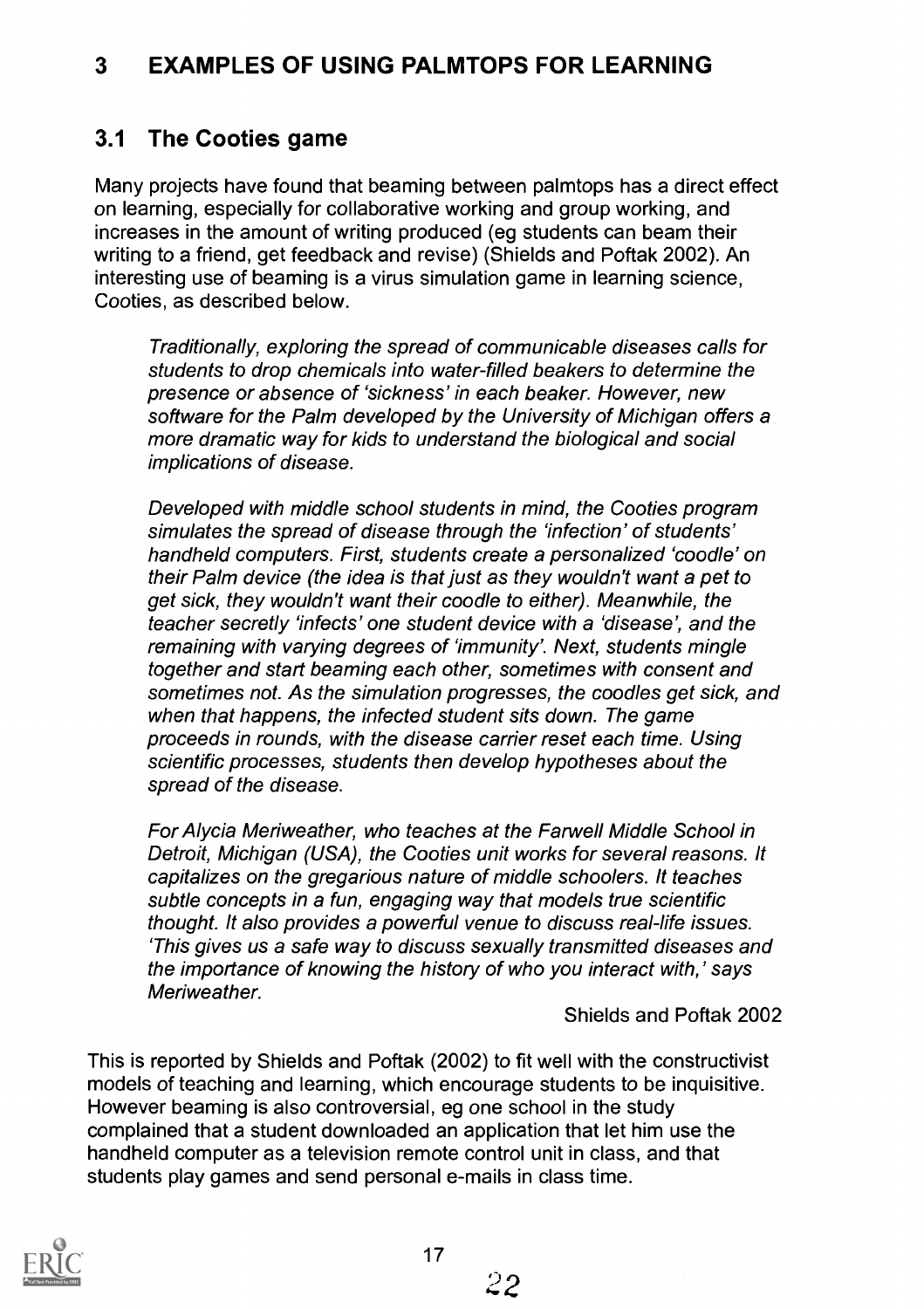(More information about the Cooties game can be found at www.goknow.com/Products/Cooties.html)

# 3.2 Geney<sup>™</sup>

Geney TM runs on Palm PDAs and is a collaborative problem-solving application to help children explore genetic concepts. It was developed through a user-centred, iterative design process on the basis that as computing devices become smaller, the technology becomes more individual and so the opportunities for interpersonal communication become problematic. The Geney researchers want to find out how collaborative learning activities can be structured using handheld computers so that support of learning activities related to genetic concepts and problem-solving becomes the goal (rather than the use of the technology itself). The following research questions were studied.

- How can handhelds be adapted for use by children (as they are  $\bullet$ primarily understood and designed for adults)?
- How can handhelds be used for collaborative activities?

Geney<sup>TM</sup> simulates a population of fish representing a gene pool. The fish are distributed across multiple Palm devices, each Palm being a single pond of fish. Fish mature, get older and eventually die. Students can exchange fish with their friends through the Palm device's infrared port, and they can arrange to mate fish within the same pond. These fish eventually have offspring that have genetic traits derived from their parents' genes ... The goal of the game is for students to collaboratively work together to produce a fish with a particular set of characteristics. This set of characteristics will be specified at the time the gene pool is distributed to the Palm devices at the start of the game. At any time, students have in their Palm devices a limited picture of the entire gene pool and of the family trees for the fish in their pond. Only by working cooperatively with other students playing the game can the class achieve the desired goal. Danesh et al. 2001

The researchers conducted a very comprehensive development process: requirements analysis using paper mock-up designs and scenarios; validating requirements with target users; prototype development; prototype testing with target users; and the development of a complete application specification. The validation phase was particularly important, because palmtops are adultoriented devices and the researchers had to establish the particular ways in which children interacted with them, including how they used the built-in software applications of the Palm device. (See Section 4.2.2 for the findings of this research on interface design.)

The most striking observation about children using Geney™, based on informal evaluation, is the richness of social interactions that it produces. Even children who were less inclined to work with others were included. The authors plan further research to formalise the evaluations and to research the

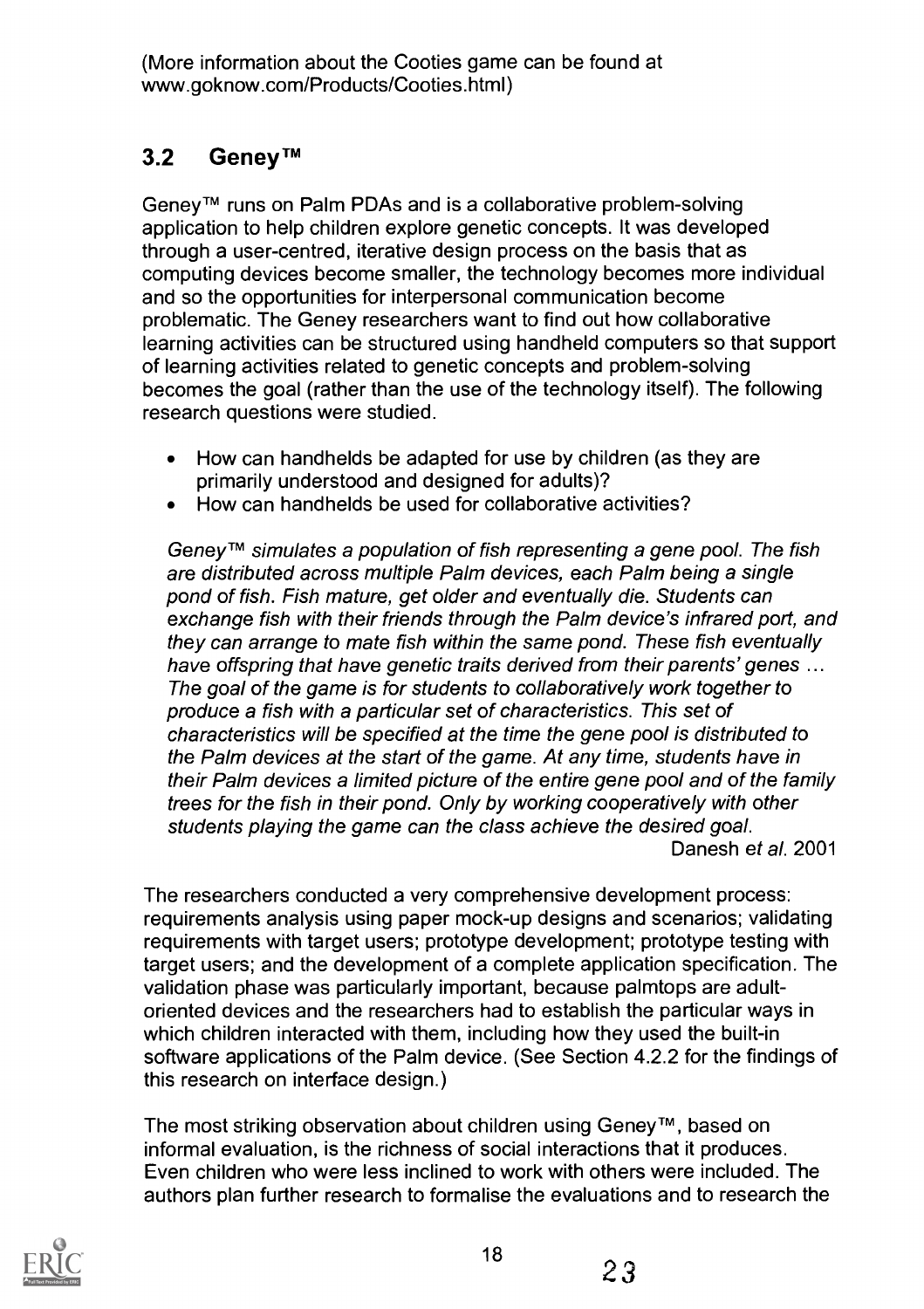pedagogical aspects of the collaborative activity. This environment has also been found to excite and motivate learners to interact (Mandryk et al. 2001).

(More information about the Geney™ game can be found at http://geney.juxta.com/game.cfm)

#### 3.3 The Docklands Learning Acceleration Project

The Docklands Learning Acceleration Project, run by the National Literacy Association, distributed Acorn Pocket Book computers to 15 schools (35 computers each) in the inner London boroughs of Newham, Tower Hamlets and Southwark; in total 600 7-year-old pupils were involved (McTaggart 1997; Pyke 1997).

The aim was simply to increase the amount of children's reading and writing. The project reported excellent results, but unfortunately the available articles provide only a few glimpses of what was achieved. For example:

My less able children begin by taking the text of familiar story books and using the edit facilities to change characters, adjectives and events ... this provided scaffolding. The children didn't have to create stories out of thin air. It has helped them to see how stories are constructed. McTaggart 1997

[After a year] I can see an improvement in the children's literacy skills. Because they can use the spell-check and the thesaurus, it leaves me free to work on the content of their work.

McTaggart 1997

It is reported that students 'borrow more complicated and quite "wordy" books now' (school librarian) when compared with the previous school year. In a formal research study of the trial, it was found that the schools improved from having a persistent record of below-average reading achievement (8 months reading age per 12 months of time), to 11.5 months per 12 months, after one year of using the palmtops (Pyke 1997).

A later trial in a primary school (TTA 2001), based on the Docklands project, noted similar findings in terms of children's' motivation to read and write:

increased motivation to write, revise and redraft amongst the children, and ... involvement of parents and carers. Because the palmtops were taken home, parents and carers became involved in the written work to extend the child's ability to use written language, thereby raising awareness of literacy issues in children's lives and increasing informal contact between home and school. ... [T]he teacher also noticed gains in the quality of the writing the children produced. He believed the printouts and publication of the children's writing added to the quality by emphasising the communicative nature of writing to the children. This developed their sense of audience and the purpose for which the writing was to be used.



19 ភ្ន  $\leq$  4  $\leq$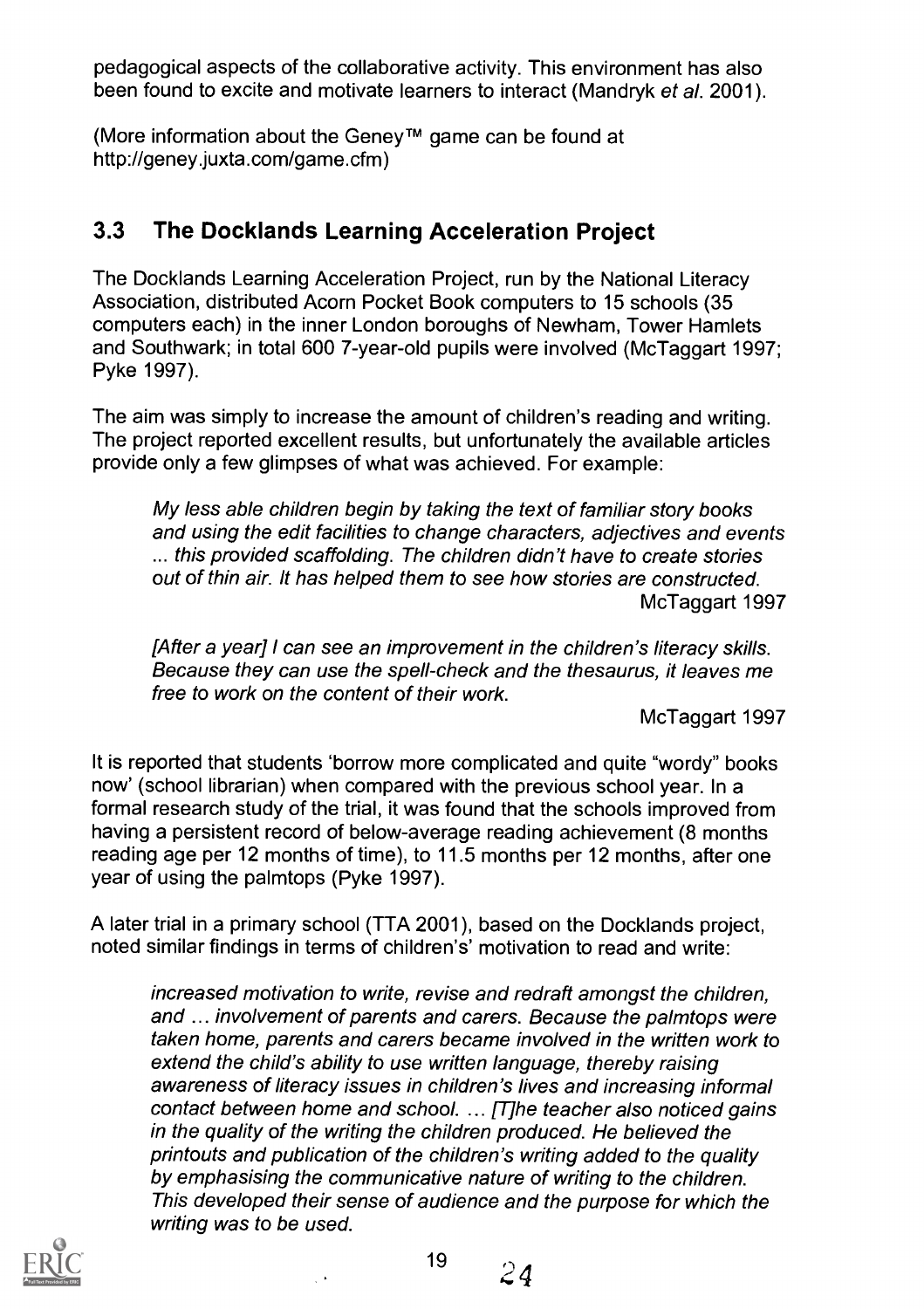This was supported by the results of formal testing for reading comprehension. This study did note that:

> Palmtops are more useful at certain stages in the writing process than at others. They appear to facilitate revising, redrafting and editing, but do not appear to help in the composing and reviewing stages of the writing process. It would seem that the planning and initial drafting of a piece of work are best done by hand, at least until pupils are competent in keyboard skills.

> > TTA 2001

It also noted that because of the smallness of the palmtop display 'it was difficult to see the overall shape of the evolving text, to locate information or detect errors on the screen', so the children preferred to revise text on hard copy.

Further references can be found listed in the report by Becta (2003) and also ongoing projects by the National Literacy Association (www.nla.org.uk/).

## 3.4 Science fieldwork

When a New Jersey student joined her class in a walk through the woods, she later told her teacher that she enjoyed her experience. Yet when the teacher asked, 'What in particular did you notice?' the student answered, 'Lots of details.' She could not, however, remember any of those details. This student's experience was not unusual. Our finer-grained observations tend to slip away unless there is some way of focusing our attention more sharply and recording details immediately so that we can more easily revisit them

Tinker et al. 2002

Trials of palmtop computers in schools indicate that they have a natural home in science fieldwork, where their compact size gives them an obvious advantage over other type of computers. Their built-in spreadsheet software is powerful enough for on-the-spot data analysis, and the word-processing software allows note-taking and report-writing. It is possible to connect the palmtop to various sensor devices (temperature, air pressure, motion detector, etc) for electronic data collection known as data logging. Another use, especially relevant to biology fieldwork, is to load up the palmtop in advance with information about the plants and animals that might be encountered during the fieldwork.

Graham (1997) describes a project involving primary schools in Birmingham and the city's botanic garden, where the students used palmtops to:

prepare for a visit to the garden (creating databases of technical terms and botanical information)

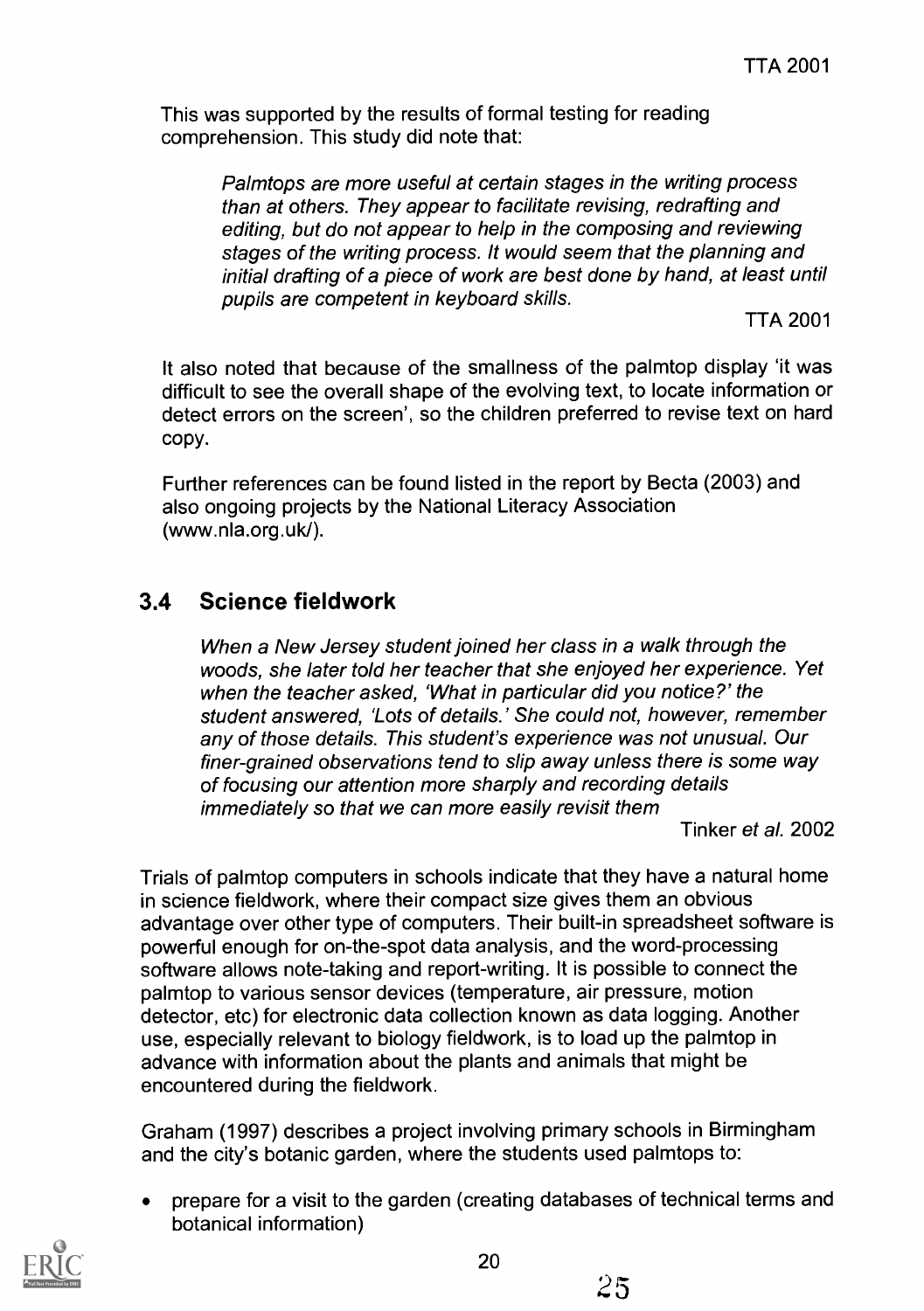- conduct observations and environmental measurements during the visit
- analyse the collected data and write up a report after the visit.

It was found that the use of palmtop computers helped raise the performance of pupils with low attainment by supporting literacy as they allowed individuals to focus on the task rather than be distracted by perceived handwriting and spelling inaccuracies. (For more information on this project, and others, visit the DEPICT Project website:

www.bgfl.org/bgfl/activities/intranet/teacher/ict/depict\_project)

Gay et al. (2002) report on a pilot study of four palmtop computer applications for undergraduate students in botanic gardens. This research is based on the use of Activity Theory, often found in the field of human-computer interaction, which focuses attention on action, doing and practice, but within the 'activity' as the unit and content of analysis. Each of the applications has been evaluated separately. Although interest and enthusiasm were noted throughout, a handful of student experiences were also directly reported where, for example, some concern was expressed at the possibility of the technology spoiling the feel of wandering in the gardens, that the paper sheets used were just as good as those designed for the palmtop, completing the electronic exercises 'made it easy not to think for yourself' and 'if anything, more hands-on [work] such as writing and act of counting would be conducive to learning'. Gay et al. state the importance of considering how technology meets users' needs and how it affects the process of learning (their categorisation of the objectives which motivate the use of mobile computers has been reported in Section 2.1.4). Further work by these researchers is described at www.hci.cornell.edu/

# 3.5 Palmtops in physical and sports education

According to Juniu (2002), the most important benefit for educators and students is the PDA's ability to extend the learning environment beyond the classroom. As with science fieldwork, palmtop computers have benefits in physical and sports education. For teachers, students' performance can be recorded, analysed and graded directly with the palmtop; also a palmtop plus digital projector can be used to give presentations 'in the field'. Students can use the palmtop to record and analyse their own physical performance; and beam their reports to their tutor. Brown (2001) reports on this kind of use by secondary school students and Mohnsen and Schiemer (1997) report on creating learner profiles for physical educators.

The paper by Juniu (2002) gives an overview of palmtop hardware and software applications relevant to physical education in 2002 for the PalmOS® and Microsoft® Windows CE palmtops. Uses include grading and attendance, assessment portfolios, fitness and wellness assessment, lesson planning organisation, and quiz-writing used in a gymnasium or outside. There are also generic palmtop applications: word-processing, spreadsheet, database, ebooks and web browsing.

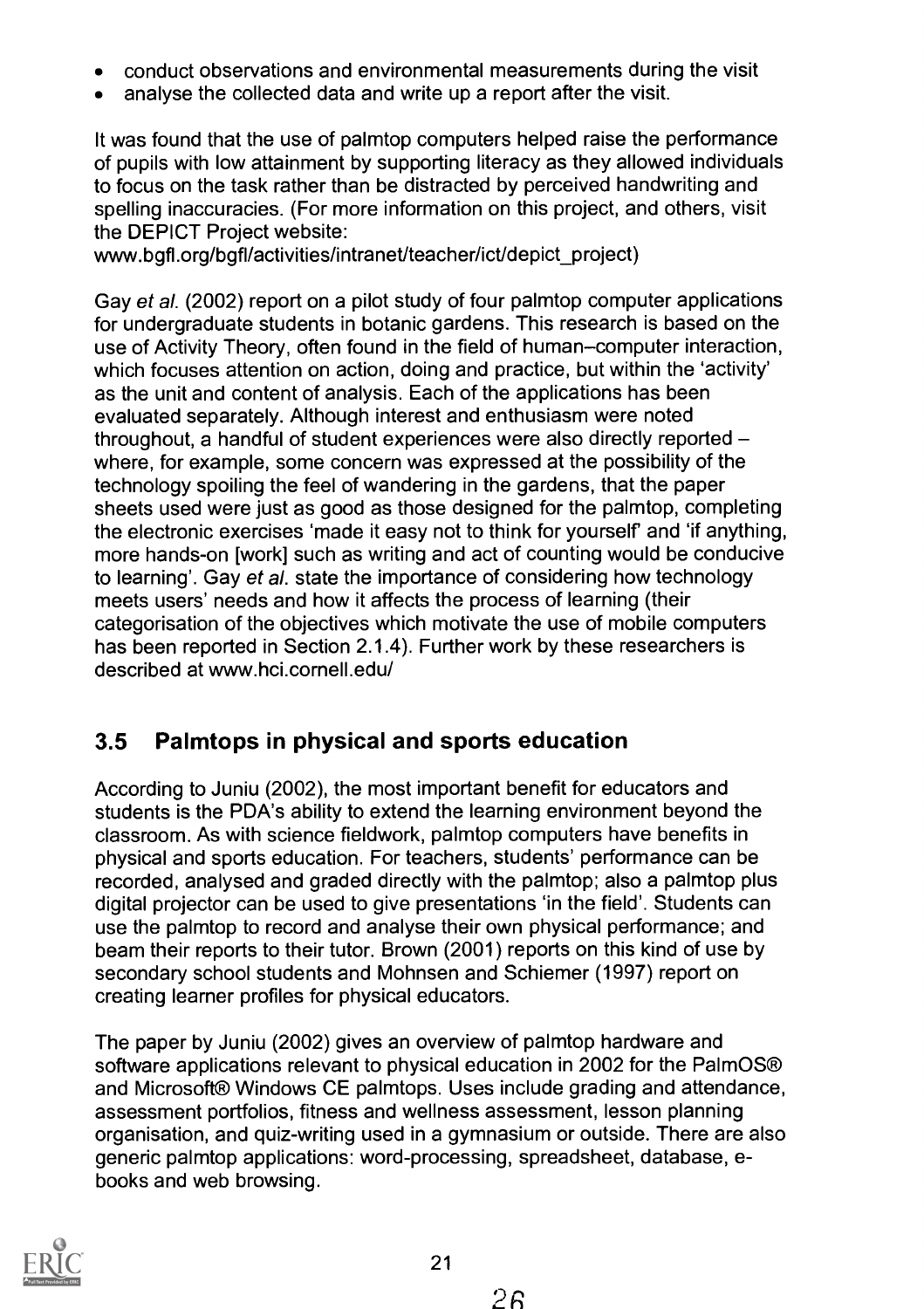# 3.6 Reflective logs

An interesting finding that has emerged from trials of palmtops with medical students and student teachers is the effect on learning that can result from the use of palmtops for 'reflective logging', ie using the palmtop to record students' observations in the professional situation they are working in. These observations can be fed back to tutors for formal assessment of learning but they also form an important source of data for the students themselves to reflect on their learning. This seems to be particularly effective because the palmtop is compact enough to be always with the user and can be used anywhere.

Crippen and Brooks (2000) describe a trial in which supervisors of student teachers used palmtops for observing the students in the classroom. This allows immediate follow-up discussion with the student, as the supervisor can e-mail the observations to the student as soon as they return to their desktop computer or, if the student also has a PDA, the report can be beamed directly to them. Compared with the pre-internet situation, interactions between students and supervisors became 5-10 times more frequent. Keeping a journal was found to help the student teachers reflect on their teaching experiences and it also increased their rapport with the tutors and their computer proficiency. The particular palmtop machine used (PalmPilot) has some useful technical features for recording as data entry is very quick. It is also possible to set up shortcuts ('typing macros'), for example writing 't s' inserts a 'time stamp' into the observation record.

The literature reviewed does not consider reflective logging in any detail. Teenagers' enthusiasm for text-messaging via mobile phones suggests that they might be willing to use a palmtop to keep some kind of reflective 'diary'. This may be similar to the popular internet phenomenon of 'blogging' (the publication on a website of personal thoughts and opinions). A recent paper by Lester (2003) looks at what happens with blogging in a community of users of a wireless networked handheld device (a type of 'smart phone'):

[lit appears that by having ubiquitous mobile data communication devices and a successful communal blog, it is possible to create an ideal environment within which a smart mob can grow into a goaloriented mobile community of practice. ... The increasing popularity of communal blogs, coupled with more sophisticated ubiquitous mobile communication devices ... will most likely make this interesting social phenomenon more common in the future. A future opportunity will be the deliberate cultivation of this phenomenon, as it has the ability to create incredibly effective and creative goal-oriented teams of mobile individuals.

Lester 2003



22 2'7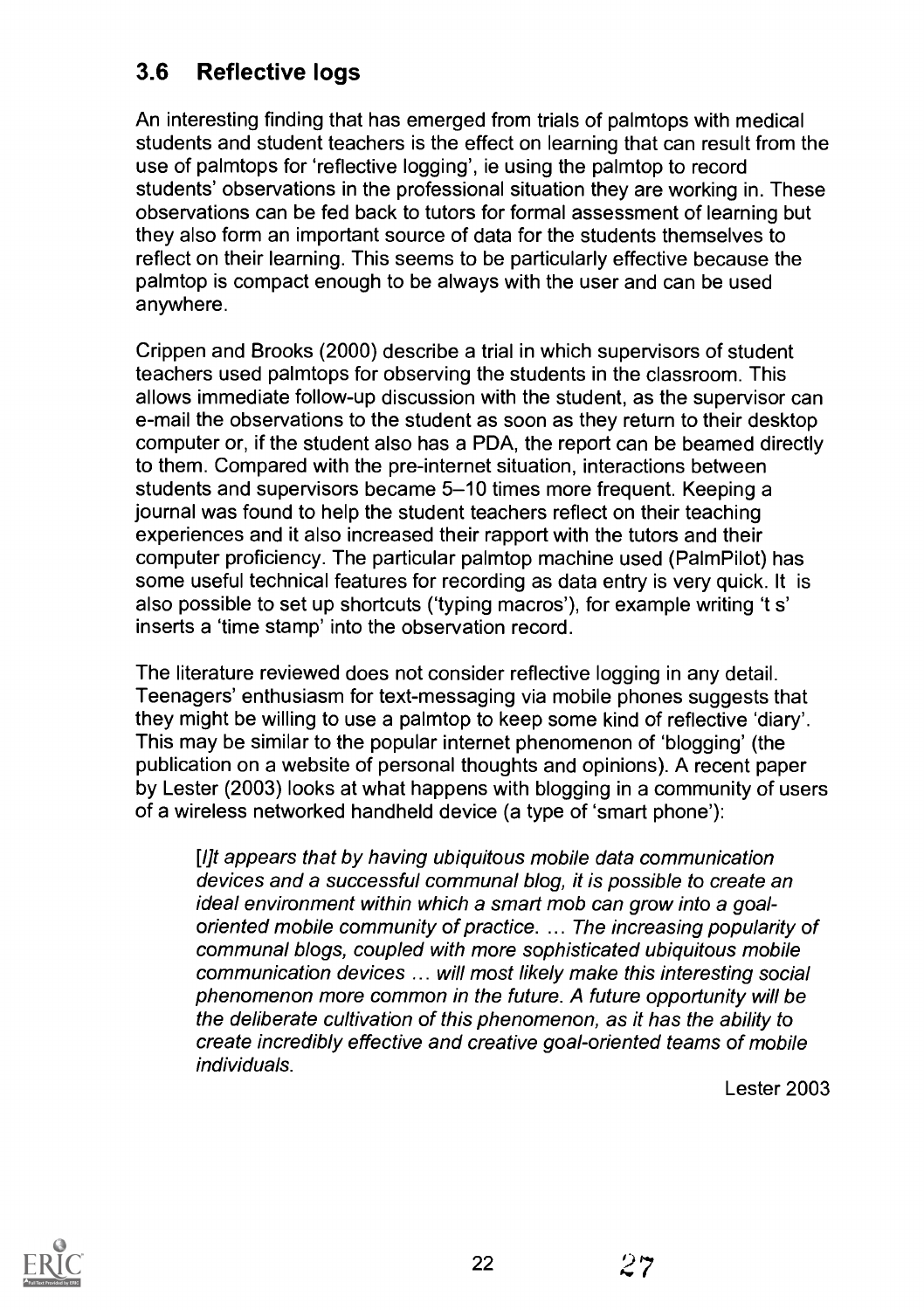## 4 PLANNING AND DESIGN ISSUES RELATED TO LEARNING WITH PALMTOP COMPUTERS

## 4.1 Selecting palmtop technologies

Palmtop computing devices are evolving rapidly and suffer from the existence of a number of rival and incompatible operating systems (MIT Information Services 2002). The strategy that many institutions adopt is to select one type of machine for everyone involved in the project.

A number of recent reports eg reports produced by Becta, Tech Learn and TechDis (Rainger 2002; Perry 2003; Smith 2003) note the different technologies available, which inform the selection of palmtop technologies. The Concord Consortium website is also useful for this (see www.concord.org/research/handhelds.html).

A developing area of interest is the merging of palmtop and mobile phone technologies: 'smart phones' are mobile phones with added palmtop-like functionality, and high-end palmtop machines now work as mobile phones. Smith (2003) suggests that the biggest growth will be in smart phones, since these are being intensively marketed to users by the mobile phone network operators.

A worrying trend for educators is that manufacturers want to produce increasingly powerful palmtop devices, which may be too complex and expensive for student needs. O'Grady (2003) reports on one Welsh primary school which has for some years worked extremely well with Psion machines which have now been discontinued, and is finding that the available alternative machines are all rather more expensive.

There are specialised palmtop devices that may be worth considering for restricted applications. E-book reader machines appear to be much better than general-purpose palmtops for reading e-books, with larger, more readable screens and special designs aimed at younger (or less able) readers, which feature targeted dictionaries and spell-checkers (for example, see www.franklin.com/). Another important specialised device is the graphical calculator. This is similar to an ordinary calculator but can also display graphs and other diagrams, process large amounts of statistical data and carry out pre-programmed sequences of instructions. The use of graphical calculators is reported to have advantages for learning mathematics (see Becta's information sheet at www.t3ireland.ie/t3ireland/Files/graphcalc.pdf). Section 2.5 notes the use of palmtop computers for learning graphing skills and the use of calculators for numeracy.



 $28$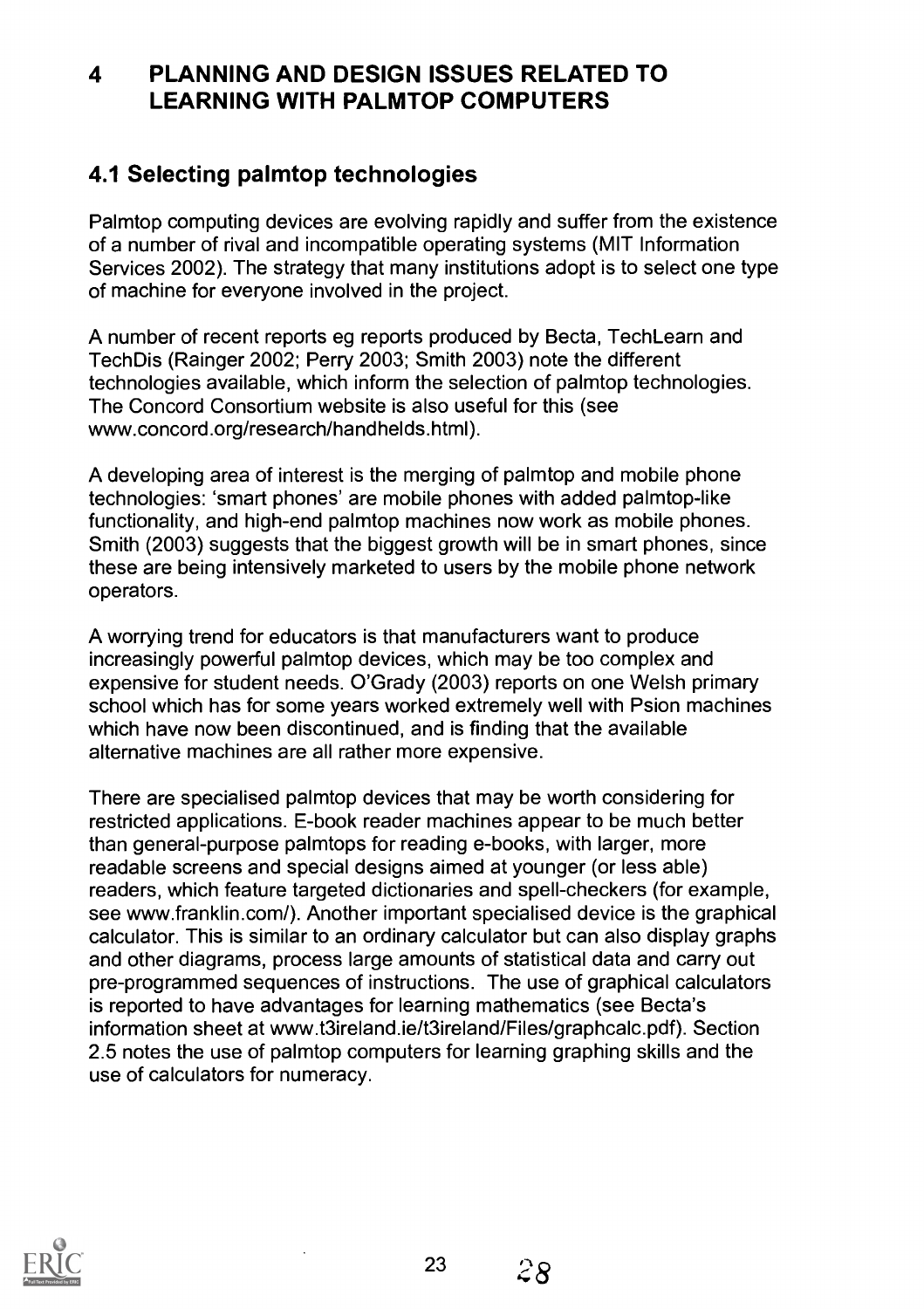# 4.2 The design and development of products

A few of the papers reviewed gave detailed guidelines and examples of the design and development of software applications for palmtops, these are summarised here.

#### 4.2.1 Guidelines for the design of interfaces and presentation of information

According to Hayhoe (2001), the most significant design restrictions of palmtops are the small display screen, and the limited brightness and contrast. His guidelines for dealing with this include the following.

- Realize that reading online at low resolution reduces reading comprehension significantly
- Think in terms of nuggets or specks, not chunks  $\bullet$
- Be prepared to display text in larger type than you are accustomed to seeing in documents designed to be read on the desktop
- Apply bold, italics and colour with caution
- Don't expect to have access to a large variety of fonts  $\bullet$
- Employ graphics in very minor supporting roles rather than as a  $\bullet$ primary means of communicating information.
- Don't assume that other supporting media will be available
- Remember that most of the current installed base of handheld and wireless devices have very modest capabilities
- When designing for a particular installed base, consider the capabilities of the standard device in design decisions
- When designing Web pages for reading on handheld devices,  $\bullet$ remember that the screen orientation is portrait not landscape, and that the screen width is very narrow

(An online version of this article can be downloaded from: www.stc.org/49thConf/Session\_Materials/file\_2a.asp?ID=111)

Online help systems are an important supporting component for educational software. Hayhoe notes some technical problems with this: PalmOS cannot multi-task, and although PocketPC systems can, the interface is not helpful for switching between programs. Thus, Hayhoe's suggestions for help systems, web content and e-books include the following.

- Consider seriously the need to provide user assistance for all  $\bullet$ handheld and wireless applications, no matter how simple
- Convince programmers to provide a link from the application to the online help
- $\bullet$ Include a one-page table of contents for at least the first level help topics
- Ensure that help is task-based, succinct and sufficient for various user types
- Organize help topics using a streamlined step model
- Offer HTML, HDML and WML versions of web content

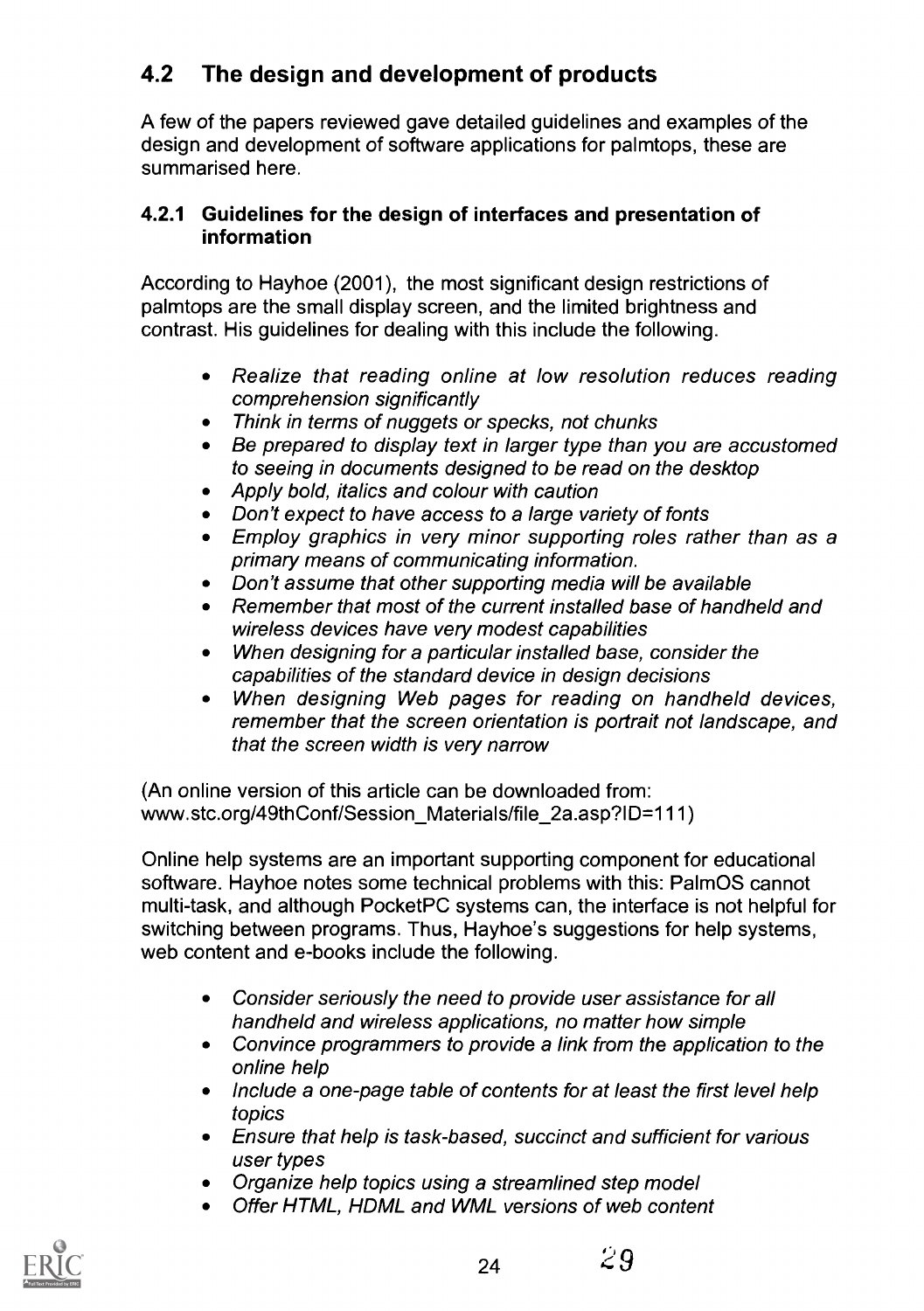- Provide suitable navigation, writing, content depth, information display and supporting media for each version
- Use each platform's de facto standard format to deliver e-book content to handheld devices
- Use the appropriate platforms to write and test documents
- Never ship a document without testing it with real users  $\bullet$

Finally, Hayhoe notes that user environments for handhelds are very diverse, and makes the following suggestions for designers relating to users' environments and the tasks the users perform.

- Always analyze users, their tasks and their environments when designing online documents for wireless and handheld platforms
- When applying the results of your analysis to the design, be  $\bullet$ sensitive to the wide range of places, times, atmospheric conditions, lighting and noise levels in which your electronic documents will be used
- Minimize file sizes to ensure quick loading of documents and to  $\bullet$ reduce the space required to store the document and load it in working memory
- Limit the amount of interactivity and scrolling required to avoid user annoyance and frustration
- Recognize that these devices are almost always held in one hand,  $\bullet$ so the user has only one hand free for interaction with the device
- Be aware of a variety of user postures
- Limit the use of sound, and allow the user to mute it easily  $\bullet$

#### 4.2.2 Design issues for handheld computers in learning

According to lnkpen (1999), the design of handheld technology for children must not follow models used for adults; child-centred research is necessary to determine the right models. The research described in this paper focuses on two aspects of the use of handheld technology in learning environments mobility and shareability ('the capacity for children to interact collaboratively while using the technology'). Handheld computers, in the adult model, are individualistic machines (personal organisers) - but learners are most successful where there is strong collaboration.

Inkpen (1999) carried out an experiment with 10-12-year-old children, focusing on participatory design sessions to create low-tech prototypes representing their views of how handheld technology should be. One interesting point was the identification of a need for a compact printer to go with the computer, also voice recognition for input and output. Another activity was to give children an 'imaginary computer' (a coil-bound notebook) and ask them to imagine it was a handheld computer, carry it around for several days and record where they would like to use it, and what activities they would like to use it for. It was notable that children's 'what' suggestions (ie what they would like to be able to do with a handheld computer, eg use it for games or music) had strong collaborative characteristics. However, their design prototypes were weak in this area, suggesting their design thinking was constrained by existing technology.



 $25 \t30$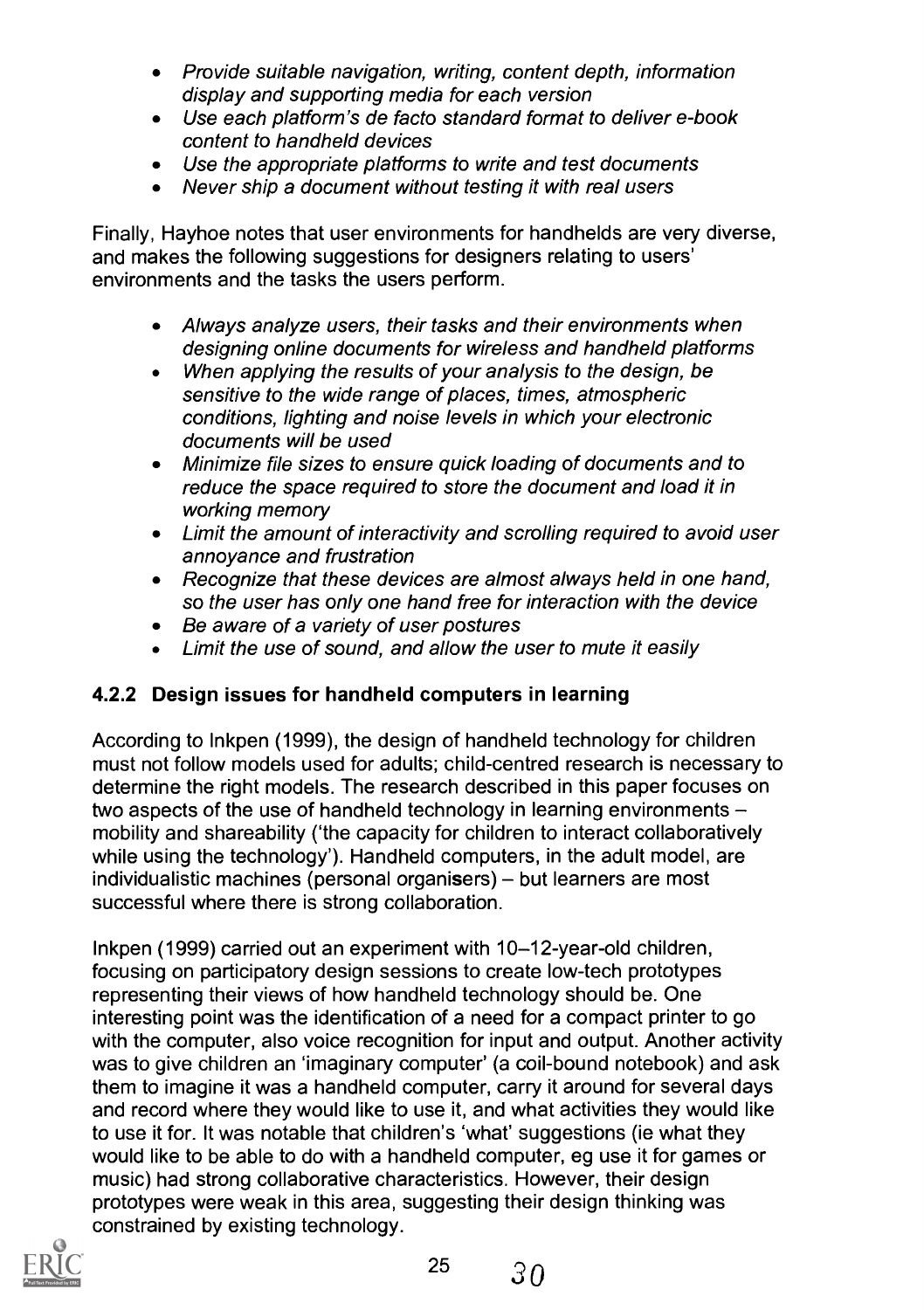Danesh et al. (2001) and Mandryk et al. (2001) are concerned about the problem of promoting collaboration, investigated around the development of a palmtop-based educational game, Geney<sup>™</sup> (see Section 3.2 for description). Danish et al. (2001) note the following design guidelines for palmtop applications for children (specifically with PalmOS machines).

Menus: The Palm environment uses a menu model in which menus are not always visible on the screen in order to save space on the small display ... Children had difficulty remembering the action to bring up the menu and commented that they would prefer the menu to be visible on the screen as with traditional desktop interfaces.

Beaming: All students were able to understand and utilize beaming in the Palm environment, however some had difficulty executing the process. The children found it easier when scaffolding mechanisms were provided to demonstrate how the beaming process should unfold (eg prompt the children to point their Palm at the other Palm).

Graffiti®: Given that Palm devices lack a keyboard, a stylus is required for all data entry. Two methods are available for text entry: tapping on letters on a pop-up, on-screen keyboard image, or using Graffiti, a specialized handwriting recognition system which uses simplified letter forms to achieve high levels of accuracy. Children were able to easily use both methods of text entry. In terms of preference, students expressed a strong liking for writing with Graffiti. This preference seemed to be based on the novelty of Graffiti and the fact that the onscreen keyboard obscured information on the screen.

Scrolling: Because of the limited screen space on Palm devices, applications that handle large amounts of data inevitably resort to scrolling as a mechanism for accessing information that doesn't all fit on the screen at one time. The children were able to utilize scrolling effectively. It appeared to be important to present as much information as possible at each level and avoid deep structures of embedded screens and dialog boxes.

Consistency: Consistency can be viewed from several perspectives for handheld applications. First, consistency within an application; second, consistency across Palm applications; and third, consistency with other computer applications. Even with the limited exposure that children had to Palm applications, they easily noted inconsistencies between applications and expressed frustration about this (eg in some applications the menu was visible while in others the menu was hidden until the menu-button was pressed). It is important to ensure consistency internally within an application, externally with conventions of Palm application design, and globally outside of handheld interfaces.

Feedback: As in most interface design, feedback is an important issue. Throughout our experiences, we observed prompts for user action that were easily missed by the children (eg during the beaming process). In

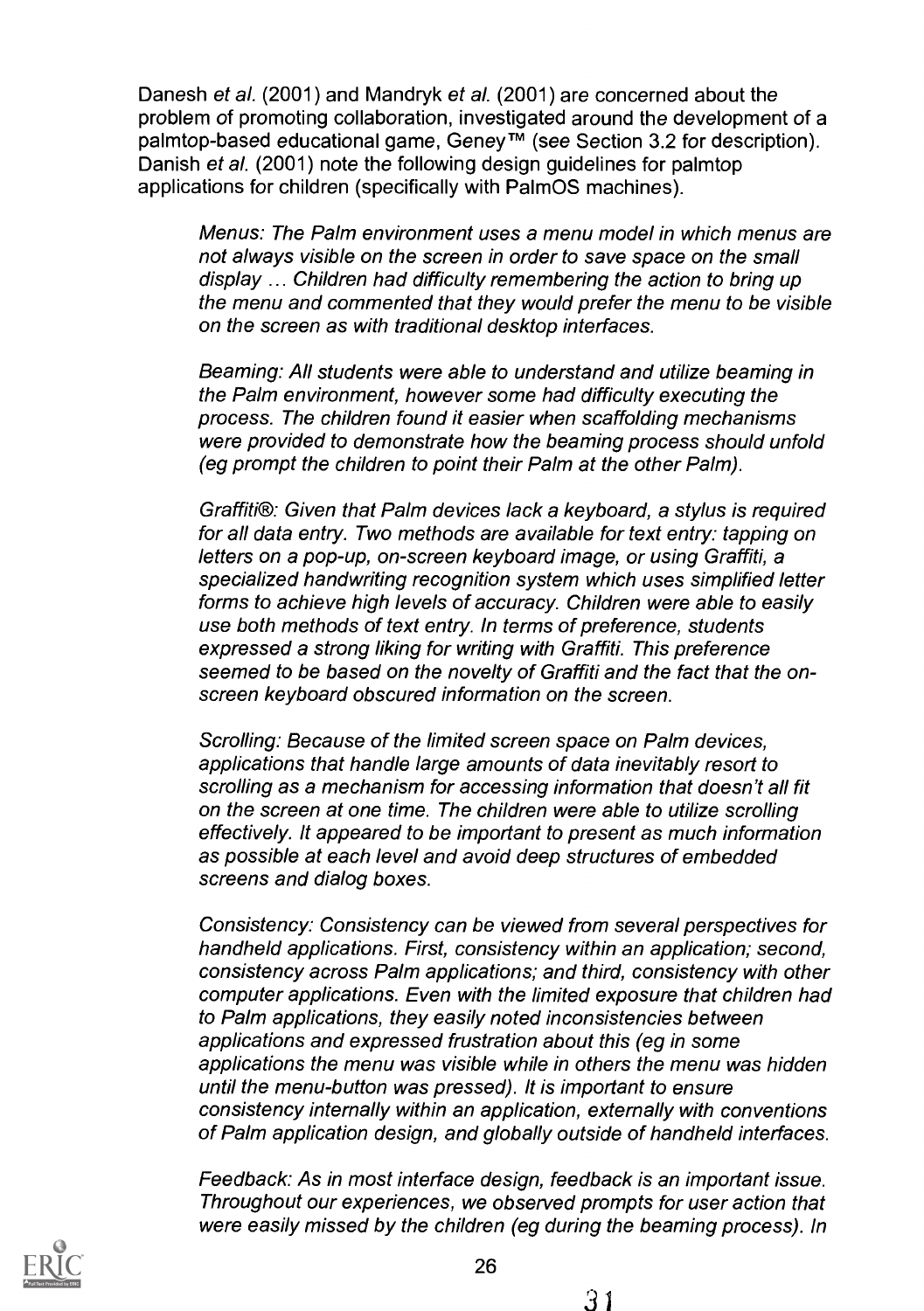addition, children also commented on the need for descriptive menu entries. Consideration needs to be given to clearly indicate prompts for action as well as feedback on actions taken.

Undo Facility: The need to provide robust and pervasive canceling and undo facilities was clear. In many instances errors or inadvertent actions were committed, and it is important that children be provided with the ability to cancel all steps if necessary.

Customization and Creativity: Many of the children indicated that they would like to be able to choose the type of animals [in the software developed by these researchers]. The ability to customise and express their creativity was important to the children. This is common for children's interactions in general and has been commented on in previous research on children's technology

Danesh et al. 2001

The design guidelines suggested by Jipping and Dieter (2001) are interesting for their degree of 'learner centeredness' in the CARDS (Classroom Application Rapid Deployment System) project, ie putting the learner at the centre of his/her learning.

- Students need to take ownership of their computing environment. The  $\bullet$ student, not the computer, needs to be the center of a computing environment. This implies that the student needs to be as comfortable and confident of the computer as she is with a notebook or pencil. This involves psychological issues (eg human-computer interfaces) and physical issues (eg mobility and computer size).
- Information needs to seek out the student, not vice versa. If the student is to be the center of the computing environment, we need to make the student the target of information. We need to bring information to students, not the students to the information. This means more than email; it means updated files and Web pages that are sent to a student's computer when it connects to the network. It also means collecting information from students, eg completed responses to the questions posted yesterday, automatically.
- The tools used in the computer environment need to naturally extend to a student's computer use. Computing technology often bends a user's usage patterns to fit the technology. If a computer becomes as common a tool as paper and pencil, this 'usage bending' should not be tolerated. Students will adapt to the computer when the new tools are natural extensions of their experience
- Computing facilities need to empower a student to be a part of a larger community in natural ways. We must use the technology we have at our disposal to establish community. This means turning from computers in cubicles in a lab setting and turning to students sitting at a conference table sharing data over a wireless connection. This means enabling connections from locations where one would not normally find a computer system

Jipping and Dieter 2001



BEST COPY AVAILABLE

32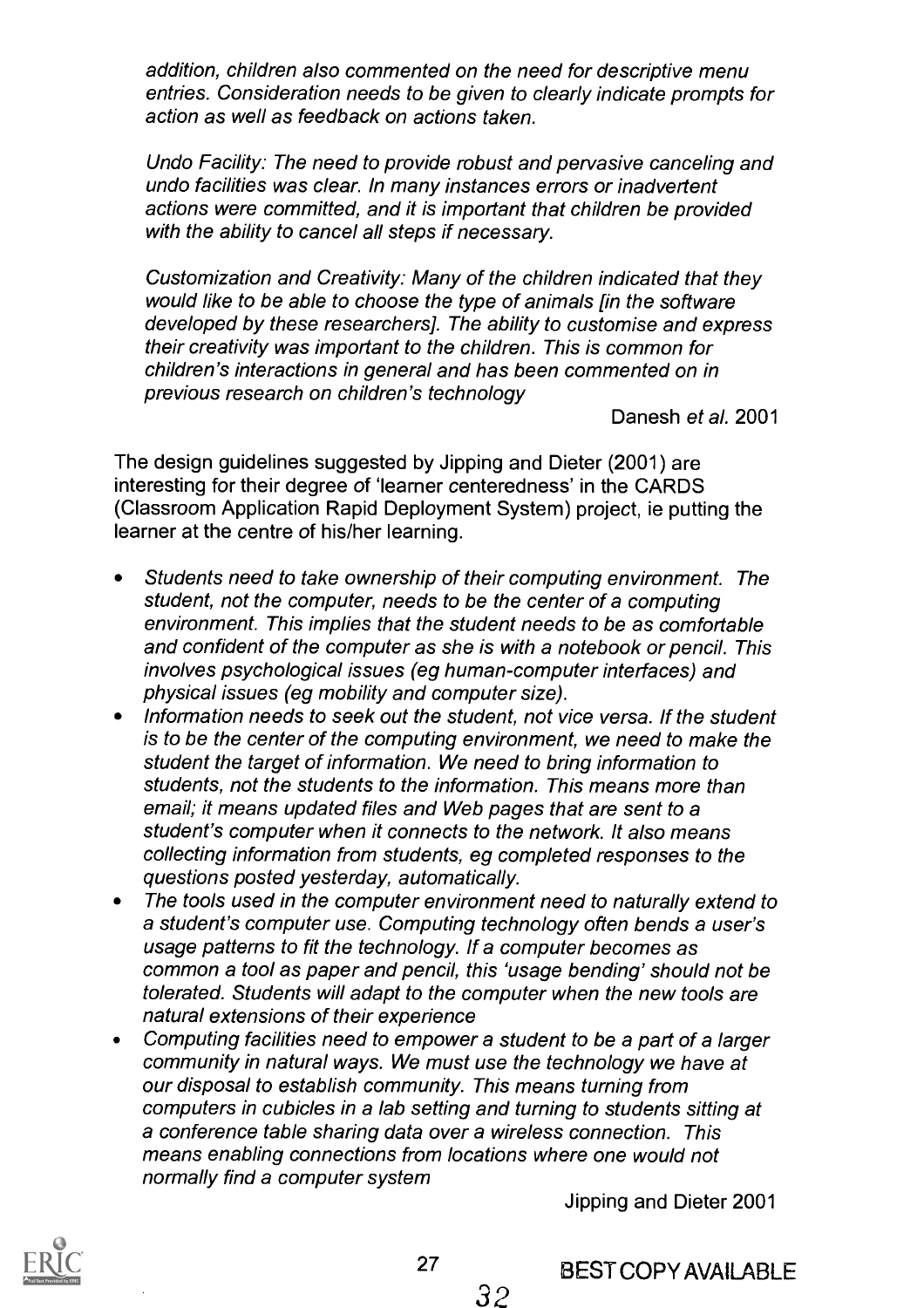Similar guidelines have been suggested for people who have cognitive disabilities (Carmien 2002), in that the device needs to:

- [be] easy to carry
- display an image of high enough quality to be experienced as a  $\bullet$ 'picture' rather than an icon
- have sound quality and volume enough for clearly hearing prompts in outdoor environments
- be robust both as a software plafform and as hardware: to minimize focus on the tool and maximize the use of the tool
- have affordances 'chunky' enough for not so finely co-ordinated fingers [we interpret the term affordance to be how the design of the palmtop computer influences its interactive relationship with the user]
- provide positive feedback of visual or auditory nature to indicate that controls have been activated

King 1999 quoted in Carmien 2002

# 4.3 Other approaches to data gathering with palmtops

There are two other notable approaches to data gathering on palmtop computers.

#### 4.3.1 Electronic logging

According to the literature, there are two main types of logging (regular recording of particular kinds of information) with palmtops:

- manual logs allow learners to more easily record their experiences 'in situ'  $\bullet$ (eg Alderson and Oswald 1999) – this works for the learner's and teacher/organiser's benefit, as well as for a project development team to gather technical feedback
- automatic electronic logs (ie audit trails) can record what or when  $\bullet$ knowledge or information the learners consult (what is most useful, what is missing, etc) – for the benefit of the organiser/developer (Labkoff et al. 1995). Such logs can be useful to researchers for triangulation, providing quantitative information about the use of a palmtop computer (although not necessarily by the individual user).

#### 4.3.2 Student sampling and questionnaires

The report of Ubaydli and Dean (2001) presents one project's experiences relating to a trial with fourth-year medical students at the University of Cambridge using m100 Palm Pilots. Specific software was developed, particularly focusing on the issue of information sharing  $-$  eg rewarding students who upload information by greater access to information, and introducing a competitive element to sharing (point scoring, league tables). This report contains notes of the process of student selection for a trial, and getting feedback from students using questionnaires.

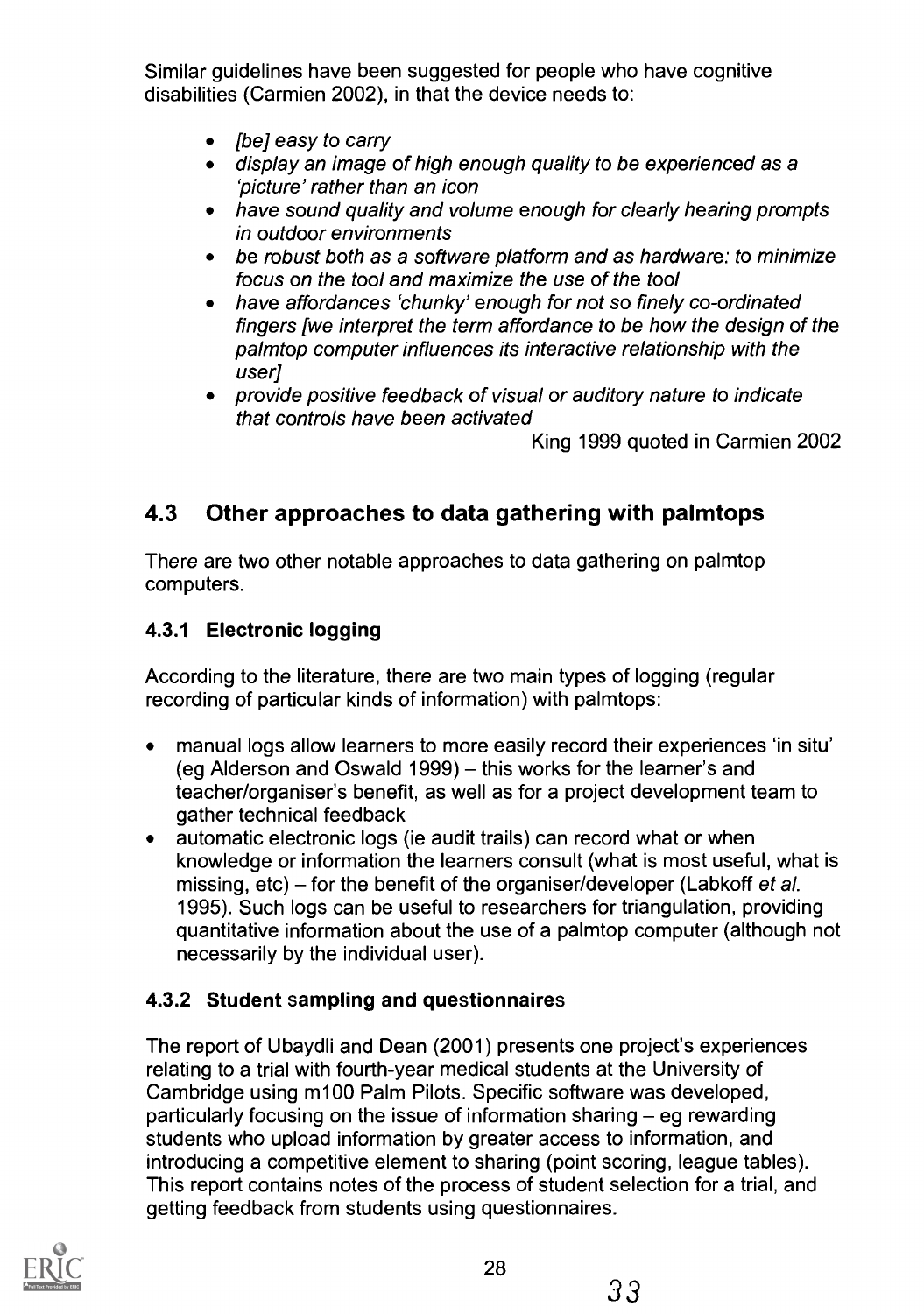A notable feature of this project was the use of screening interviews to target students with some commitment to the aims of the project, ie they needed to be a 'technology enthusiast' but also an enthusiast for the subject matter of the study.



 $\ddot{\phantom{0}}$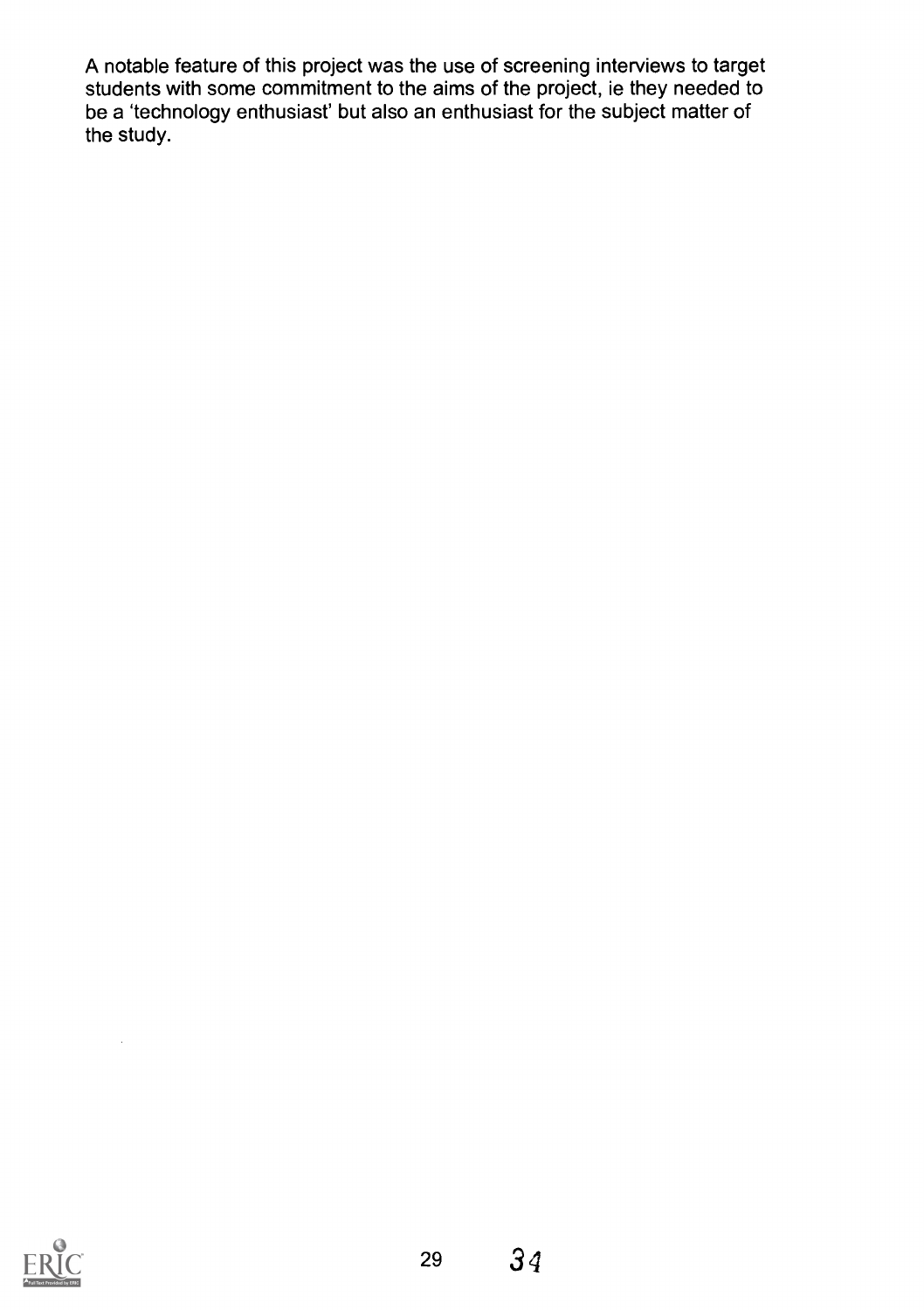# 5 CONCLUSIONS

Although they have been available for the past 6 or 7 years, the use of palmtop computers for learning is a relatively new area. Many teachers and students appear not to have adopted them for use in the classroom, or elsewhere, considering the technology to be new and untried when compared with desktop, or even laptop, computers. There are many reasons for this, not least of which is the lack of relevant educational content for palmtop computers, including software applications and learning resources. There are also business-related and technical issues, such as several competing and incompatible operating systems in the marketplace. Thus, there have been few:

- comparative research studies  $\bullet$
- studies that relate their work and outcomes to theories of learning
- studies which include reference to, or examine in depth, the views of the participants, particularly the learners, to the handheld technologies they are using.

There also appear to have been no studies in the area that relates directly to the target audience of the m-learning project, which is young adults aged 16-24 who are disengaged from learning and who may have literacy and numeracy needs. The only educational setting in which palmtop computers have developed a reasonable maturity is university medical education, where students gaining experience in hospitals have to be highly mobile and require a computer technology to match. This is expected to change in the future as the technology becomes more accessible due to the closer alignment of the mobile phone and palmtop computer markets. Furthermore, there is much research currently in progress, particularly in the schools and university sectors, which will be reported in the next couple of years.

Specifically relating to the m-learning project, the following topics appear to be important and should be taken into account in research and design activities:

- $\bullet$ information literacy (which puts the basic notion of literacy, as reading and writing, into the context of using IT/ICT tools for real-life, problem-solving purposes)
- the design of both collaborative and independent learning activities  $\bullet$
- game-playing and learning
- the use of palmtop computers for activities outside the traditional classroom, eg for physical education and sports activities
- reflective logs and blogging
- guidelines for the design of interfaces and the presentation of material on handheld devices.

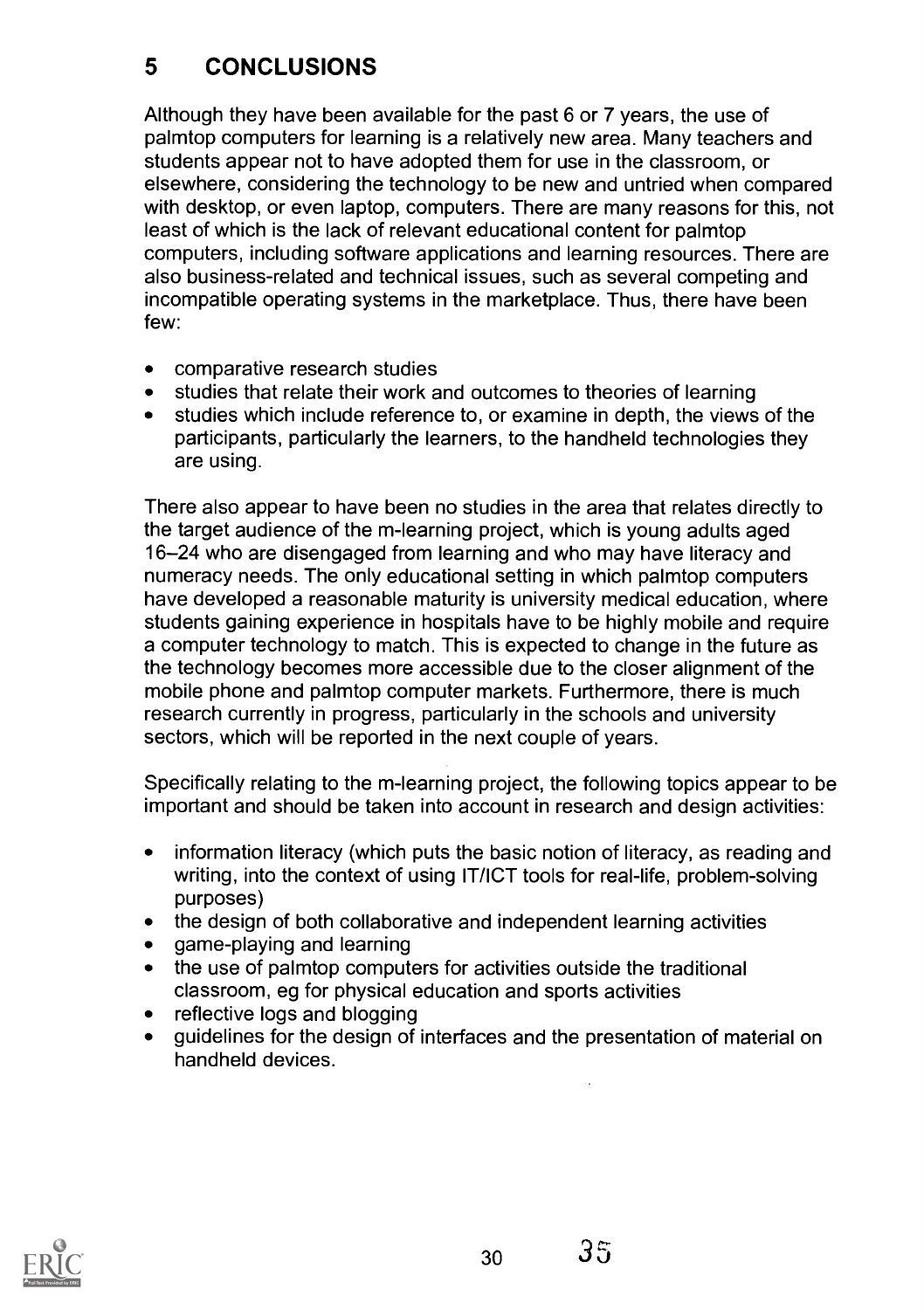#### APPENDIX METHOD USED FOR FINDING RESEARCH STUDIES ABOUT LEARNING WITH PALMTOP COMPUTERS

The aim of the review was to identify and synthesise the relevant world literature about the use of palmtop computers as one type of mobile technology which could be used for learning. Because of the scope of the mlearning project, the literature base encompassed a number of different areas, including:

- $\bullet$ use of IT and ICT
- acquisition of basic skills (including literacy and numeracy)  $\bullet$
- post-compulsory education  $\bullet$
- youth issues
- learning difficulties/disabilities (with a focus on the physical impairments of blindness or deafness).

Such literature was accessed by searching academic journals, general citation indexes, electronic databases and gateways, literature abstracts, internet sites (including research and governmental sites), papers given at research conferences and newspapers. The searching was undertaken in two stages, first during June 2002, when the bulk of the studies were found, and then updated in January 2003 (and incrementally thereafter).

#### <sup>1</sup> Keywords used

The keywords used for searching the literature base were agreed by the mlearning partner organisations as follows:

- $\bullet$ handheld computer
- hand-held computer  $\bullet$
- palmtop computer
- Personal Digital Assistant
- PDA
- Pocket PC

#### 2 Inclusion/exclusion criteria applied

The inclusion criterion applied to identifying studies was that the study needed to have been undertaken since 1992, thus using a 10-year search base, where most literature would be situated in this emerging field. Any studies written in a language other than English, were excluded. It is recognised that research studies will have been undertaken with other portable technologies, such as laptop computers, notebook computers, sub-notebook computers and so on, but such technologies have been excluded from this review as they are not considered to be handheld.

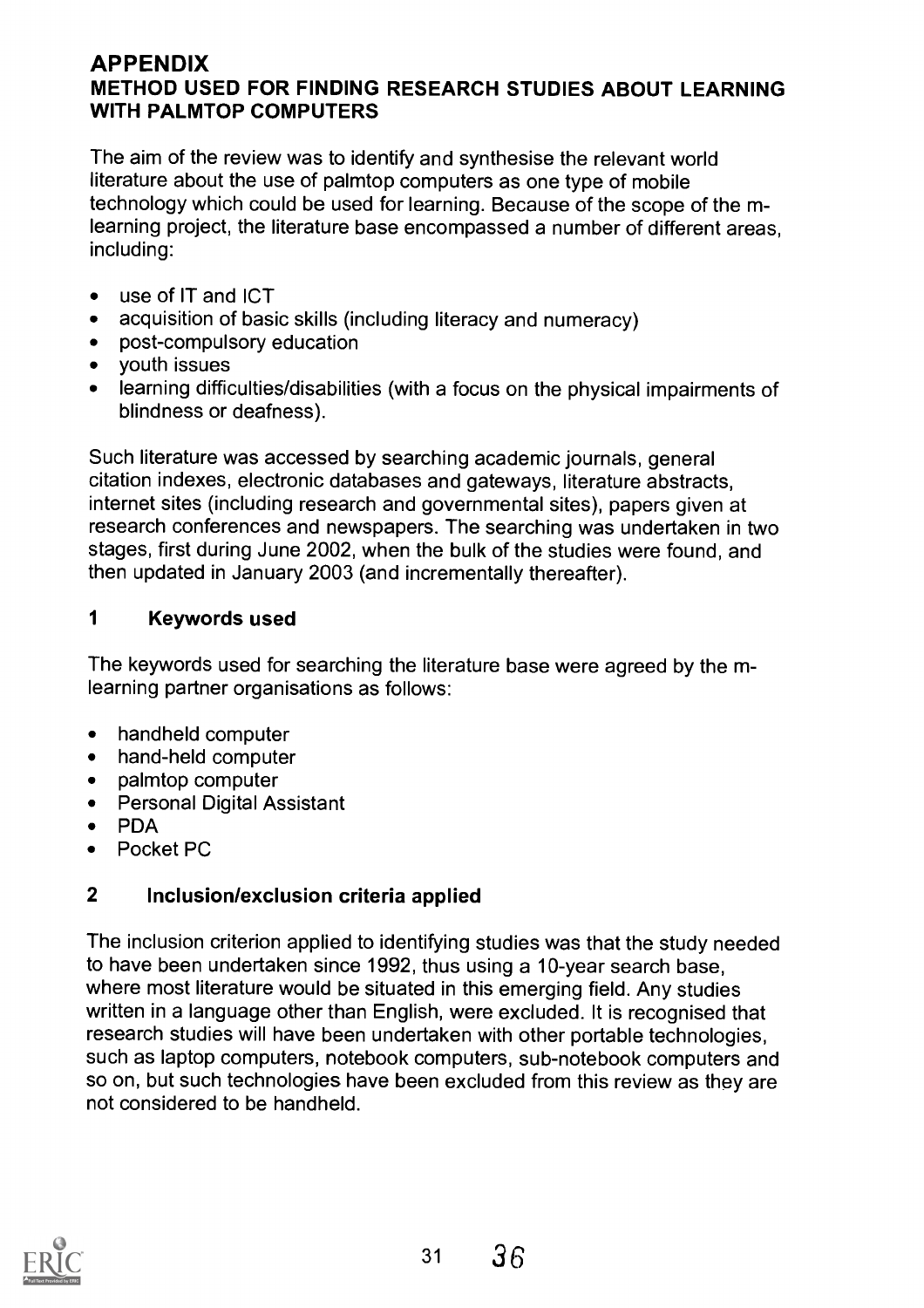#### 3 Literature searches undertaken

The following are the academic journals and internet sites searched which focus on the use of IT and ICT.

#### $(NB -$  for some journals noted in the Appendix it was not possible to access all issues as some were missing from the library or unavailable online etc - these have been marked with a  $t$ ):

- Active Learning (1994+ Note: This journal began in 1994, and so the  $\bullet$ search base relates to literature 1994-2003. This notation (+) is used further below.)
- Alt-J (Association for Learning Technology Journal) (1993+)  $\bullet$
- British Journal of Educational Technology  $\bullet$
- Computer Assisted Language Learning  $\bullet$
- Computer Educationt  $\bullet$
- Computers & Education  $\bullet$
- Computers in the Schools (formerly called Information Technology and Learning)
- E.Learning Age (2001+)  $\bullet$
- Education and Information Technologies (1996+)  $\bullet$
- Education, Communication and Information (2001+)<sup>+</sup>
- Educational Computing and Technology (formerly called Educational  $\bullet$ Computing)t
- Educational Technology  $\bullet$
- Educational Technology Research and Development (formerly called  $\bullet$ Education Communications and Technology)
- Information, Communication and Society  $\bullet$
- Information Technology and Learning (ceased in 1993. This journal  $\bullet$ ceased in 1993, and so the search base relates to literature 1992-1993. This notation (journal ceased) is used further below.)
- Information Technology, Education and Society (2000+)<sup>+</sup>  $\bullet$
- InterActive: Managing ICT in Schools (1995+)t
- Interactive Learning Environments (1995+)
- Journal of Computer Assisted Learning  $\bullet$
- Journal of Educational Computing Research
- Journal of Educational Media
- Journal of Information Technology for Teacher Education (1992+)  $\bullet$
- Journal of Interactive Learning Research (formerly called Journal of Artificial Intelligence in Education)
- Journal of Research on Computing in Education
- Learning and Leading with Technology (formerly called Computing  $\bullet$ Teacher)
- Technology and Learning  $\bullet$

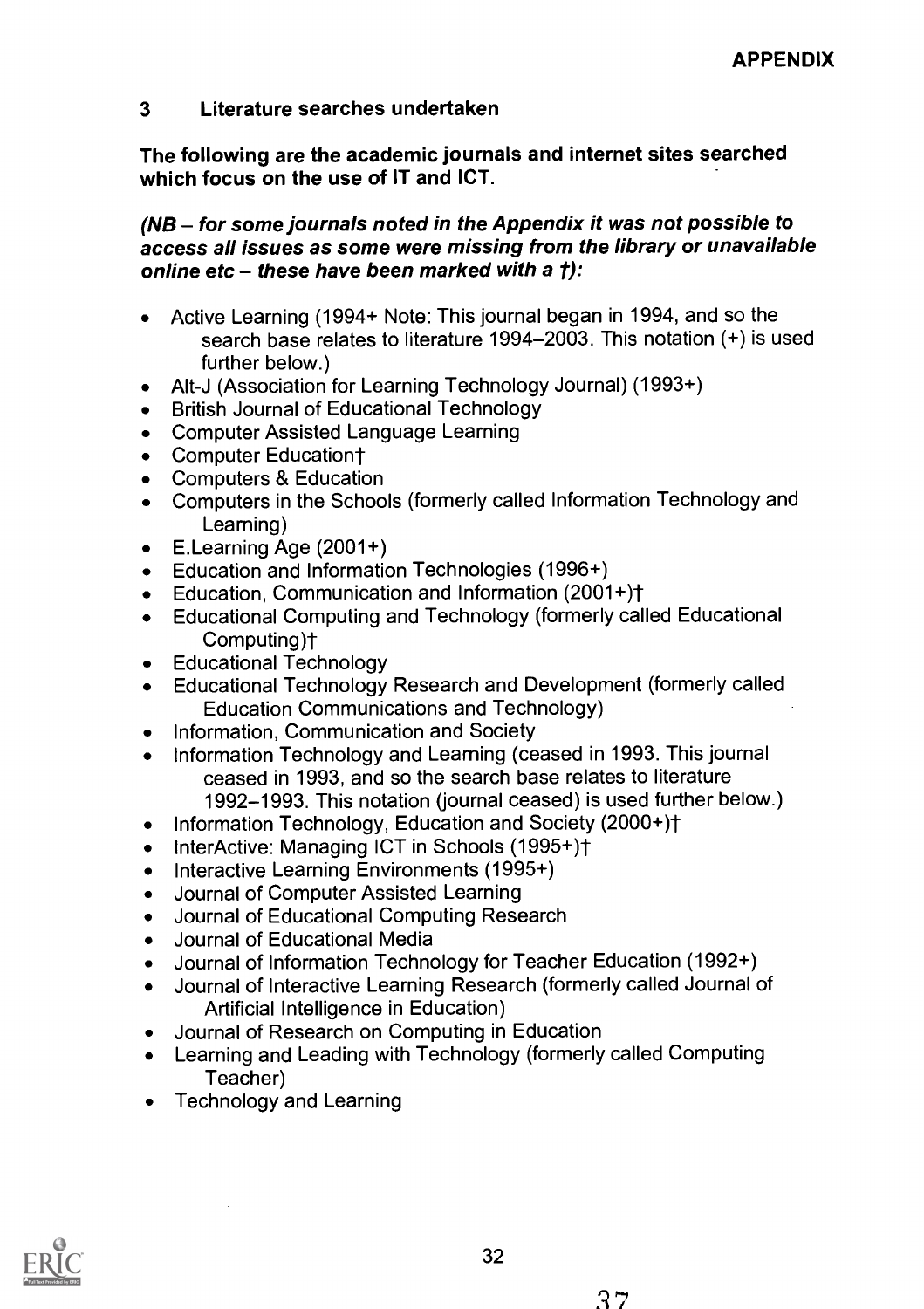- Association for Learning Technology www.alt.ac.uk
- Becta (British Educational Communications and Technology Agency)  $\bullet$ www.becta.org.uk/index.cfm
- British Computer Society www.bcs.org.uk/  $\bullet$
- Digital Library and Archives http://scholar.lib.vt.edu/  $\bullet$
- From Now On (The Educational Technology Journal) www.fno.org/  $\bullet$
- International Journal of Technologies for the Advancement of Knowledge  $\bullet$ and Learning (TechKnowLogia) www.techknowlogia.org/welcome.asp
- IPCT-J (International Computing and Technology Journal)  $\bullet$ http://jan.ucc.nau.edu/-ipct-j/
- National Education Computing Archive www.ultralab.ac.uk/projects/neca  $\bullet$
- National Grid for Learning www.ngfl.gov.uk/  $\bullet$
- National ICT Research Centre www.learninglab.org.uk/  $\bullet$
- Tech Learning www.techlearning.com/  $\bullet$
- The Information Network on Education in Europe (EURYDICE) www.nfer.ac.uk/eurydice/

#### The following are the academic journals and internet sites searched which focus on the acquisition of basic skills (which include literacy and numeracy):

- Basic Skills (1995+)  $\bullet$
- Journal of Adolescent and Adult Literacy  $\bullet$
- Journal of Literacy Research  $\bullet$
- Literacy and Learning (1997+)t
- Literacy Today (1994+)
- Numeracy in Focus (1995+)t
- Written Language and Literacy (1998+)+
- Basic Skills Agency www.basic-skills.co.uk  $\bullet$
- National Learning Network www.nln.ac.uk  $\bullet$
- National Literacy Trust (and its research database)  $\bullet$ www.literacytrust.org.uk
- The Australian Journal of Language and Literacy (2001+)<sup>+</sup>  $\bullet$ www.alea.edu.au/pubs.htm#ajll

#### The following are the academic journals and internet sites searched which focus on the post-compulsory education sector:

- Adults Learning  $\bullet$
- College Research Journal (1997+)
- Journal of Access Studies (to 1997)  $\bullet$
- Journal of Further and Higher Education
- Journal of Vocational Education and Training
- Research in Post Compulsory Education (1996+)

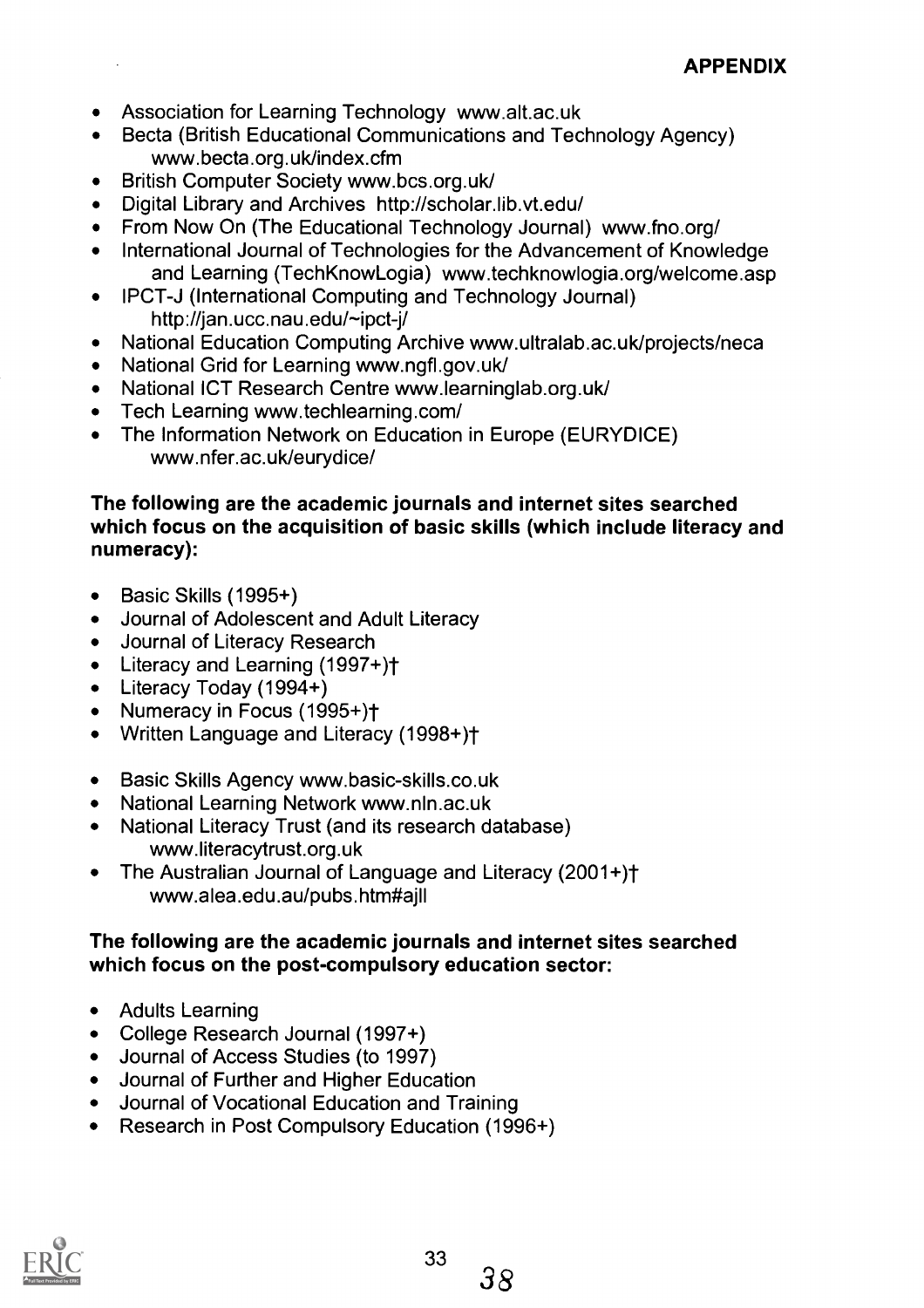- Scottish Journal of Adult and Continuing Education (1994+)
- Studies in Continuing Education
- Studies in the Education of Adults
- Vocational Training
- Widening Participation and Lifelong Learning (1999+)
- Adult, Career and Vocational Education Clearinghouse (ACVE) http://ericacve.org/searchinput.asp
- Campaign for Learning www.campaign-for-learning.org.uk/
- Further Education Funding Council for Wales (FEFCW) www.wfc.ac.uk/fefcw/index.html
- Further Education Resources for Learning (FERL) http://ferl.becta.org.uk/
- Learning and Skills Council www.lsc.gov.uk/
- $\bullet$ National Advisory Council for Education and Training Targets (NACETT) www.countyweb.co.uk/cards/nacett/
- National Advisory Group for Continuing Education and Lifelong Learning  $\bullet$ (NAGCELL)
	- www.niace.org.uk/Organisation/advocacy/NAGCELL/NAGCELL.htm
- National Centre for Vocational Educational Research, Australia (NCVER)  $\bullet$ www.ncver.edu.au/
- National Information and Learning Technologies Association (NILTA)  $\bullet$ www.nilta.org.uk/
- National Institute of Adult Continuing Education (NIACE)  $\bullet$ www.niace.org.uk/
- Planning Exchange (The Information Providers for Regeneration and  $\bullet$ Development) www.planex.co.uk/
- Scottish Further Education Funding Council (SFEFC) www.sfefc.ac.uk/  $\bullet$
- Scottish Further Education Funding Unit (SFEU) www.sfeu.ac.uk/
- $\bullet$ Standing Conference on University Teaching and Research in the Education of Adults (SCUTREA) www.scutrea.ac.uk/
- The Universities Association for Continuing Education (UACE)  $\bullet$ www.uace.org.uk/

#### The following are the academic journals and Internet sites searched which focus on the youth issues:

- Children and Society
- Childright
- Health Education Journal  $\bullet$
- International Journal of Adolescence and Youth
- Journal of Adolescence  $\bullet$
- Journal of Youth and Adolescence  $\bullet$
- Journal of Youth Studies  $\bullet$
- Young People Now  $\bullet$
- Youth Action
- Youth and Policy, the Journal of Critical Analysis
- Youth and Society

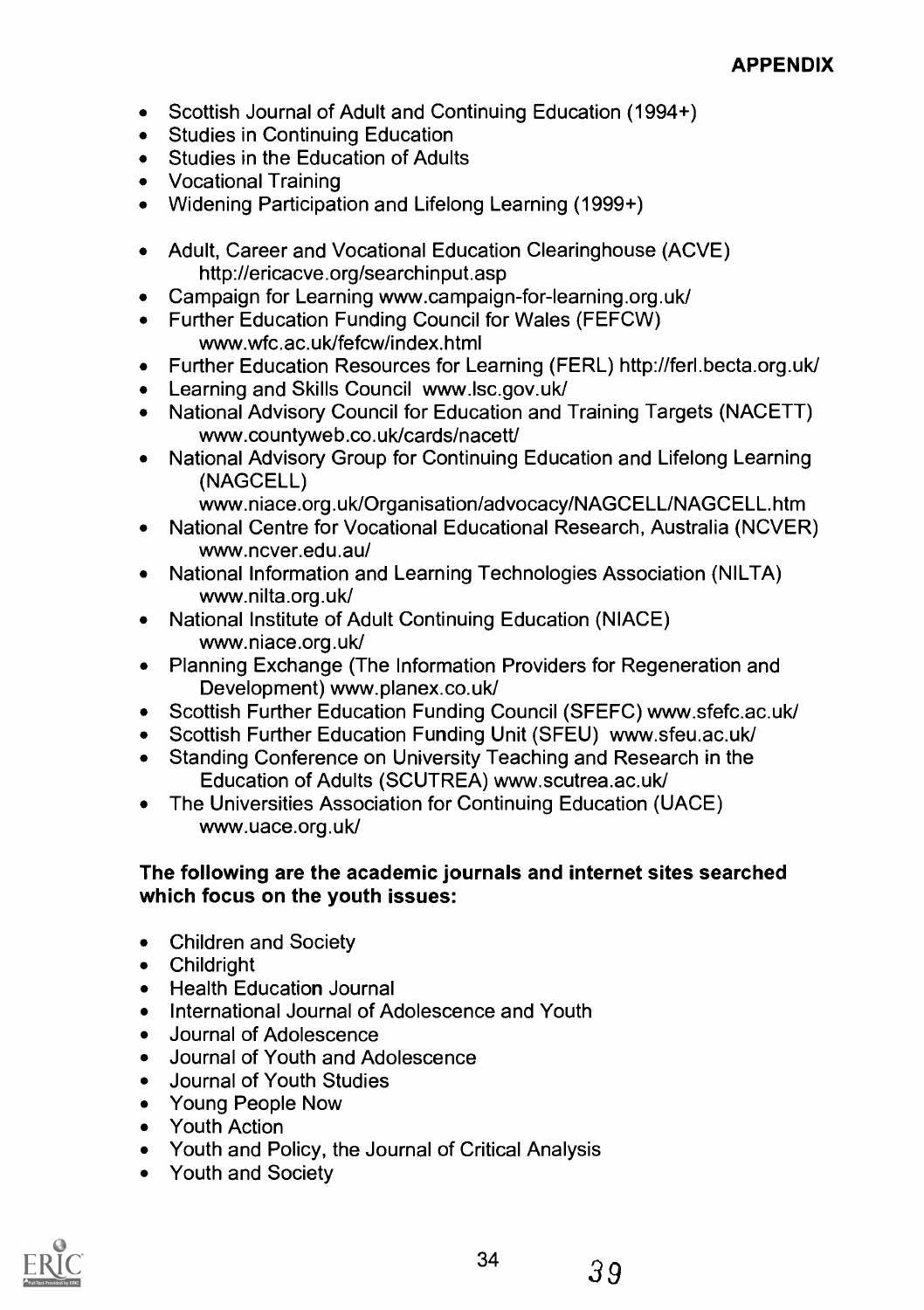#### APPENDIX

- British Youth Council www.byc.org.uk/
- National Youth Agency www.nya.org.uk/
- Pro Youth International (funded by the European Commission)  $\bullet$ www.alli.fi/euro/
- Scottish Youth Issues Journal† www.communitylearning.org/svij.asp  $\bullet$
- The Foyer Federation www.foyer.net/  $\bullet$
- The Prince's Trust www.princes-trust.org.uk/
- Wales Youth Agency http://www.wya.org.uk/
- Youth Net UK www.youthnet.org.uk/
- Youth Work on the Internet www.youth.org.uk/frame1.htm

#### The following are the academic journals and internet sites searched which focus on learning difficulties/disabilities (where the focus was on the physical impairments of blindness or deafness):

- Australian Journal of Education of the Deaf (formerly called Australian  $\bullet$ Teacher of the Deaf)<sup>+</sup>
- British Journal of Learning Disabilities  $\bullet$
- British Journal of Special Education  $\bullet$
- British Journal of Visual Impairment  $\bullet$
- Canadian Teacher of the Deaf  $\bullet$
- Deafness and Education (formerly called Journal of the British Association  $\bullet$ of Teachers of the Deaf)
- Deafness and Education International (formerly called Deafness and  $\bullet$ Education)
- European Journal of Special Needs Education  $\bullet$
- Insight (formerly called Teacher of the Blind)  $\bullet$
- International Journal of Inclusive Education (1997+)  $\bullet$
- International Journal of Speech Technology (1995+)  $\bullet$
- Journal of Deaf Studies and Deaf Education (1996+)  $\bullet$
- Journal of Learning Disabilities  $\bullet$
- Journal of Research in Special Educational Needs (2001+)
- Journal of Visual Impairment and Blindness  $\bullet$
- Learning Disabilities Research and Practice  $\bullet$
- Teaching English to the Deaft  $\bullet$
- Technology Update (by the Sensory Aids Foundation)t  $\bullet$
- The New Zealand Journal for Teachers of the Deaf  $\bullet$
- Ability Net www.abilitynet.co.uk/  $\bullet$
- Blindness Resource Centre www.nyise.org/deaf.htm  $\bullet$
- British Computer Association of the Blind www.bcab.org.uk/  $\bullet$
- British Deaf Association www.britishdeafassociation.org.uk/  $\bullet$
- Disability/ Exceptionality Web Resource Library  $\bullet$ www.asri.edu/CFSP/brochure/library.htm
- National Bureau for Students with Disabilities (SKILL) www.skill.org.uk/  $\bullet$
- Royal National Institute for Deaf People www.rnid.org.uk/
- Royal National Institute for the Blind (including publications Eye Contact and Visability)t www.rnib.org.uk/

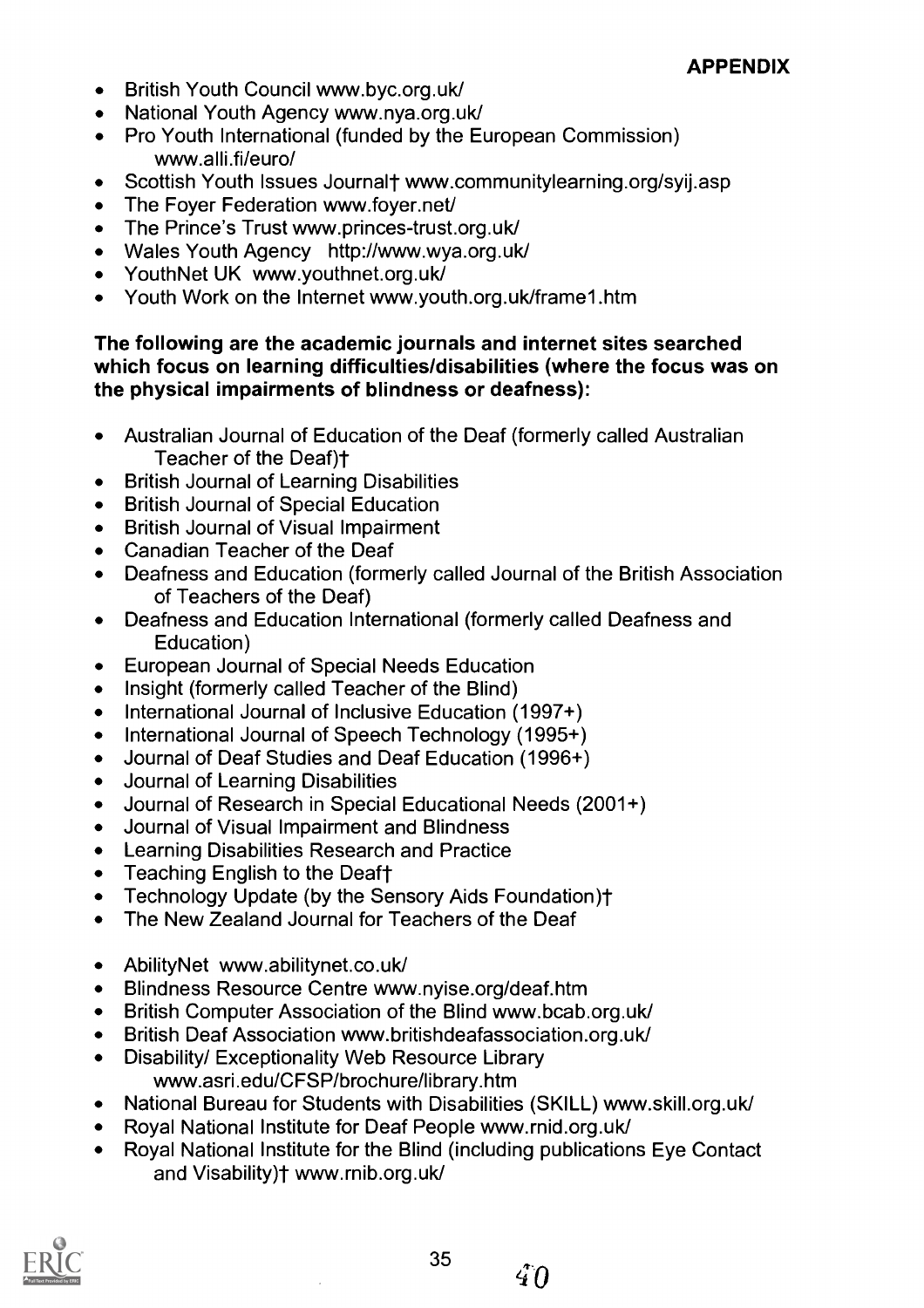- Scope www.scope.org.uk/
- Technology for Disabilities Information Centre www.techdis.ac.uk/
- The Canadian National Institute for the Blind Library www.cnib.ca/library/
- The Deaf Resource Library www.deaflibrary.org/  $\bullet$

#### The following are the general citation indexes, electronic databases and gateways which were searched:

- Arts and Humanities Citation Index
- British Education Index (BEI) www.leeds.ac.uk/bei
- British Humanities Index (BHI Net)
- British Library Electronic Table of Contents Online (ZETOC) http://zetoc.mimas.ac.uk/index.html
- Educational Resources Information Centre (ERIC)  $\bullet$
- Joint Information Systems Committee (JISC) www.jisc.ac.uk/  $\bullet$
- National Information Services and Systems (NISS) www.niss.ac.uk/
- Periodicals Contents Index (PCI)
- Social Science Information Gateway (SOSIG) http://sosig.ac.uk/

#### The following are the literature abstracts which were searched:

- Contents Pages in Education
- Educational Research Abstracts
- Educational Technology Abstracts
- Special Educational Needs Abstracts

#### The following are other UK research/governmental/miscellaneous organisations which were searched:

- DENI (Department for Education, Northern Ireland) www.deni.gov.uk/  $\bullet$
- DfES (Department for Education and Skills) www.dfes.gov.uk/index.htm  $\bullet$
- Learning and Skills Development Agency's library database www.lsda.org.uk/
- National Assembly for Wales www.wales.gov.uk/  $\bullet$
- National Foundation for Educational Research (NFER) www.nfer.ac.uk/  $\bullet$
- Scottish Executive Education Department  $\bullet$ www.scotland.gov.uk/who/dept\_education.asp
- Scottish Executive Enterprise and Lifelong Learning Department  $\bullet$ (SEELLD) www.scotland.gov.uk/who/elld/
- University for lndustry/learndirect www.ufi.com

#### The following are European organisations which were searched:

- European Association for Research on Learning and Instruction www.earli.eu.org/
- European Centre for the Development of Vocational Training) (CEDEFOP) www.cedefop.eu.int/

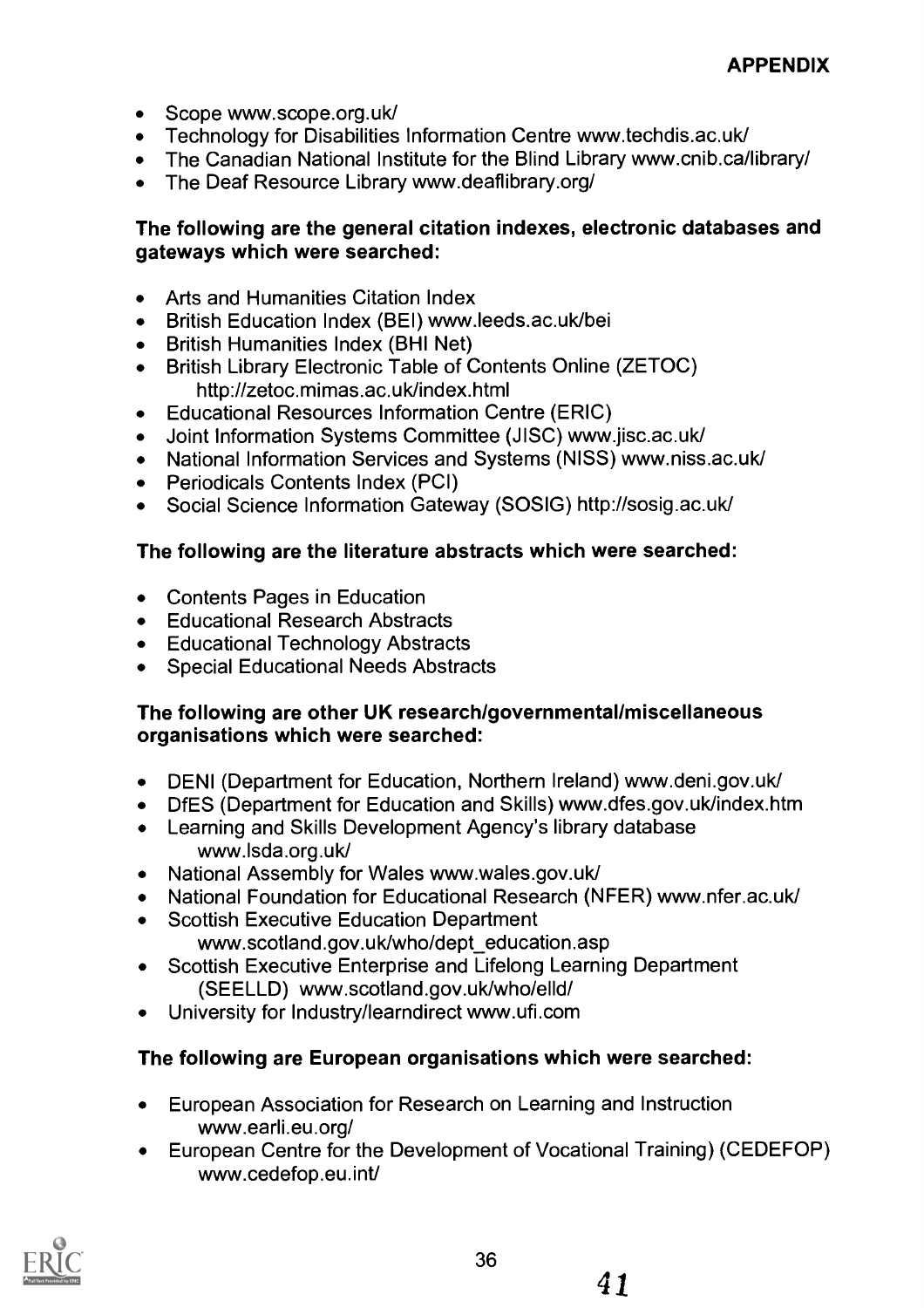- European Commission Community Research and Development  $\bullet$ Information Service (CORDIS) www.cordis.lu/en/home.html
- Organisation for Economic Co-operation and Development (OECD)  $\bullet$ www.oecd.org/
- United Nations Educational, Scientific and Cultural Organisation  $\bullet$ (UNESCO) www.unesco.org/

#### The following are research bodies which were searched (principally for papers presented at annual research conferences):

- American Educational Research Association www.aera.net/  $\bullet$
- Association for Learning Technology (Alt-C) www.shef.ac.uk/alt  $\bullet$
- Australian Association for Research in Education  $\bullet$ www.aare.edu.au/index.htm
- British Educational Research Association www.bera.ac.uk/
- European Educational Research Association www.eera.ac.uk/
- European Information Society Technologies' Conferences  $\bullet$ www.cordis.lu/ist/ Link with European Commission CORDIS website at www.cordis.lu noted earlier under 'European organisations'
- Online Educa www.online-educa.com/  $\bullet$
- Scottish Council for Research in Education www.scre.ac.uk/
- The New Zealand Council for Educational Research www.nzcer.org.nz/search/Searchsite.htm

#### The following are online newspapers which were searched:

- British Newspaper Index (BNI) (1995+)
- Times Educational Supplement www.tes.co.uk/
- Times Higher Educational Supplement www.thes.co.uk/  $\bullet$

The following are internet search engines which were used to search for 'grey' literature (ie literature produced by academics, business and industry in print and electronic formats, but not controlled by commercial publishers, eg on the internet) where the main emphasis is on finding research studies noting young people's experiences of mobile technologies)

- AltaVista uk.altavista.com/
- Google www.google.com/search
- Yahoo www.yahoo.com/

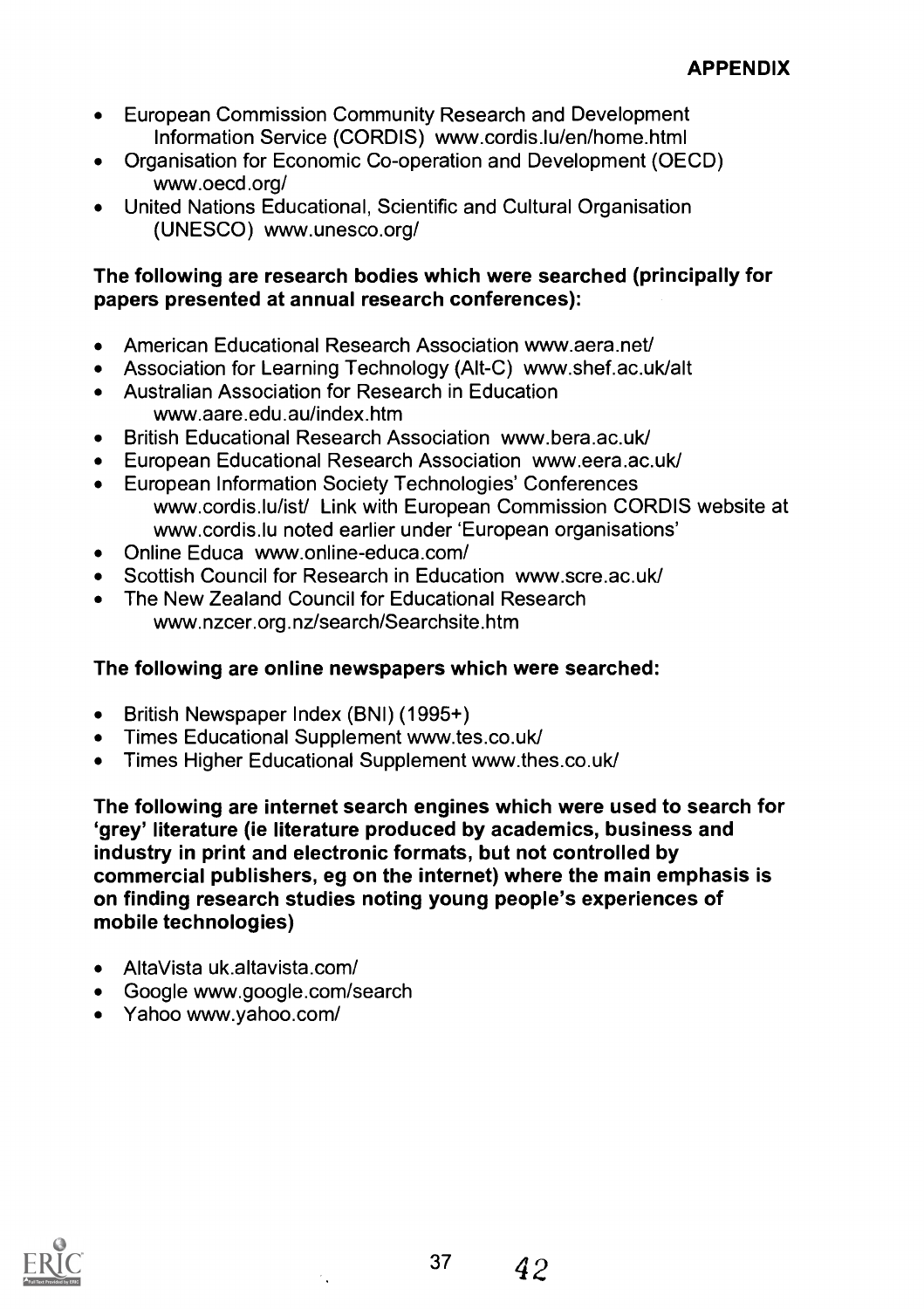# **GLOSSARY**

| Beaming                                           | Using infra-red communications to exchange data<br>between two PDAs                                                                                                                                                                                                                                                                                                                                                                                                                                                                                                                                  |
|---------------------------------------------------|------------------------------------------------------------------------------------------------------------------------------------------------------------------------------------------------------------------------------------------------------------------------------------------------------------------------------------------------------------------------------------------------------------------------------------------------------------------------------------------------------------------------------------------------------------------------------------------------------|
| EPOC™                                             | Operating system of the now discontinued Psion<br>palmtop computers (see Symbian)                                                                                                                                                                                                                                                                                                                                                                                                                                                                                                                    |
| 'Hotsyncing'<br>(HotSync®)                        | The primary method for transferring data and<br>programs between a PDA and a PC - the PDA is<br>inserted into a special cradle, then files are<br>automatically 'synchronised' - ie compared so that<br>older ones on one device are replaced by newer ones<br>on the other device                                                                                                                                                                                                                                                                                                                   |
| Infra-red<br>transmission                         | Infra-red transmission refers to energy in the region of<br>the electromagnetic radiation spectrum at<br>wavelengths longer than those of visible light, but<br>shorter than those of radio waves. Correspondingly,<br>infrared frequencies are higher than those of<br>microwaves, but lower than those of visible light. Infra-<br>red is used in a variety of wireless communications,<br>monitoring and control applications, eg home<br>entertainment remote-control boxes, wireless local<br>area networks, links between notebook computers<br>and desktop computers, intrusion detectors etc |
| Multitasking                                      | A feature of an operating system which allows more<br>than one program to run at the same time                                                                                                                                                                                                                                                                                                                                                                                                                                                                                                       |
| Operating system<br>(OS)                          | The base software of a computer device. Three OSs<br>currently compete in the palmtop marketplace:<br>PalmOS®, PocketPC and Symbian™                                                                                                                                                                                                                                                                                                                                                                                                                                                                 |
| <b>PalmOS®</b>                                    | The operating system used by the majority of PDAs,<br>particularly the Palm brand. Features 'Graffiti®'<br>handwriting input system                                                                                                                                                                                                                                                                                                                                                                                                                                                                  |
| <b>Personal Digital</b><br><b>Assistant (PDA)</b> | A small hand-held computer typically providing a<br>calendar, contacts address list, calculator and<br>notetaking applications. It may also include other<br>applications, eg a web browser and a media player.<br>Small keyboards and pen-based input systems are<br>most commonly used as input systems                                                                                                                                                                                                                                                                                            |
| PocketPC                                          | Operating system by Microsoft for handheld<br>computers                                                                                                                                                                                                                                                                                                                                                                                                                                                                                                                                              |

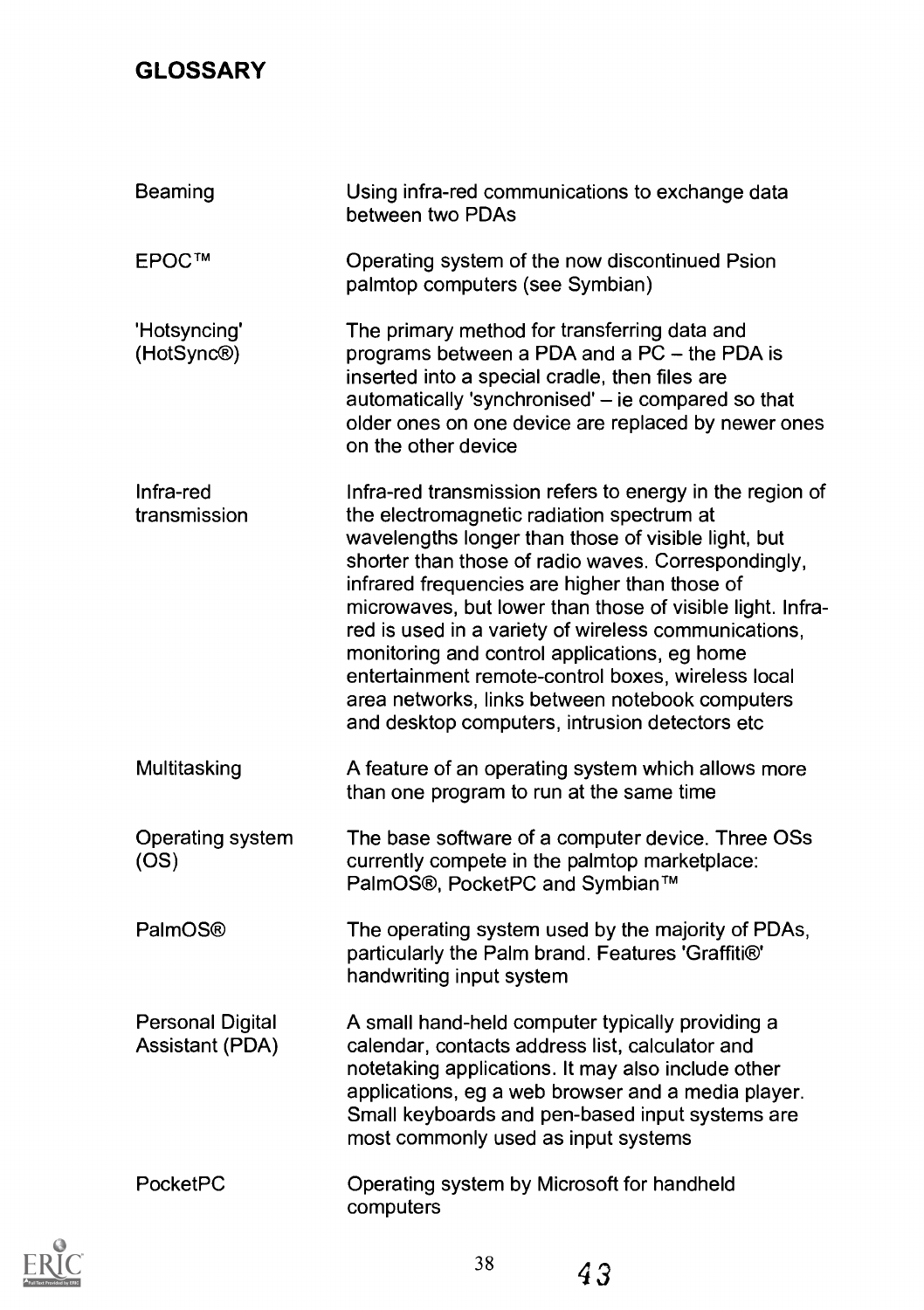| Symbian™                            | A consortium of PDA and mobile phone<br>manufacturers, which use the Symbian operating<br>system [www.symbian.com] (formerly called Psion<br>EPOC)                                                                                                                                                                                                                                                                                                                                                                                                                                                                                                                                                                                              |
|-------------------------------------|-------------------------------------------------------------------------------------------------------------------------------------------------------------------------------------------------------------------------------------------------------------------------------------------------------------------------------------------------------------------------------------------------------------------------------------------------------------------------------------------------------------------------------------------------------------------------------------------------------------------------------------------------------------------------------------------------------------------------------------------------|
| <b>Tablet PC</b>                    | A Tablet PC is a wireless PC that allows a user to take<br>notes using natural handwriting with a stylus, digital<br>pen, or on a touch screen. It is similar in size and<br>thickness to a paper notepad. There are two formats,<br>a convertible model with an integrated keyboard and<br>display that rotates 180 degrees and can be folded<br>down over the keyboard, or a slate style together with<br>a removable keyboard. The user's handwritten notes,<br>which can be edited and revised, can also be indexed<br>and searched or shared via e-mail or mobile phone                                                                                                                                                                    |
| Tamagotchi™                         | Tamagotchi is a tiny virtual reality pet creature, and<br>were developed in Japan in 1996 as an LCD display<br>inside a small plastic egg-shaped keychain. The<br>purpose of the game is to care for a cyberpet while it<br>is on this planet before it returns to its home planet.<br>The cyberpet is always turned on, and such care<br>involves different aspects as it grows from an egg<br>through to old age, eg it has to be fed, played with,<br>allowed to rest, and a measure of discipline exerted<br>related to weight change etc. If constant care is given,<br>the cyberpet should grow into a healthy, well-behaved<br>adult, if it is ignored it will grow ill. Different<br>Tamagotchi have different shapes and personalities |
| Windows CE® OS<br>(Compact Edition) | This is a version of the Microsoft Windows operating<br>system developed for use with handheld PCs and<br>other electronic devices                                                                                                                                                                                                                                                                                                                                                                                                                                                                                                                                                                                                              |



 $\hat{\mathcal{A}}$ 

 $\mathcal{A}^{\mathcal{A}}$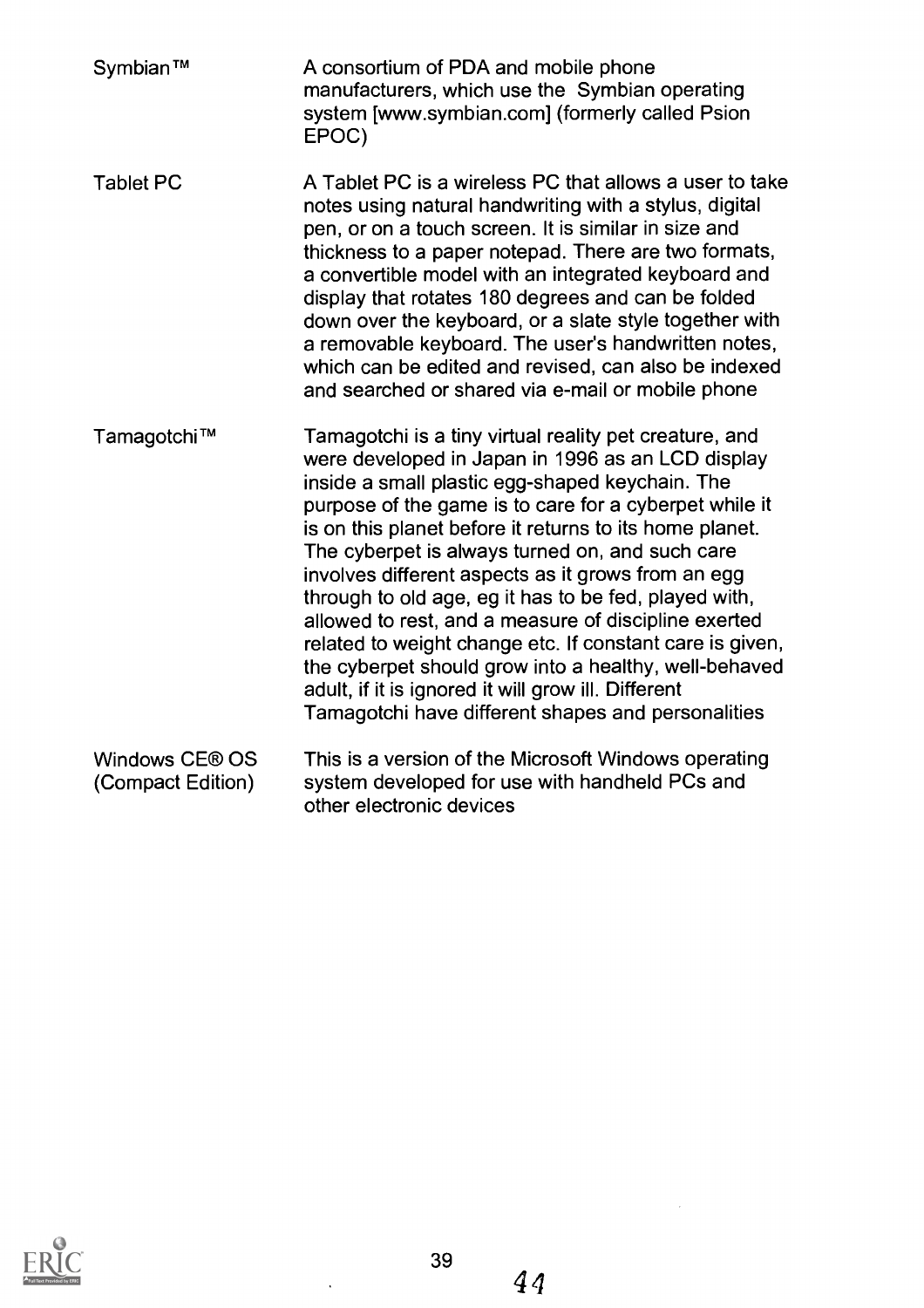## REFERENCES

- Alderson TSJ and Oswald NT (1999). Clinical experience of medical students in primary care: use of an electronic log in monitoring experience and in guiding education in the Cambridge community based clinical course. Medical Education, 33 (6), 429-433.
- Alford KL and Ruocco AS (2001). Integrating personal digital assistants (PDAs) into a computer science curriculum. Paper presented to the 31st American Society for Engineering Education/Institute of Electrical and Electronics Engineers Conference: The Future: Impact on Engineering and Science Education, 10-13 October 2001, Nevada, USA. At http://fie.engrng.pitt.edu/fie2001/, 23 March 2003.
- Bailey GD and Lumley D (1999). Fishing the net: teach kids what to keep and what to throw back. Electronic School 1, A20-A23. At www.electronicschool.com/199901/0199f4.html, 23 March 2003.
- Bauer B and Kraiss K-F (date unknown). Towards a 3rd generation mobile telecommunication for deaf people. At www.mobilewisdom.org/publications/bauer\_asst2001.pdf, 23 January 2003.
- Beasley BW (2002). Utility of palmtop computers in a residency program: a pilot study. Southern Medical Journal, 95 (2), 207-211.
- Becta (2003). What the research says about portable ICT devices in teaching and learning. British Educational Communications and Technology Agency. UK. At www.becta.org.uk/research/reports/docs/wtrs\_porticts.pdf, 22 March 2003.
- Brown MD (2001). Handhelds in the classroom. At www.educationworld.com/a\_tech/tech083.shtml, 25 February 2003.
- Callan S (1994). Can the use of hand-held personal computers assist transition students to produce written work of excellent quality? Wentworth County Board of Education, Ontario, Canada.
- Carmien S (2002). MAPS: PDA scaffolding for independence for persons with cognitive impairments. Paper presented to the HCIC, 2002 At www.cs.colorado.edu/~l3d/clever/projects/maps/carmien\_HCIC2002.pd f, 30 January 2003]
- Cook G (2002). Laptop learning. American School Board Journal, 189 (7),  $12 - 16$ .
- Crawford, V, Vahey, P, Lewis, A and Toyama, Y (2002). Palm Education Pioneers Program - March 2002 Evaluation Report. At www.palmgrants.sri.com/findings.html, 27 March 2003.

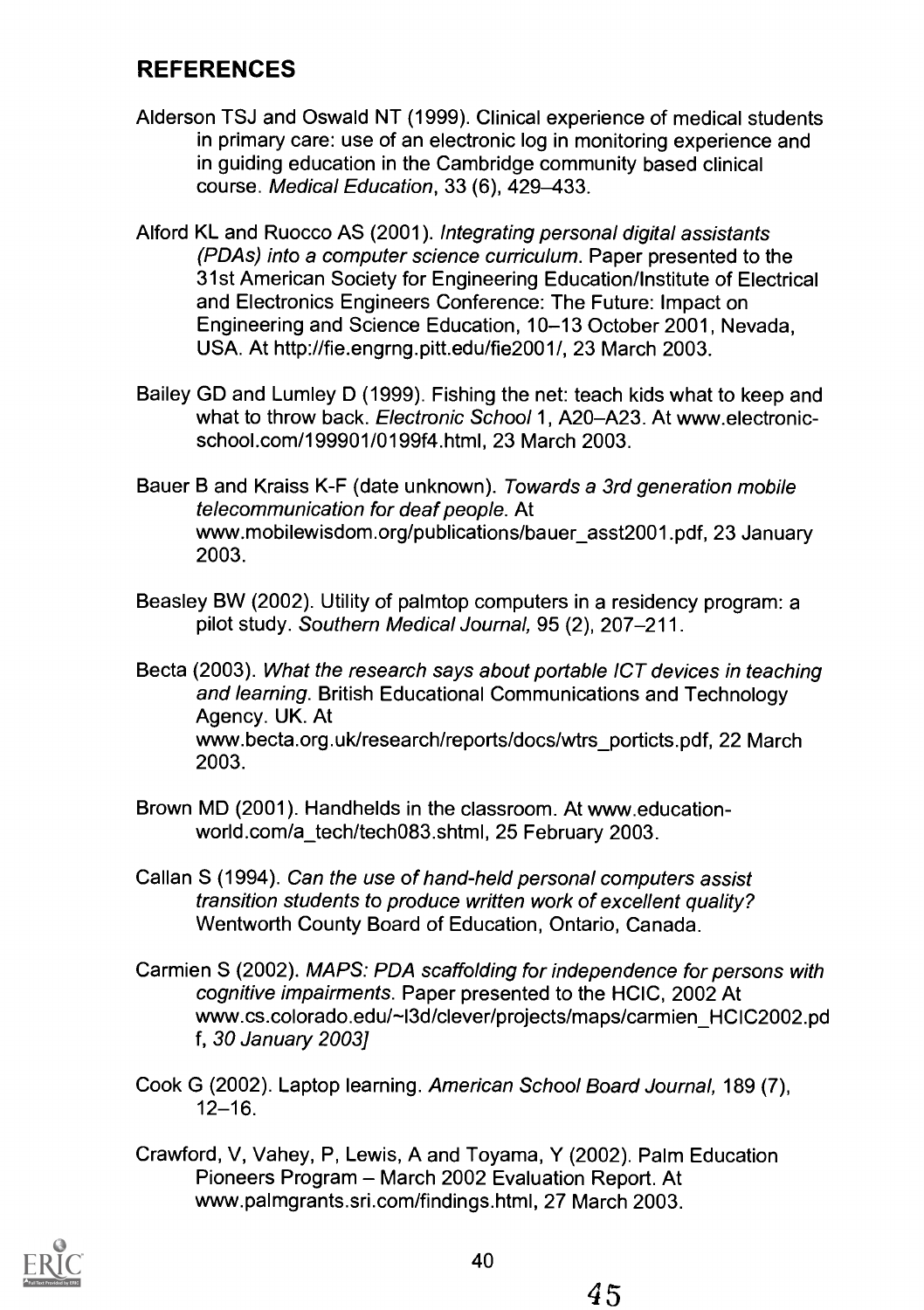- Crippen KJ and Brooks DW (2000). Using personal digital assistants in clinical supervision of student teachers. Journal of Science Education and Technology, 9 (3), 207-211.
- Danesh A, Inkpen K, Lau F, Shu K and Booth K (2001). Geney™: designing a collaborative activity for the palm handheld computer. Paper presented to the Human Factors in Computing Systems Conference, 31 March 1 April 2001, Seattle, USA.
- Davies DK, Stock SE and Wehmeyer ML (2002a). Enhancing independent task performance for individuals with mental retardation through use of a handheld self-directed visual and audio prompting system. Education and Training in Mental Retardation and Developmental Disabilities, 37 (2), 209-218.
- Davies DK, Stock SE and Wehmeyer ML (2002b). Enhancing independent time-management skills of individuals with mental retardation using a personal palmtop computer. Mental Retardation, 40 (5), 358-365.
- Dede C (2002). Augmented reality through ubiquitous computing. Learning & Leading With Technology, 29 (8), 13.
- Fukuda M, Kimura S and Ishiketa T (1995). The Japanese learning system using 2 different types of handwriting input system. Paper presented to the International Conference on Computers in Education, 5-8 December 1995, Singapore.
- Fung P, Hennessy S and O'Shea T (1998). Pocketbook computing: a paradigm shift?' Computers in the Schools, 14 (3/4),109-118.
- Furniss F, Lancioni G, Rocha N, Cunha B, Seedhouse P, Morato P and O'Reilly M F (2001). VICAID: development and evaluation of palmtopbased job aid for workers with severe developmental disabilities. British Journal of Educational Technology, 32 (3), 277-287.
- Gardner J, Morrison H, Jarman R, Reilly C and McNally H (1994). Learning with portable computers. Computers and Education, 22 (1/2), 161-171.
- Gay G, Rieger R and Bennington T (2002). Using mobile computing to enhance field study. In CSCL 2: carrying forward the conversation, (eds) T Koschmann, R Hall N and Miyake. Lawrence Erlbaum Associates Inc, USA, pages 507-528.
- Graham B (1997). The world in your pocket  $-$  using pocket book computers for IT. School Science Review, 79 (287), 45-48.
- Harrison BL (2000). E-books and the future of reading. IEEE Computer graphics and applications, 20(3), 32-39.

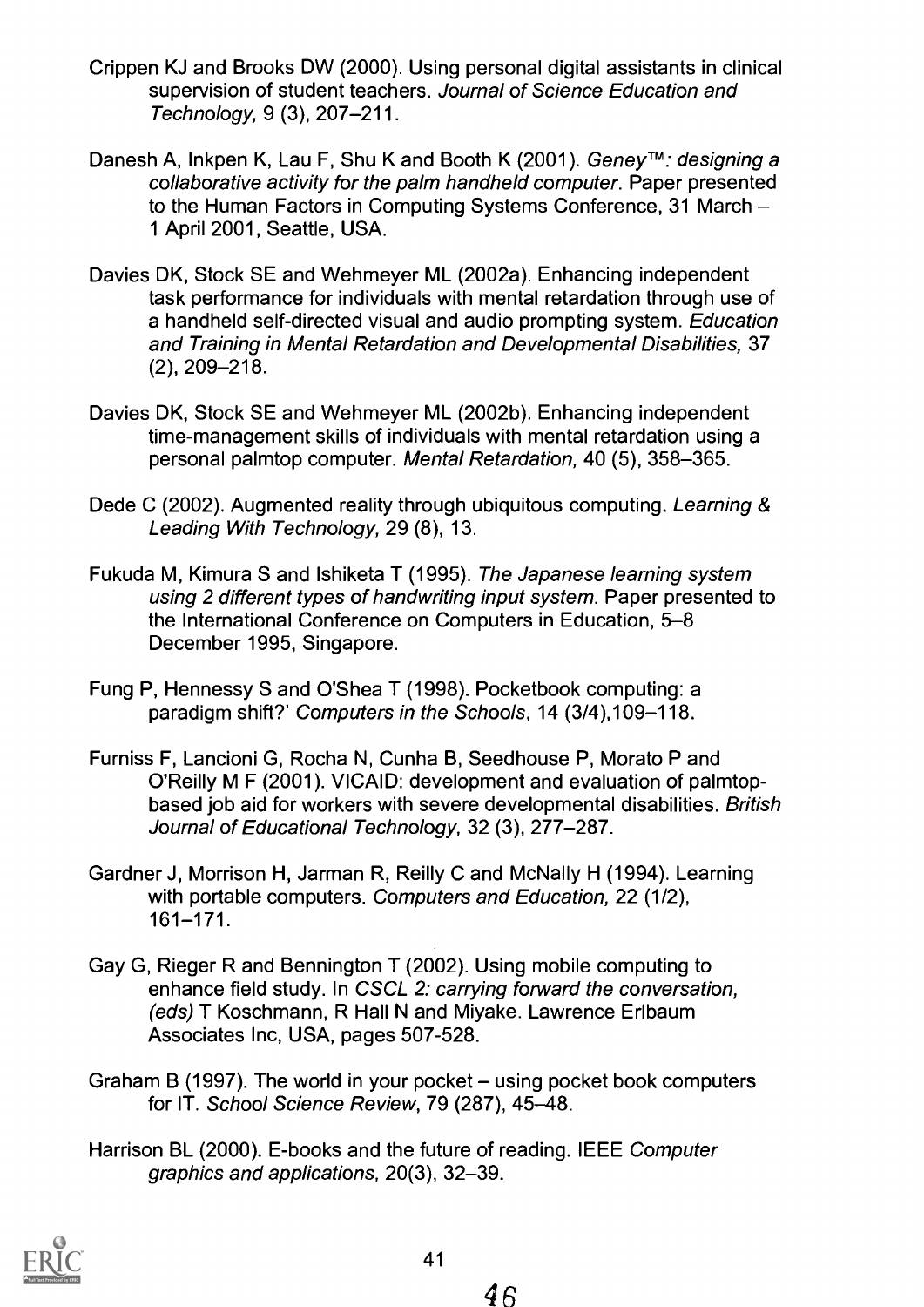Hayhoe GF (2001). From desktop to palmtop: creating usable online documents for wireless and handheld devices. Paper presented to the Communication Dimensions: International Professional Communication Conference, 24-27 October 2001, Santa Fe, USA.

Hennessy S (1998). The potential of portable technologies for supporting graphing investigations. Institute of Educational Technology, Open University. July 1998. At http://education.leeds.ac.uk/research/groups/cssme/Hennessy.pdf, 23 January 2003.

- Hennessy, S (2000). Graphing investigations using portable (palmtop) technology. Journal of Computer Assisted Learning,16 (3), 243-258.
- Horton B and Wiegert E (2002). Using handhelds and billiards to teach reflection. Learning & Leading With Technology, 29 (8), 32-35.
- lnkpen KM (1999). Designing handheld technologies for kids. Personal Technologies, 3 (1-2),: 81-89.
- Jackson GB (2002). Handheld computing: educational savior or fantasy? TechKnowLogia. October-December 2002. At www.techknowlogia.org/TKL\_active\_pages2/CurrentArticles/main.asp? FileType=HTML&ArticlelD=452,24 February 2003
- Jipping MJ and Dieter S (2001). Using handheld computers in the classroom: laboratories and collaboration on handheld machines. Paper presented to the Thirty Second Computer Science Education Conference, February 2001, Charlotte, USA.
- Juniu S (2002). Implementing handheld computing technology in physical education. Journal of Physical Education, Recreation and Dance, 73  $(3), 43-48.$
- King T (1999). Assistive technology essential human factors. Allyn & Bacon.
- Kumagai J (2002). Talk to the machine. IEEE Spectrum, 39 (9), 60–64.
- Labkoff SE, Shah S, Bormel J, Lee, YJ and Greenes RA (1995). The Constellation Project: experience and evaluation of personal digital assistants in the clinical environment. Paper presented to the Computer Applications in Medical Care, 28 October - 1 November 1995, New Orleans, USA.

Lester J (2003). Integrating and evolving a mob: the growth of a smart mob into a wireless community of practice. Paper presented to the International Conference on Human-Computer Interaction, 22-27 June 2003, Crete, Greece. 5. http://neurowww.mgh.harvard.edu/lester\_hci\_2003.pdf, 13 March 2003

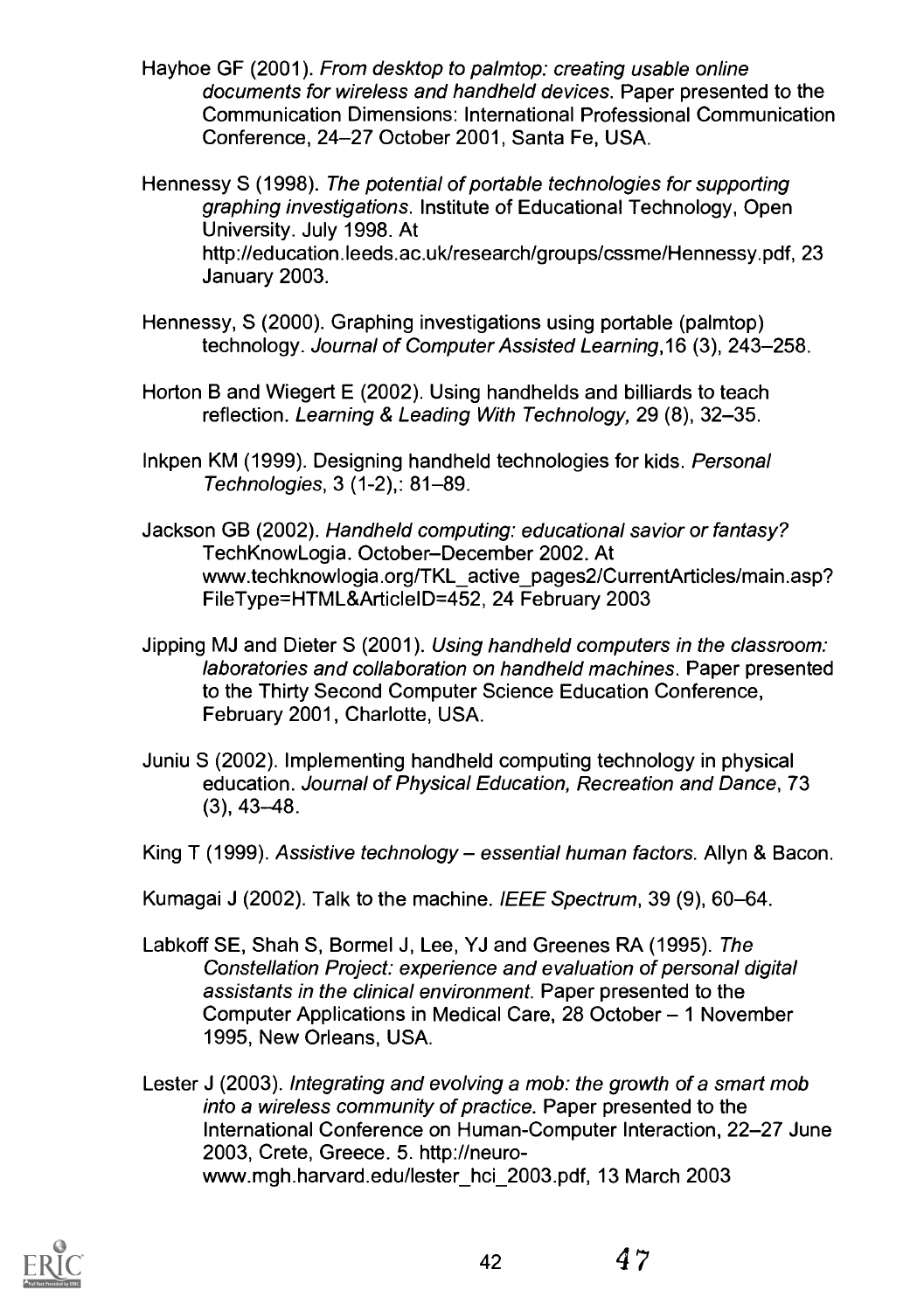- Loh CB (2001). Learning tools for knowledge nomads: using personal digital assistants (PDAs) in web-based learning environments. Educational  $Technology, 41 (6), 5-13.$
- Luchini, K, Quintana, C, Krajcik, J, Farah, C, Nandihalli, N, Reese, K, Wieczorek, A and Soloway, E (2002). Scaffolding in the small: designing educational supports for concept mapping on handheld computers. Paper presented to the Association for Computing Machinery (ACM), Conference on Human Factors in Computing Systems (CHI), 20-25 April 2002, Minneapolis, USA.
- Mandryk RL, lnkpen, KM, Bilezikjian, M, Klemmer, SR and Landay, JA (2001). Supporting children's collaboration across handheld computers. Conference on Human Factors in Computing Systems (CHI). April 2001, Seattle, USA. 2. At http://geney.juxta.com/chi2001\_handheld.pdf, 3 June 2003.
- Matthew KI (1997). Using a Newton Message Pad in the classroom. Technology and Teacher Education Annual (SITE 97). 1-5 April1997, Florida, USA. 720-724.
- Mc Taggart M (1997). 'Palms take root in East London'. The Times Educational Supplement. 20 June 1997,23.
- MIT Information Services (2002). Support of personal digital assistants by information systems. At http://web.mit.edu/is/discovery/pda-support/, 25 February 2003.
- Mohnsen B and Schiemer S (1997). Handheld technology  $-$  practical application of the Newton MessagePad. Strategies, 10, 11-14.
- Myers MJ (2000). Voice recognition software and a hand-held translation machine for second-language learning. Computer Assisted Language Learning, 13 (1), 29-41.
- Nelson L (1998). Speaking under gum trees with palmtops. Australian Journal of Educational Technology, 14 (1), 25-34.
- Newman MG, Kenardy J, Herman S and Barr Taylor C (1996). The use of hand-held computers as an adjunct to cognitive-behavior therapy. Computers in Human Behavior, 12 (1), 135-143.
- O'Grady C (2003). 'Hands-on experience'. Times Educational Supplement, TES Teacher,31 January 2003, pages 28-29.

Perry D (2003). Handheld computers (PDAs) in schools. British Educational Communications and Technology Agency (Becta). Coventry, UK. March 2003. At www.becta.org.uk/research/reports/docs/handhelds.pdf, 15 March 2003.

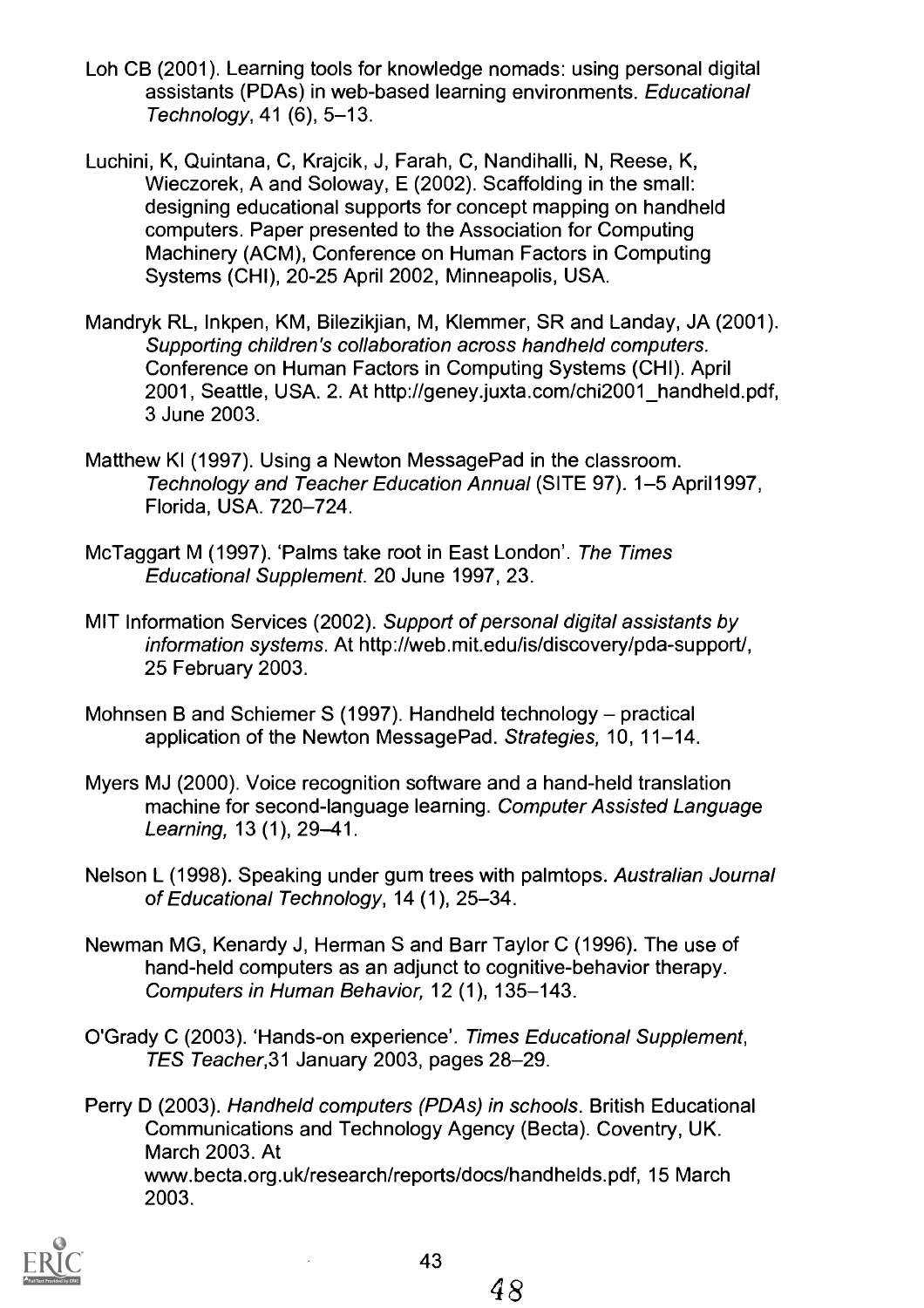- Pfeifer RS and Robb R (2001). Beaming your school into the 21st century. Principal Leadership, 1 (9), 30-34.
- Poftak A (2001). Getting a read on e-books. Technology and Learning, 21 (9), 22-36.
- Pownell D and Bailey GD (2000). The next small thing handheld computing for educational leaders. Learning & Leading With Technology, 27 (8, 46-49,58-61.
- Pownell D and Bailey GD (2001). Getting a handle on handhelds. American School Board Journal, 188 (6), 18-21.
- Prensky M (2001). Digital game-based learning. McGraw-Hill. New York, USA.
- Pyke N (1997). £1m heals reading blight. The Times Educational Supplement. 31 January 1997, page 1.
- Rainger P (2002). Usability and accessibility of PDAs in education. TechDis Accessibility Database (TAD) Team, Institute of Education, University of Sussex. Brighton, UK. At www.techdis.ac.uk/PDA/, 21 January 2003.
- Ray B and McFadden A (2001). PDAs in higher education: tips for instructors and students'. Journal of Computing in Higher Education, 13(1), 110-118.
- Robertson S, Calder J, Fung P, Jones A and O'Shea T (1997). The use and effectiveness of palmtop computers in education. British Journal of Educational Technology, 28(3), 177-189.
- Rodriguez P, Nussbaum M, Zurita G, Rosas R and Lagos F (2001). Personal digital assistants in the classroom: an experience. Paper presented to the Ed-Media, World Conference on Educational Multimedia, Hypermedia and Telecommunications, June 2001, Tampere, Finland.
- Schibeci R and Kissane B (1995). Learning with palmtop computers. In Oliver R and Wild M (eds). Learning without limits -proceedings of the Australian Computers in Education Conference, 91-98, Volume I. Educational Computing Association of Western Australia (ECAWA).
- Shields J and Poftak A (2002). A report card on handheld computing. Technology and Learning, 22 (7), 25-36.
- Simon E J (2002). An experiment using electronic books in the classroom. Journal of Computers in Mathematics and Science Teaching, 21 (1), 53-66.
- Singh S (2002). Indian handheld bridges digital divide. IEEE Spectrum, 39 (8, 25-27.



 $44 \t 49$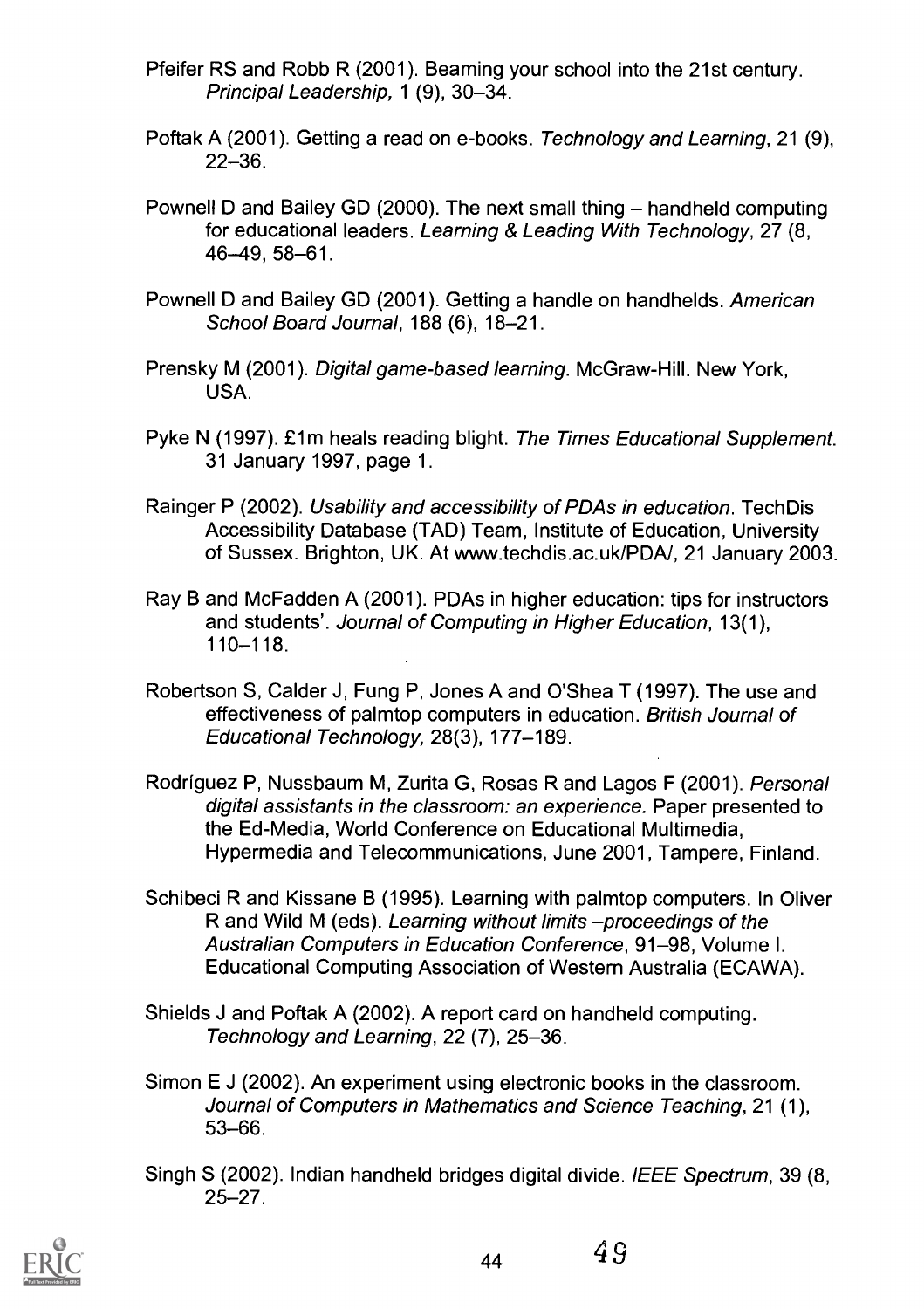- Smith T (2003). Personal digital assistants (PDAs) in further and higher education. Joint Information Systems Committee (JISC). At www.techlearn.ac.uk/NewDocs/editedpdasineducation.doc, 23 March 2003.
- Soloway E (2001). Supporting science inquiry in K-12 using Palm computers: a Palm manifesto. At www.pdaed.com/features/palmmanifesto.xml, 25 February 2003.
- Soloway JE, Norris MC, Jansen RJ, Krajcik RM, Fishman B and Blumenfeld P (2001). Making Palm-sized computers the PC of choice for K-12. Learning & Leading With Technology, 28 (7), 32-34, 56-57.
- Sommers K, Hesler J and Bostick J (2001). Little guys make a big splash: PDA projects at Virginia Commonwealth University. Paper presented to the User Services Conference: Bridging the Gap - Technology, Service and You, 17-20 October 2001, Portland, USA.
- Strom PS and Strom RD (2002). Personal digital assistants and pagers: a model for parent collaboration in school discipline. Journal of Family Studies, 8 (2), 226-238.
- Tinker B, Staudt C and Walton D (2002). Monday's lesson the handheld computer as field guide. Concord Consortium Newsletter, 6 (1), 3. At www.concord.org/newsletter/2002winter/monday\_lesson.html, 21 January 2003.
- TTA (2001). Developing writing skills in Years 3 and 4 with Palmtop computers. In Teacher Training Agency (ed), Effective pedagogy using ICT in literacy and numeracy in primary schools, 3.
- Ubaydli M and Dean L (2001). Project Palm: report. CARET, University of Cambridge. Cambridge, UK. January-July 2001. www.cbcu.cam.ac.uk/handhelds/. 21 January 2003.
- Waits BK (1993). The pocket computer revolution in the United States: the power of visualization for all students. Paper presented to the 1993 International Conference on Computer Aided Engineering Education, Bucharest, Romania.
- Weiser, M (1991). The computer for the 21st century. Scientific American, 265 (3), 66-75.